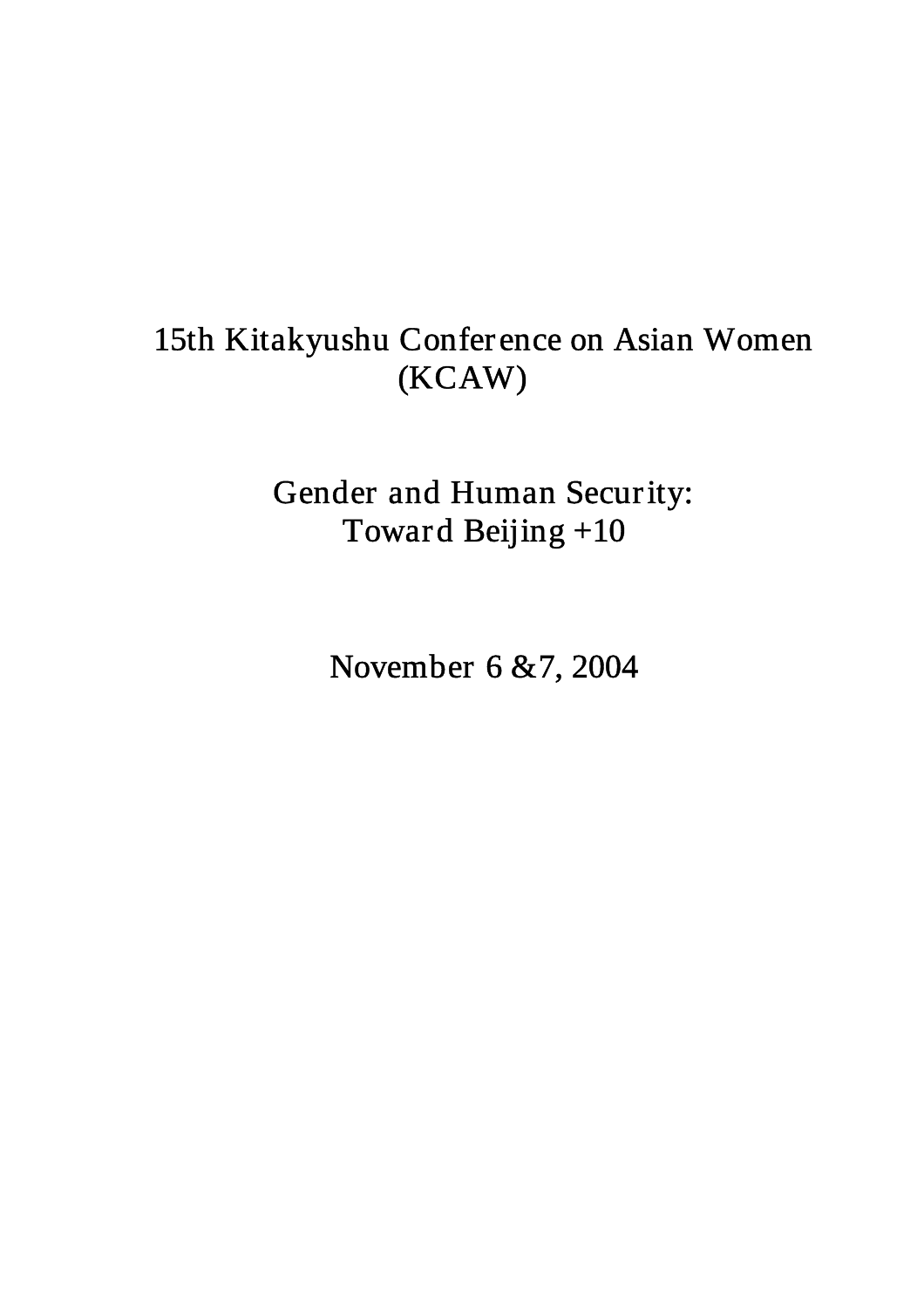The 15<sup>th</sup> Kitakyushu Conference on Asian Women (KCAW) Outline of Speech \*\*\*\*\*\*\*\*\*\*\*\*\*\*\*\*\*\*\*\*\*\*\*\*\*\*\*\*\*\*\*\*\*\*\*\*\*\*\*\*\*\*\*\*\*\*\*\*\*\*\*\*\*\*\*\*\*\*\*\*\*\*\*\*\*\*\*\*\*\*\*\*\*\*\*\*\*\*\*\*\*\*\*\*\*\*\*\*\*

Video Message

# Towards a society that secures the human rights and safety of all

Dr. Sadako Ogata

President <sup>J</sup> apan International Cooperation Agency (JICA)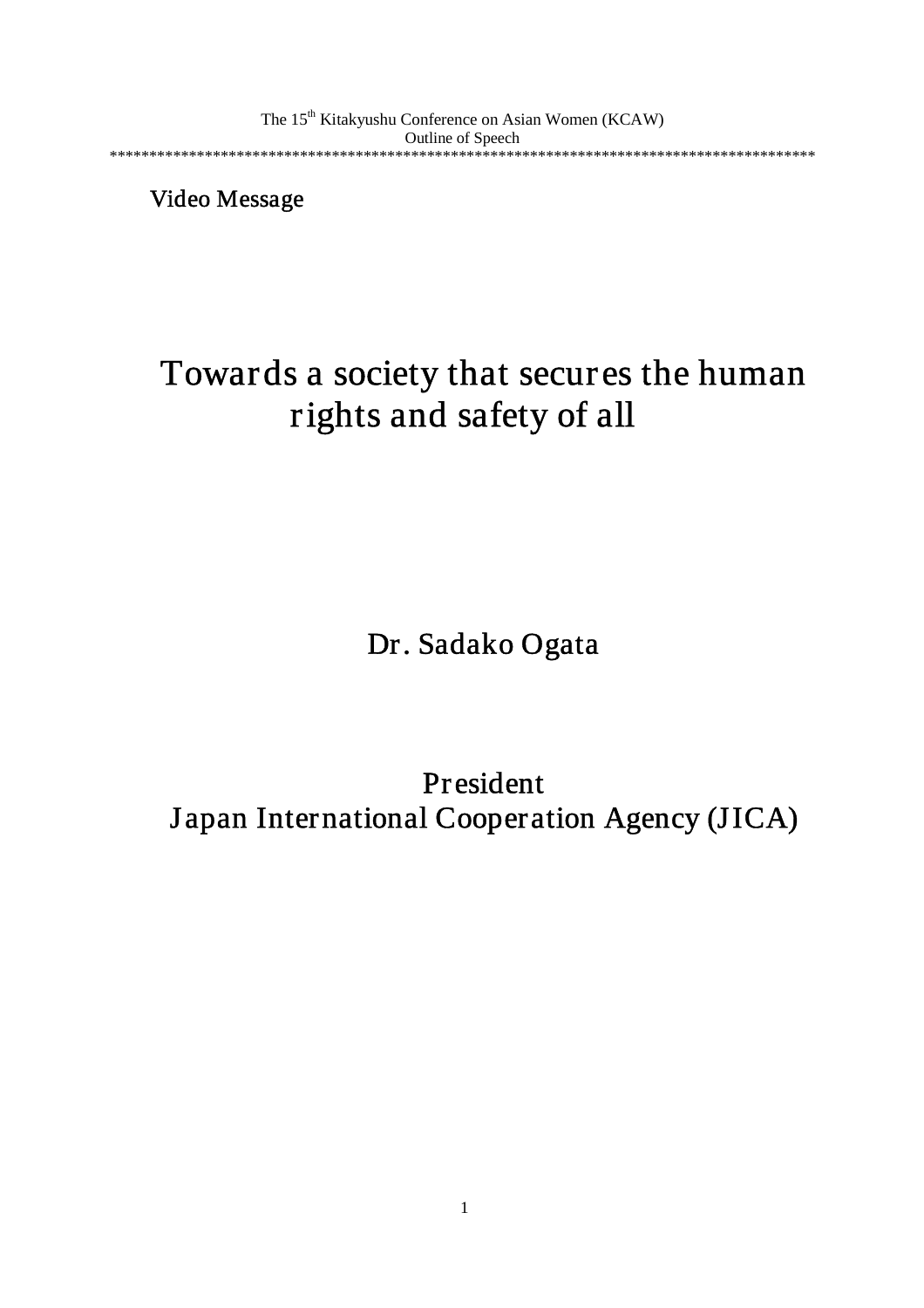Keynote Address

### Towards Beijing + 10

# Dr. Patricia B. Licuanan Chair, Asia Pacific NGO Forum

President, Philippine/Miriam College Former Chairperson, UN Commission on the Status of Women

As we approach ten years after the United Nations Fourth World Conference on Women (FWCW), there is much to reflect and act on. This paper will review the accomplishments of the Beijing Conference. It will then identify the gains over the past ten years as well as the remaining gaps and emerging issues that have to be confronted. It will present highlights of the recent Asia Pacific NGO Forum on Beijing + 10 along with NGO activities at the UNESCAP High Level Meeting. The paper will end with important issues and concerns for the actual Beijing + 10 meeting in New York in March 2005.

#### Accomplishments of the FWCW

Even before delegates reached Beijing, the FWCW has already achieved one of its main objectives that is, raising the level of awareness and discussion of gender issues globally. The FWCW built on past U.N. conferences and upheld commitments made. It covered familiar ground and reinforced and gave new visibility to old concerns raised during the U.N. Decade on women that remained valid such as the problems of feminization of poverty, economic participation, health, education, political participation and human rights. But more important, the FWCW broke new ground. Among the significant breakthroughs were: 1) It elevated the issue of violence against women to the level of public policy; 2) It acknowledged women's unremunerated work and called for the development of methodologies for measuring this and reflecting it in national accounts; 3) It reaffirmed women's rights as human rights and brought women's sexual rights within the parameters of human rights; 4) It affirmed the rights of the girl child; 5) It recognized women migrant workers as a vulnerable group and ensured their rights.

Perhaps the most special feature of the FWCW was its highly participatory nature. The preparations for the Conference involved a complex consultation process at the national, regional and global levels. The partnership with NGOs throughout the process was unparalleled.

#### Celebrating Gains

Over the past ten years women's empowerment and gender equality have become accepted parts of the development agenda. In reviews of government implementation of the Beijing Platform for Action in the Asia and Pacific region, some critical areas seem to show the most gains. These areas are institutional mechanisms, violence against women, human rights of women and women and health. We celebrate the addition of some important conventions, resolutions and human rights mechanisms to prevent, eradicate violations of women's human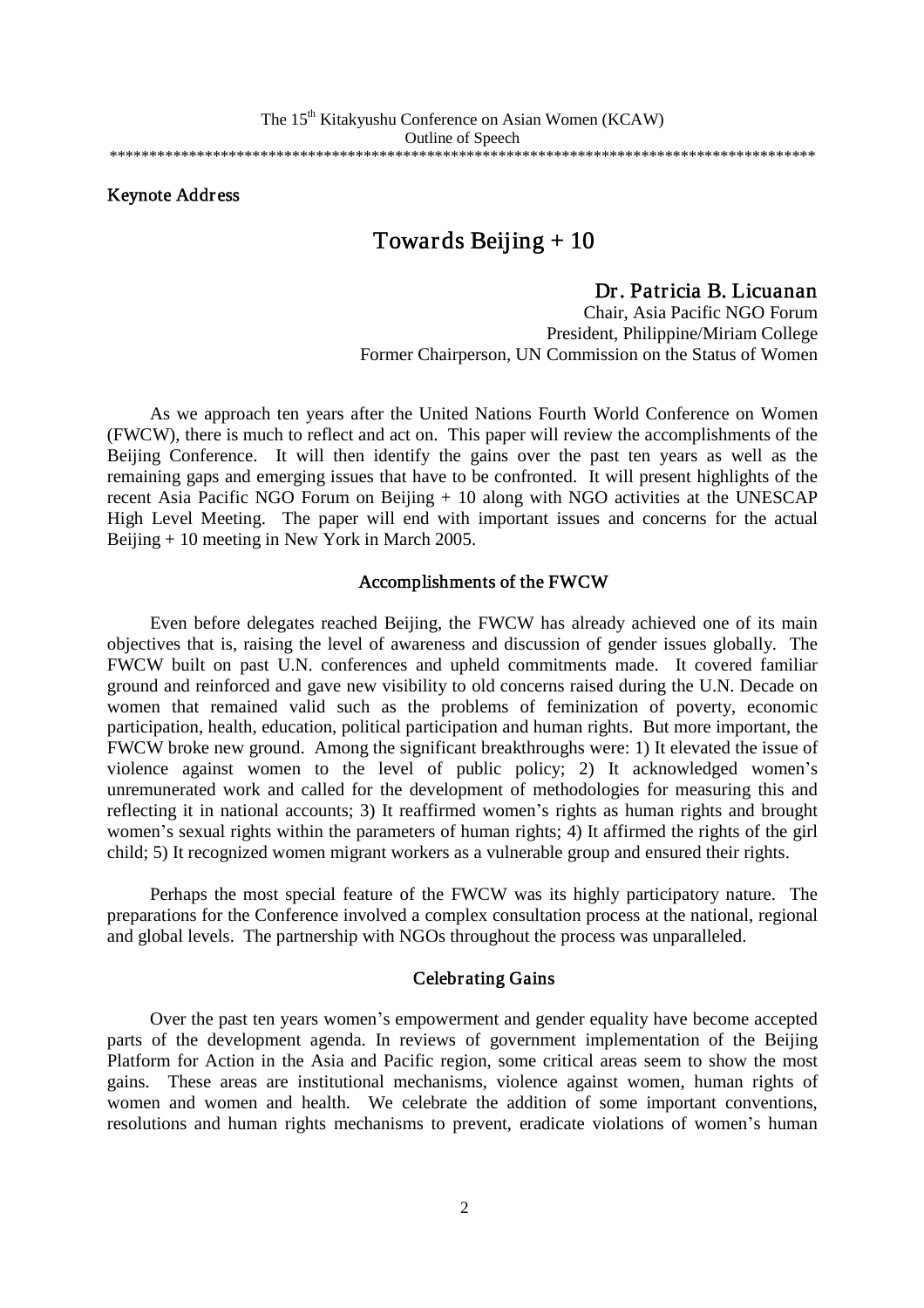| The 15 <sup>th</sup> Kitakyushu Conference on Asian Women (KCAW) |
|------------------------------------------------------------------|
| Outline of Speech                                                |
|                                                                  |

rights. Examples of these are the Optional Protocol to CEDAW, 1999 and Security Council Resolution 1325 on Women, Peace and Security, 2000.

There has been breakthrough work on gender-sensitive indicators and marked improvement in the quality of data collected. And there has been a noticeable transformation of individual women and their organizations towards greater assertiveness and more effective cooperation and collaboration.

#### Confronting Persistent and Emerging Issues

But old issues remain and have to be confronted along with new and emerging issues. So much remains to be done in the implementation of the Beijing Platform for Action. Renewed commitment and political will are necessary as interest in the Platform and gender issues wanes. With countries and the whole U.N. system focusing on the Millennium Development Goals (MDGs), there is need to strategically link the Platform with the MDGs with the goal of engendering all eight MDGs. Globalization which despite its often cited benefits of education and jobs, is actually marginalizing women further, has to be confronted. It is time to face squarely favorite strategies for women's empowerment such as micro-credit programs, which over time have begun to reveal their flaws and limitations. Gender-mainstreaming which has been a major post-Beijing strategy is suffering from lack of conceptual clarity and possible misuse and must be reclaimed by the women's movement to ensure it's proper interpretation and use for gender equality and the empowerment of women.

We have to confront major global trends that impact on women's lives: the resurgence of religious and ethnic fundamentalisms that have focused on women as a major area of expression; conservative backlash from governments that were champions of women's empowerment in Beijing and who now have actually been lobbying to weaken the language of the Beijing Platform for Action; and the growing armed conflict and terrorism in the world.

#### Beijing  $+10$

These challenges were recognized by the participants at the Asia Pacific NGO Forum on Beijing + 10 held at Mahidol University, Salaya, Thailand in July, 2004 as they "strongly and fully" re-affirmed their commitment to the Beijing Platform for Action. At the UNECAP High Level Intergovernmental Meeting to Review Regional Implementation of the Beijing Platform for Action and its Regional and Global Outcomes held in Bangkok, Thailand in September 2004, the Beijing Declaration and Platform for Action and the Outcome Document of the Beijing  $+5$ review were re-affirmed by the delegates.

The Asia and Pacific Region will bring this commitment to the global review of the implementation of the Beijing Platform for Action (Beijing  $+10$ ) at the 49<sup>th</sup> session of the U.N. Commission on the Status of Women in New York in March 2005.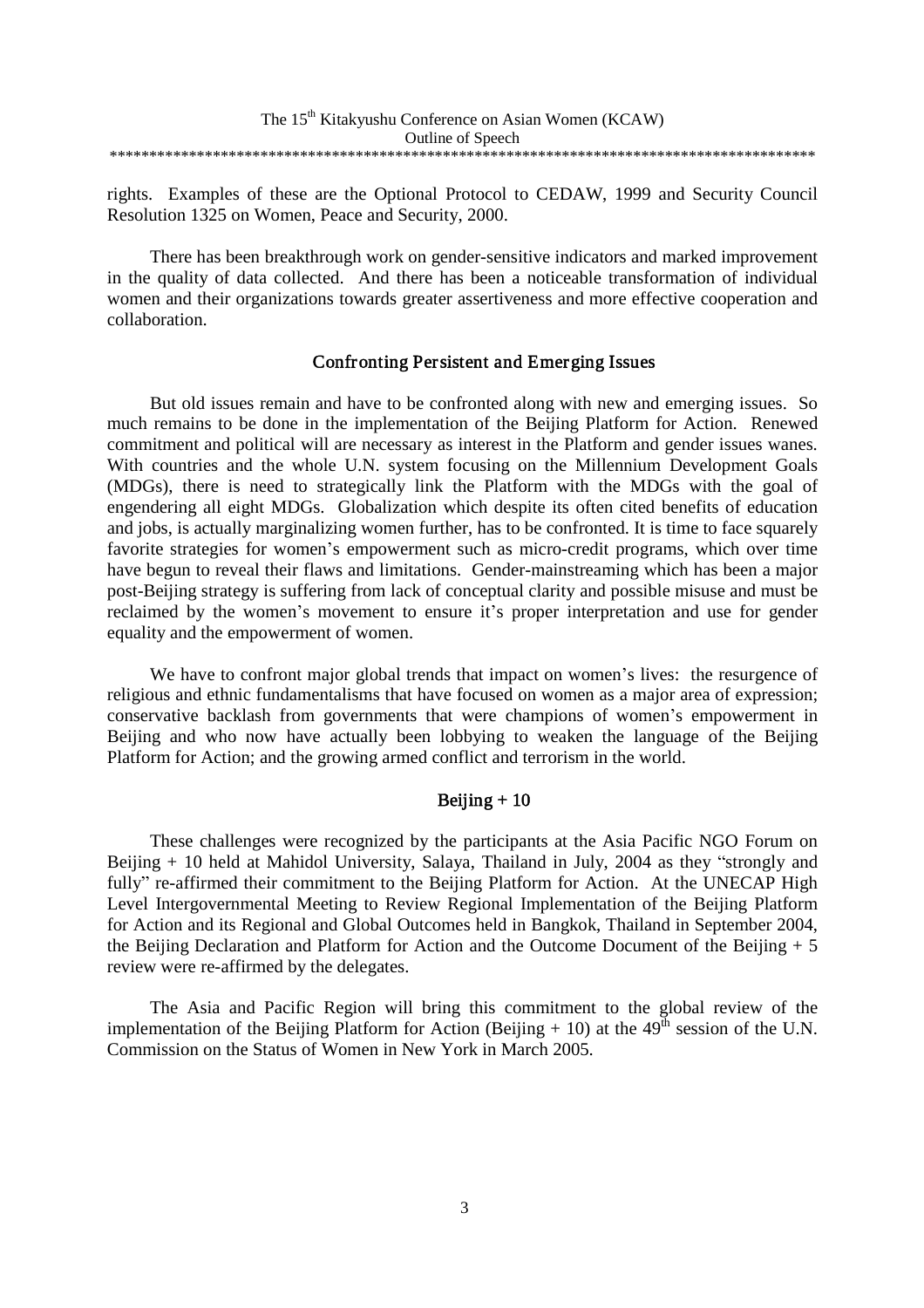Keynote Address

### Gender and Human Security:

Gender, Disarmament and Reconciliation

### Kuniko INOGUCHI, Ph.D. Professor of Political Science, Sophia University, Tokyo Former Ambassador and Permanent Representative of J apan to the Conference on Disarmament

The 15<sup>th</sup> Kitakyushu Conference on Asian Women

6-7 November, 2004 Kitakyushu-shi, J apan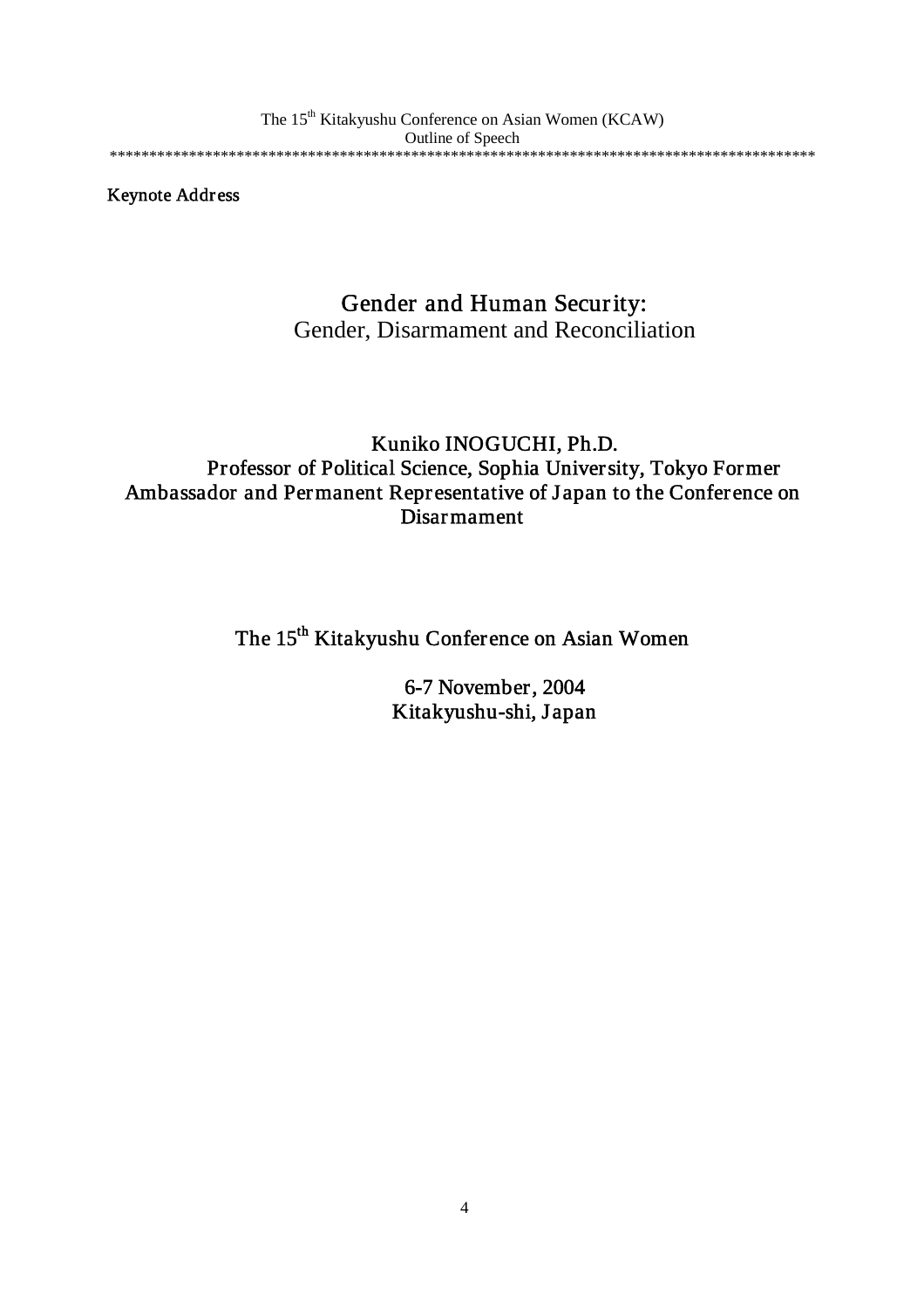#### Introduction

At the outset, I would like to express my sincere congratulations to the organizers of this Conference. As former Ambassador to the Conference on Disarmament, and Chairperson of the United Nations First Biennial Meeting of States on Small Arms and Light Weapons last year, today I would like to focus my presentation on "Gender, Disarmament and Reconciliation." Gender is an important cross-cutting element in our efforts to enhance human security. Indeed, women can make a difference.

I would like, first of all, to briefly touch upon the role of gender in disarmament. Next, I will address the importance of embedding the concept of "reconciliation" and incorporating a gender perspective in the designing of post-conflict disarmament programmes. Lastly, I will examine some key elements in designing gender-inclusive, community-based and people-oriented small arms disarmament programmes.

#### The Role of Gender

To date, the international community has paid little attention to the gender dimension of disarmament and peace studies. Gender issues are often overlooked and misunderstood. Without an explicit understanding of gender differences and inequalities, post-conflict dynamics cannot be adequately addressed.

Gender is a cross-cutting element over time and culture, and forms the basis for attitudes and behaviors within the family, the community and the nation as a whole, influencing economics, politics, social interactions and individual needs. During conflicts, community-level violence and its consequences indicate that gender is central to the struggle against insecurity. Women and men often participate in armed conflict in different ways and have different perceptions of 'security'.

#### Women from Victim to Active Participant

Women and children bear a disproportionate burden from conflicts, often accounting for the vast majority of victims. Of the estimated four million war-related deaths during the 1990's, 90% of those killed were civilians, and 80% of those were women and children, mostly victims of the misuse of small arms and light weapons. Women are often the target of violence. They also bear the brunt of poverty and underdevelopment. This situation is further aggravated by the diversion of resources for arms expenditure from education, health and other initiatives that could improve women's lives.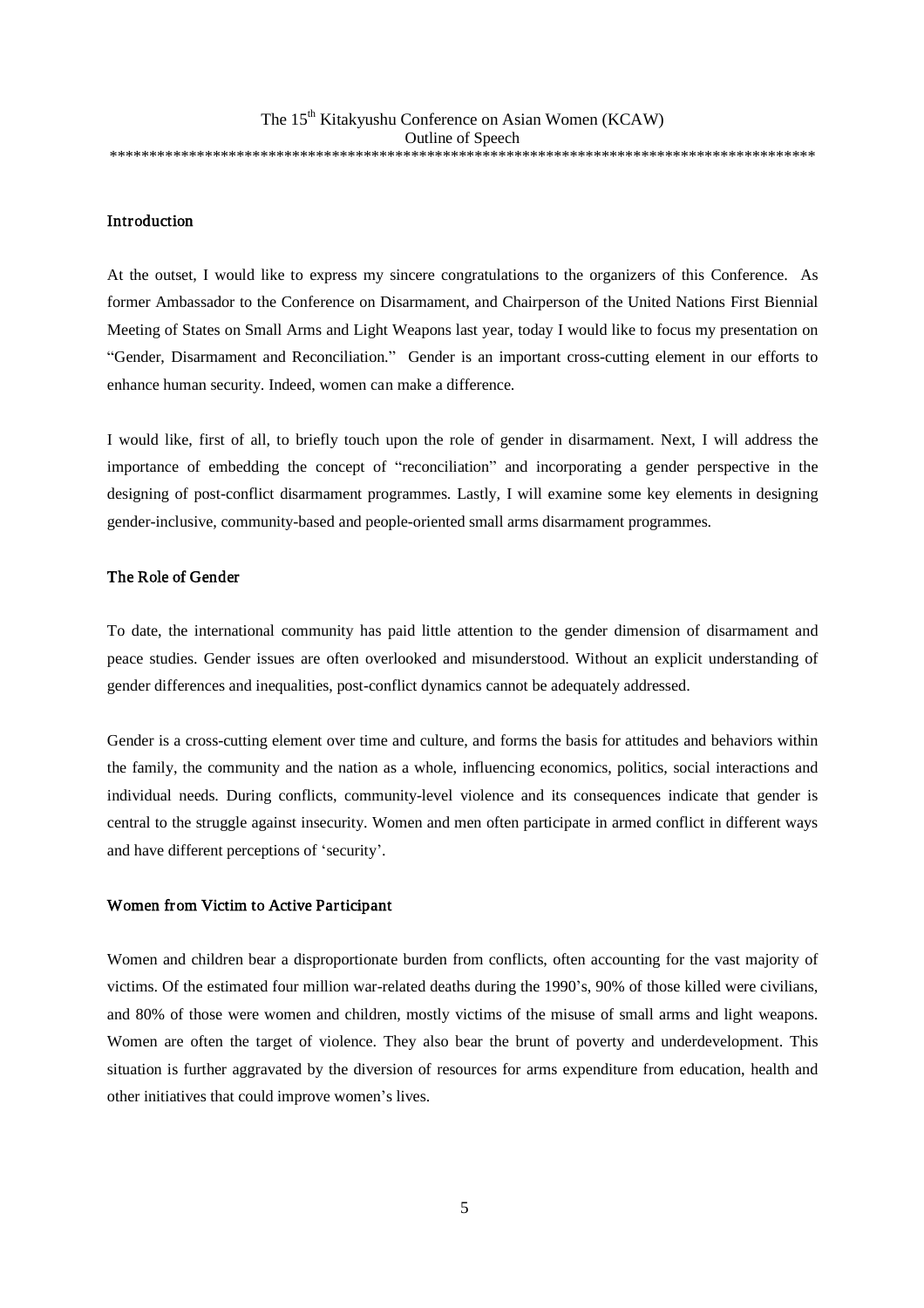Nonetheless, rarely are women included in post-conflict initiatives or given a say in decisions on priorities in post conflict situations. They are, to a large extent, underrepresented in many key forums where decisions on disarmament and human security are made, and women's views tend to be less apparent in mainstream discussions.

Greater involvement and empowerment of women could facilitate the development of more effective disarmament strategies, and more women should be encouraged to develop political expertise and skills in order to participate in negotiations and post-conflict programmes. The active role women can play in peace processes should not be underestimated. Women seek to resolve conflict, reject violence, ensure food security, and are the caretakers of ethical and cultural values. They have an important role to play in guarding human security in the home, community, and at a national level.

#### Post-Conflict Disarmament & Reconciliation

During the post-Cold War period, the characteristics of violent conflicts have changed from a traditional interstate conflict to a deep-rooted intra-state conflict involving all social strata, including individual community members at a grass-roots level. Unless such deep-rooted divisions in communities are adequately addressed, it is impossible to rule out the recurrence of similar military conflicts.

This shift in the nature of conflicts requires not only political arrangements for peace, but also social reconciliation at a community level. Reconciliation at all politico-social levels, including the grass-roots level within different communities, is the key to ending violent conflicts and reconstructing war-torn societies.

#### The Small Arms Context

The nature of warfare is influenced by a massive proliferation of small arms and light weapons that fuel and prolong human tragedy and hatred among people. Although the likelihood of large-scale international armed conflict seems to be receding, regional ethnic confrontations and civil war have a horrendous and increased impact on people's security. Therefore, amongst the multi-dimensional sources of human insecurity, the most direct threat is the presence of illegal and excessive armament, and its continued proliferation in post-conflict zones, which sustains conflict, exacerbates violence, prolongs human tragedy and hatred among people, and fuels crime and terrorism.

The implementation of peace must take into account both the future needs of a society and the elimination of its excess weapons, as well as the broader international and regional context in which the society is situated.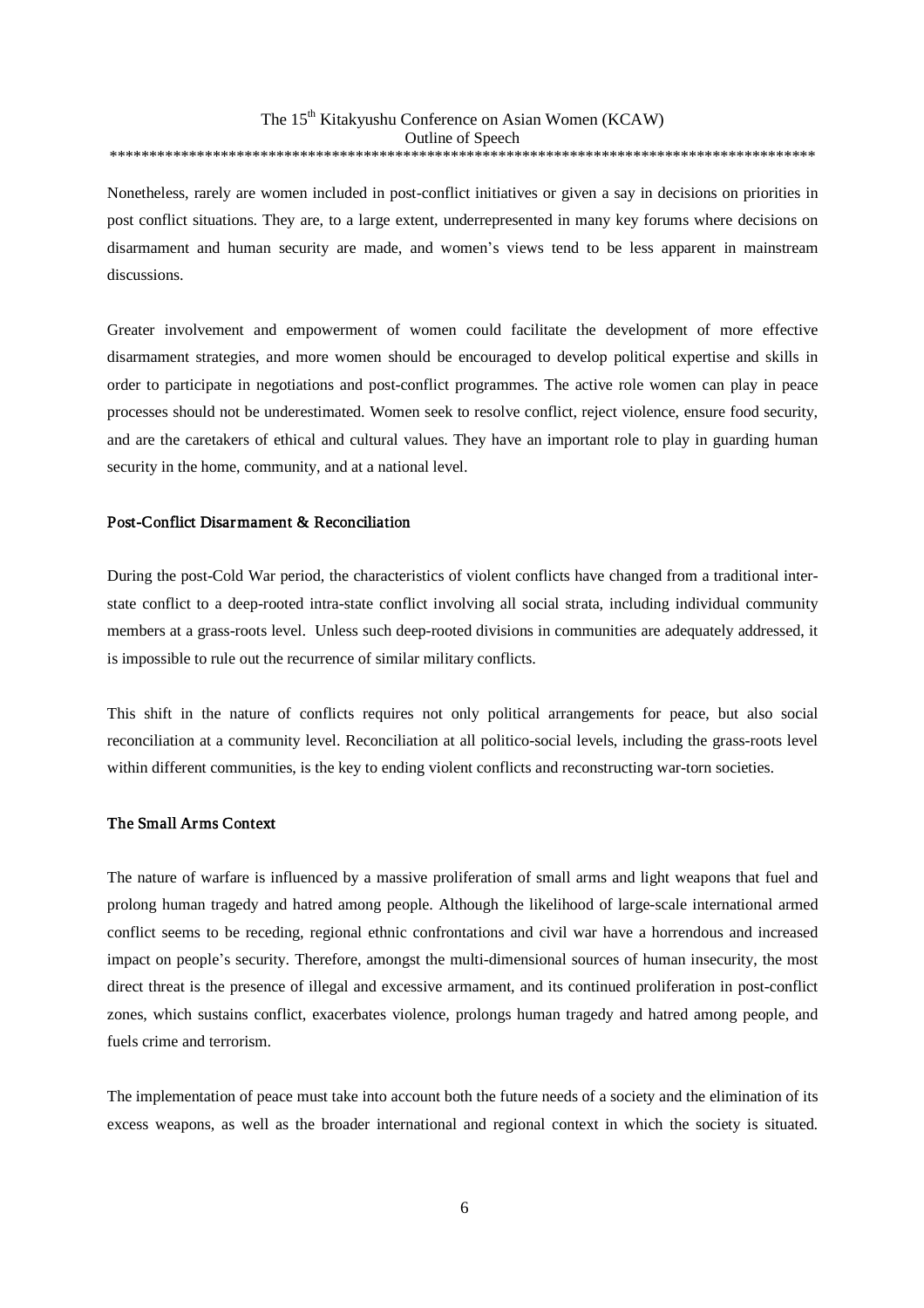Unless demand issues are properly addressed, and alternatives to a military lifestyle are provided, disarmament itself can be a hindrance towards reconstruction and reconciliation.

In societies emerging from deep-rooted conflicts, it is important to design disarmament programmes with a view to facilitating reconciliation. Since disarmament is an indispensable element in the early stage of postconflict reconstruction, the careful designing of an appropriate small arms disarmament programme, with the concept of "reconciliation" at its core, is of crucial importance.

#### Key Elements for Disarmament Programmes

The following are some important elements in designing gender-inclusive, community-based and peopleoriented small arms disarmament programmes:

#### Participatory approach

A participatory approach, with the involvement of both genders, is essential. Following conflicts, there is often inequality in the representation of men and women in the peace, reconstruction and reconciliation process. Women's participation and full gender mainstreaming in reconstruction mandates should be ensured. Recognising local women's knowledge of societal needs and conditions aids and enhances assistance programmes. Women are operationally important, with an enormous potential to convert the goals of disarmament and arms control into concrete realities.

Women should also be given a more equitable role in power and decision-making. Their participation in the decision-making process is essential, and women as mothers can play a significant role in reconciliation.

#### x Inclusive programmes, including women and child ex-combatants

Not all combatants are men and boys. Women and girls have taken up arms in many conflicts, and yet have not always been included in disarmament and reconstruction initiatives. Women and children not directly involved in fighting, or lacking a weapon to surrender, should also be included in the post-conflict reconstruction and reconciliation programmes. Provision for the participation by women and girls, including full access to benefits of reconciliation programmes, is essential for the comprehensive and successful implementation of disarmament and reconstruction programmes. Thus, programmes should be designed to incorporate the needs and priorities of women and girls as ex-combatants, as well as families of ex-combatants. The number of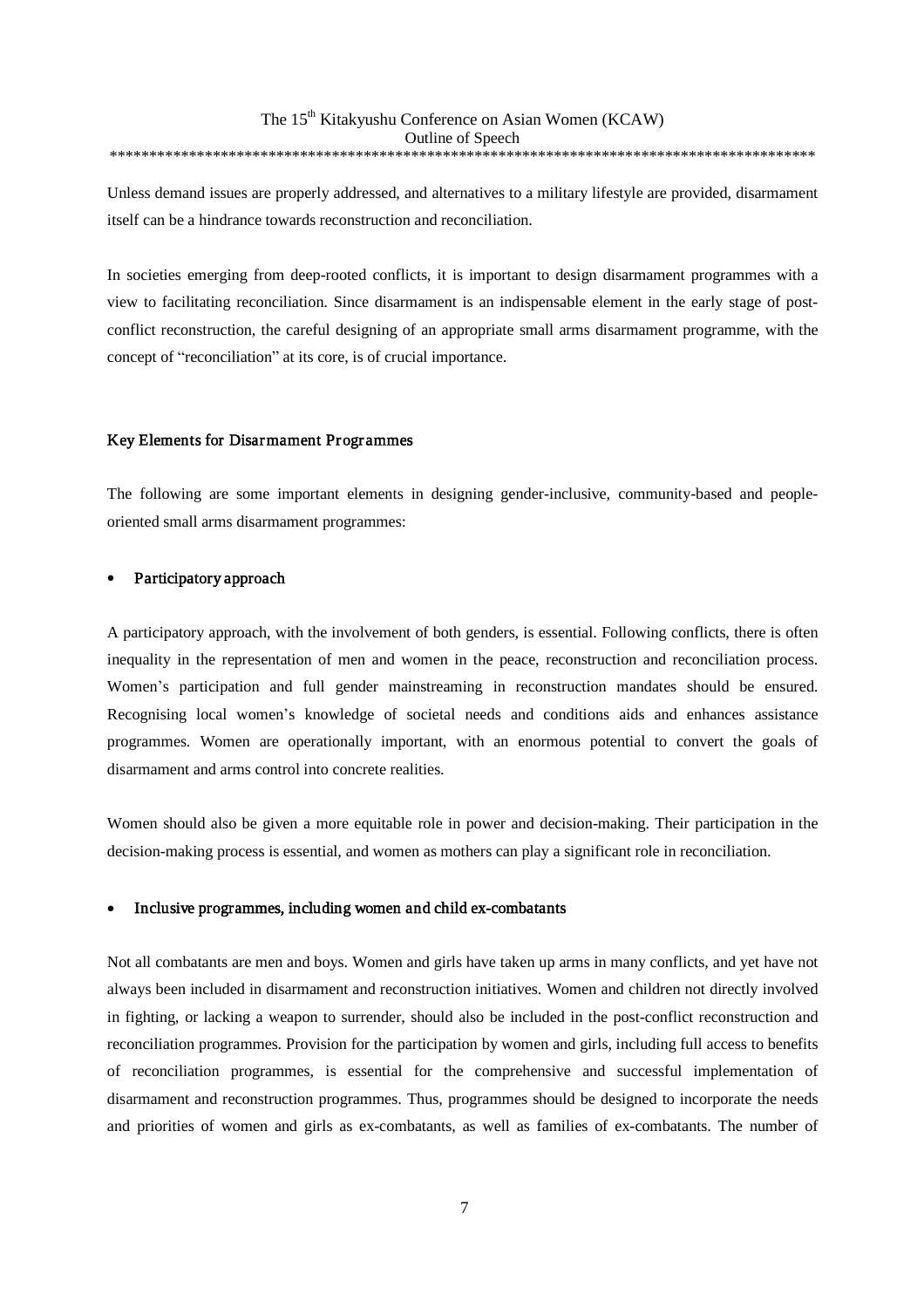programmes for child soldiers, fully incorporating the specific situation of girl soldiers, should also be increased.

#### A 'bottom-up' approach

A bottom-up approach generates momentum for reconciliation. Momentum towards peace building and relinquishing weapons must be initiated by community members themselves so that they target "weapons" as the common enemy of all members of the community, rather than a particular social group or tribe. Through this strategy, the community can generate a consensus to move on from a militarised lifestyle to a peaceful one.

Women can play an important role in this area, and further exploration of their potential to contribute to local disarmament. Women often take the weapons out of the hands of men and boys, while the latter may be more reticent to give up their arms. Women's involvement in all levels of conflict prevention and reconstruction processes shows their determination to work towards and achieve a culture of peace.

#### Community-based, comprehensive approach

The issue of gender cannot be approached by looking at women as an isolated category. Disarmament and reconciliation must be addressed in a comprehensive manner. Placing the community at the centre of the disarmament process gives community members a sense of ownership in the weapons collection process. Women must be seen as important members of this social group.

A comprehensive approach must focus on the needs of the whole community including children, young adults, elders, teachers, parents, grandparents, village chiefs and the media. Communities should not be treated as homogenous, but rather as being made up of many different groups. When designing disarmament programmes, it is important to understand the perception held by each group, including women and men, of their own situation. Among such groups, one cannot over emphasise the salience of children and young adults, both boys and girls, as the future of a peaceful society. In order to prevent recurrence of violence in the community, the younger generation must receive the utmost attention in disarmament and reconstruction processes.

#### Conclusion

Only when disarmament and human security is viewed in a multi-dimensional context, with "reconciliation" as its core, can truly comprehensive and sustainable disarmament be achieved. People-centered, community-based programmes are the key to enhancing human security, and the invaluable role of women and their post-conflict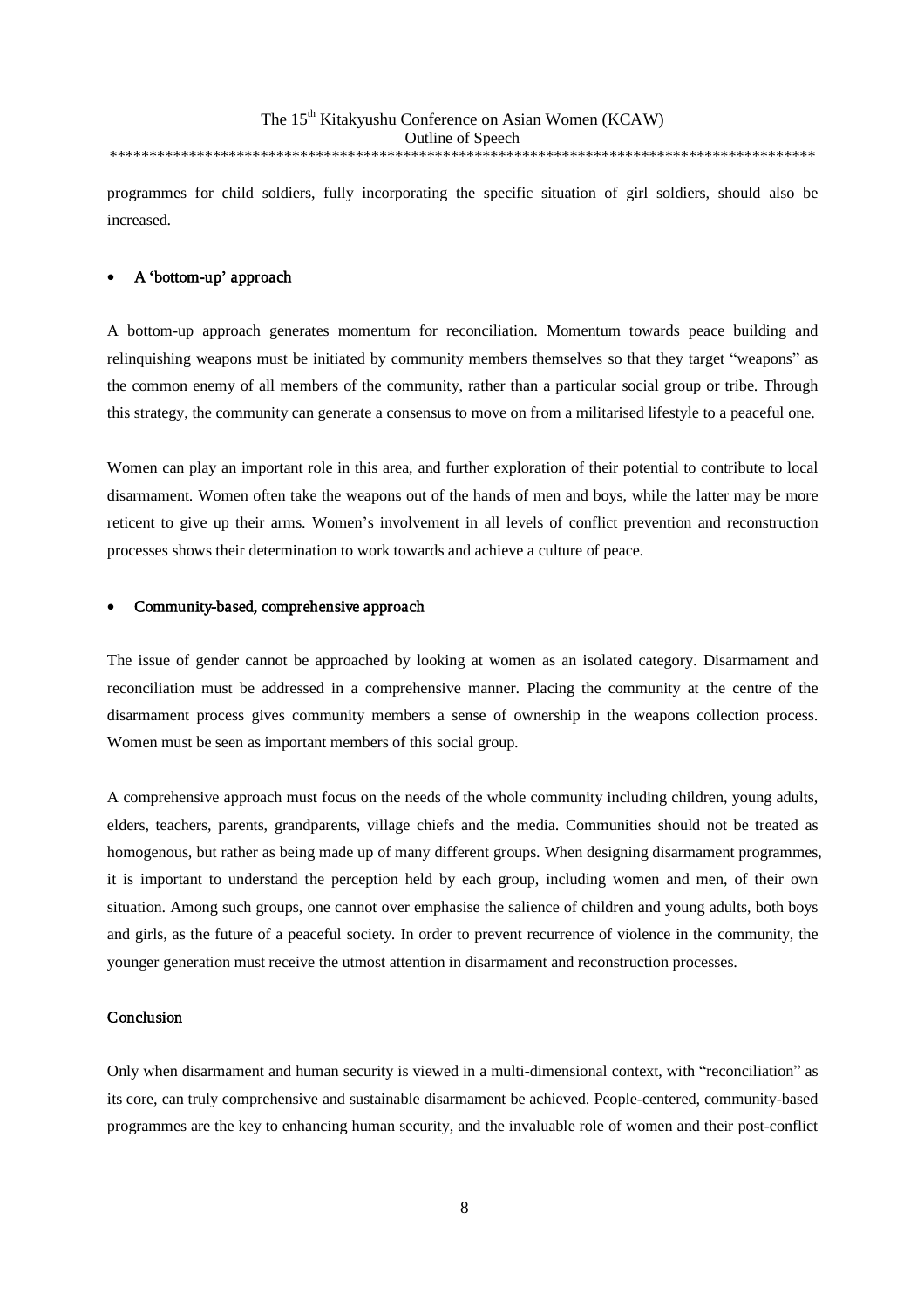involvement in these programmes should be acknowledged and promoted. NGOs, local governments and community groups are playing an instrumental part in implementing various initiatives, raising awareness, and lobbying for human security causes. It is time to recognize that women can, and given the opportunity will, make a difference.

Thank you.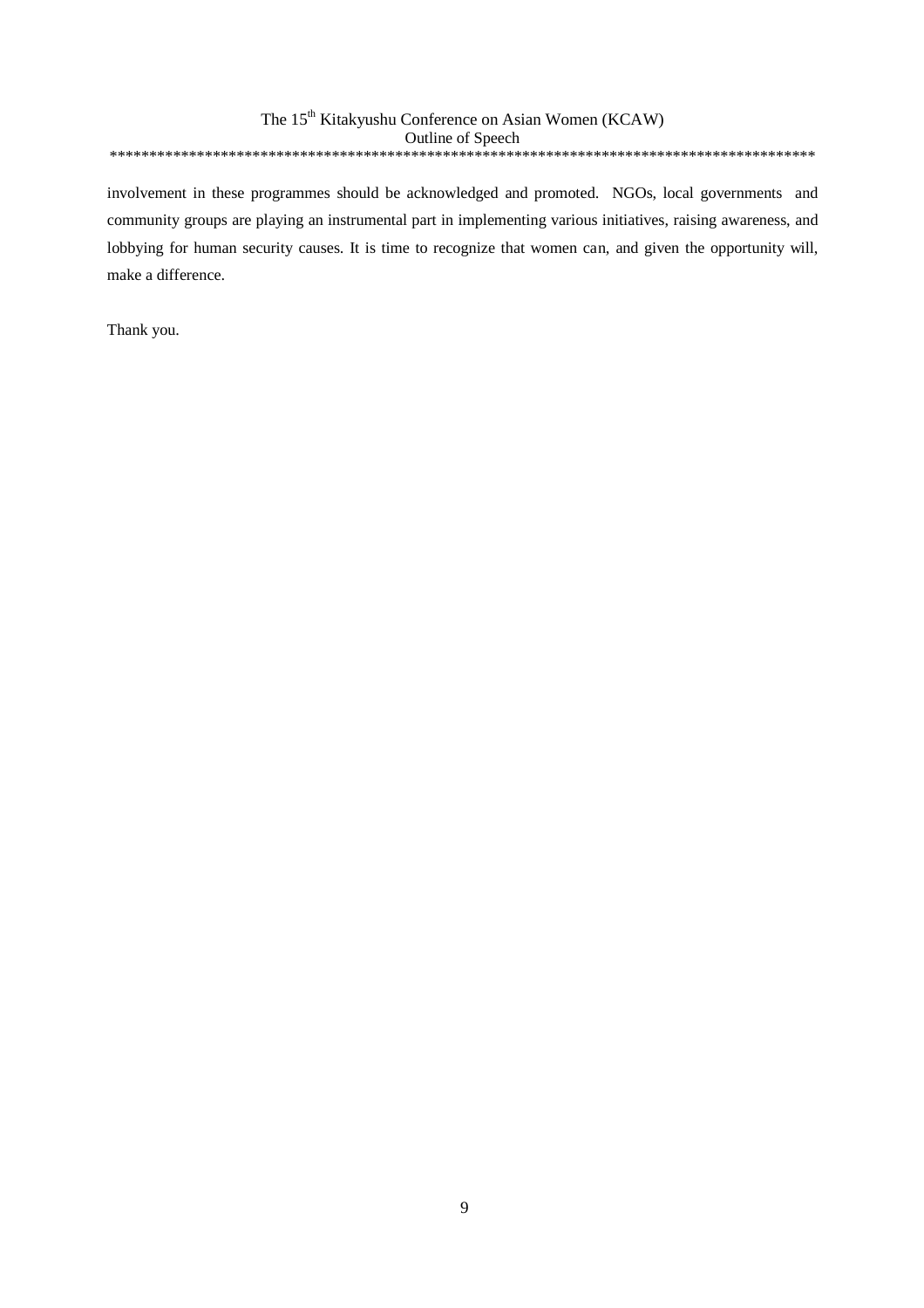## Human Security and Conflict Prevention, Conflict Management and Peace Building

| Panelists:           |                                                                  |
|----------------------|------------------------------------------------------------------|
| Ms Irene M. Santiago | Chair and CEO, Mindanao Commission on Women (Executive           |
|                      | Director of the NGO Forum on Women '95 in China)                 |
| Dr. Etsuko Kita      | Professor, Japanese Red Cross Kyushu International University of |
|                      | Nursing                                                          |
| Dr. Kiyoko Furusawa  | Associate Professor, Keisen University                           |
| Moderator:           |                                                                  |
| Mr. Yasunobu Sato    | Professor, Graduate School of International Development Nagoya   |
|                      | University                                                       |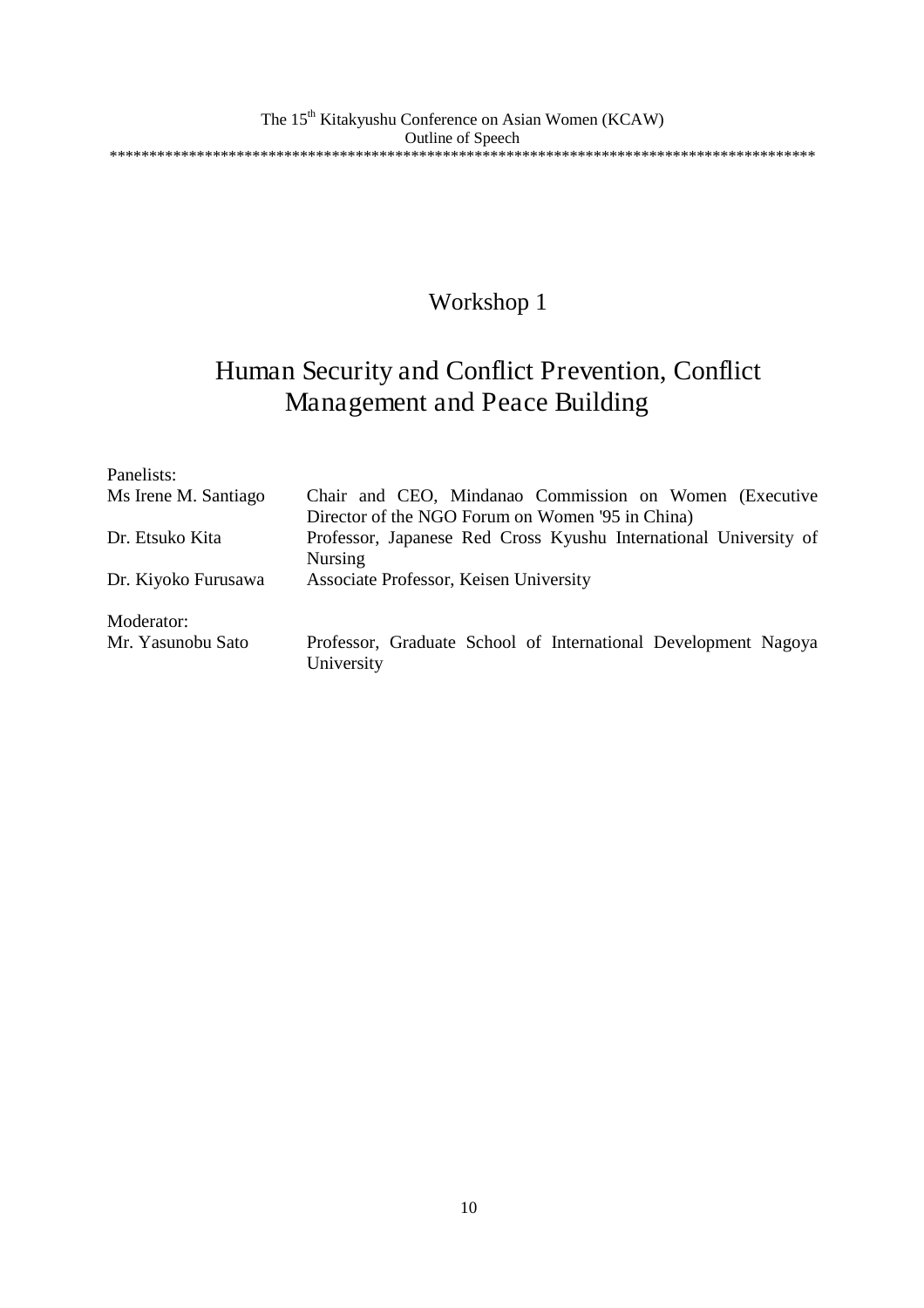### Human Security and Conflict Prevention, Conflict Management and Peace Building

Irene M. Santiago<br>Chair and Chief Executive Officer, Mindanao Commission on Women, Philippines

1. Elise Boulding entitled her book, " Cultures of Peace: The Hidden Side of History" because wars of conquest are usually recorded as the significant events in history. But there is a hidden side of history: the work of building and maintaining peace. Boulding shows examples of how women have had a significant role in the building and maintenance of peaceful societies.

2. Women have had a tradition of peaceableness. According to Boulding, "Peaceableness is an action concept, involving a constant shaping and reshaping of understandings, situations, and behaviors in a constantly changing lifeworld, to sustain well-being for all"

3. Viewed in this manner, women have a critical role in conflict prevention, conflict management and peacebuilding. What are the "lifeways, patterns of belief, values, behavior, and accompanying institutional arrangements" that need to be put in place, promoted, nurtured, and legislated if need be?

4. Peace as process is the dynamic way of looking at peace. It occurs on many levels, undertaken by many actors, using a variety of strategies and tactics.

5. The issue of identity and diversity has come to the forefront in the wake of the end of the Cold War. In order to create appropriate actions related to this issue, we must understand the minoritization process or the process whereby groups are marginalized from the political, economic and social life of a society. The process starts with stereotyping, goes to slurs, moves to prejudice, and to discrimination, and finally to violence.

6. How do we make diversity the source of our productivity and happiness not the source of conflict and violence?

7. The UNDP Human Development Report 2004, entitled "Cultural Liberty in Today's Diverse World" lists the answers to the prevalent MYTHS about diversity, development and political stability.

7.1 Countries do not have to choose between national unity and cultural diversity.

7.2 Empirical evidence suggests that cultural differences and clashes over values are rarely the root cause of violent conflict.

7.3 Cultural freedom means expanding individual choices, not preserving values and practices as an end in itself with blind allegiance to tradition.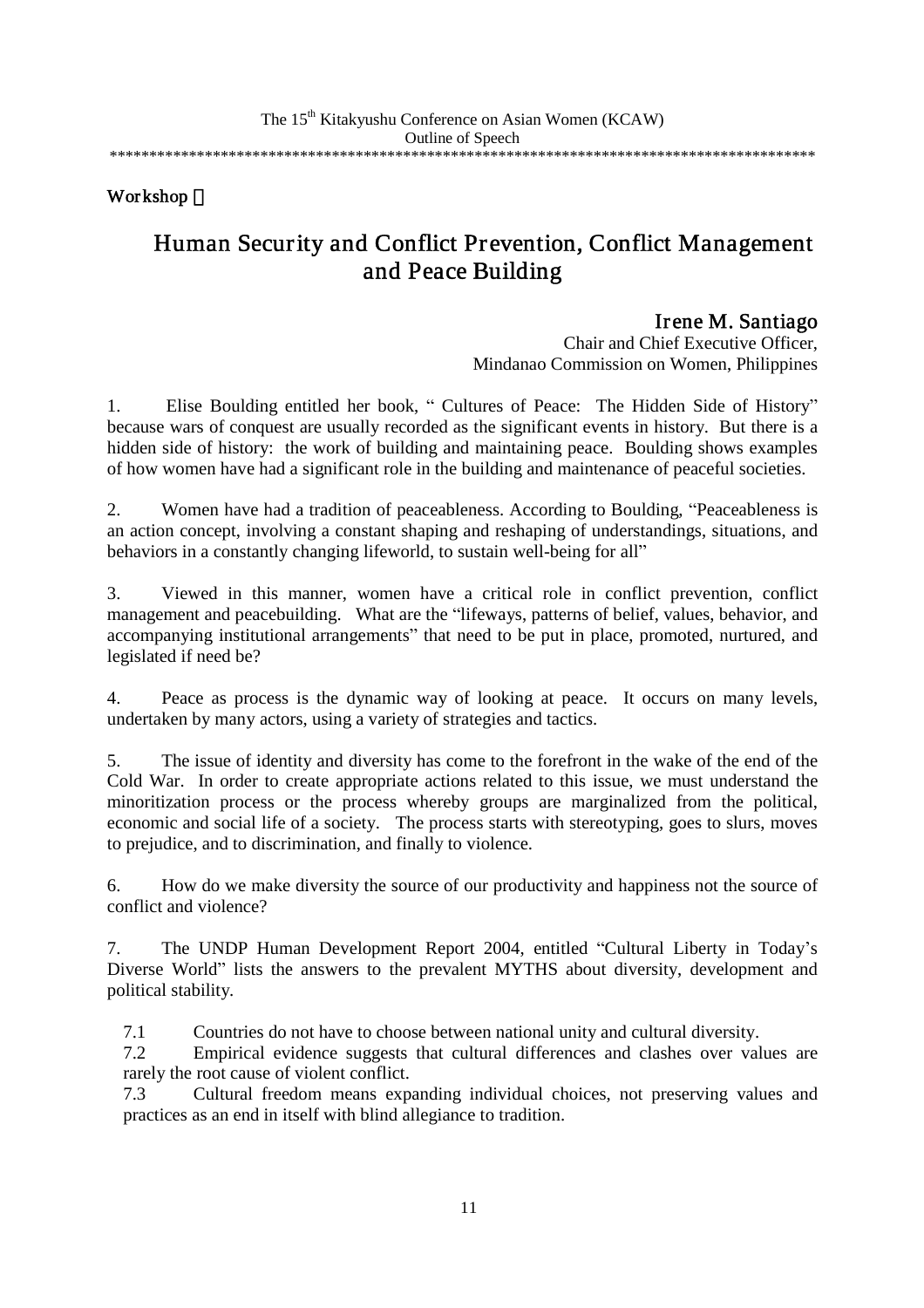| The 15 <sup>th</sup> Kitakyushu Conference on Asian Women (KCAW) |
|------------------------------------------------------------------|
| <b>Outline of Speech</b>                                         |
|                                                                  |

7.4 There is no evidence that cultural diversity slows development.

7.5 There is no evidence of a relationship between culture and economic progress or democracy.

8. The traits of trust and reciprocity are grossly depleted in times of conflict. There must be a determined effort to build social capital, not just physical and economic, infrastructure and human capital, especially as part of post-conflict rehabilitation and development. For peace and development to be sustainable, the building and strengthening of social capital has to be taken into serious consideration.

9. Multiculturalism as policy and practice will provide security to individuals and groups as they live out their various and multiple identities for the good of all.

10. We have also to work so that there is an abundance of associations that bridge social divisions and of institutions of conflict management such as an independent judiciary, an independent media, and a responsive democracy.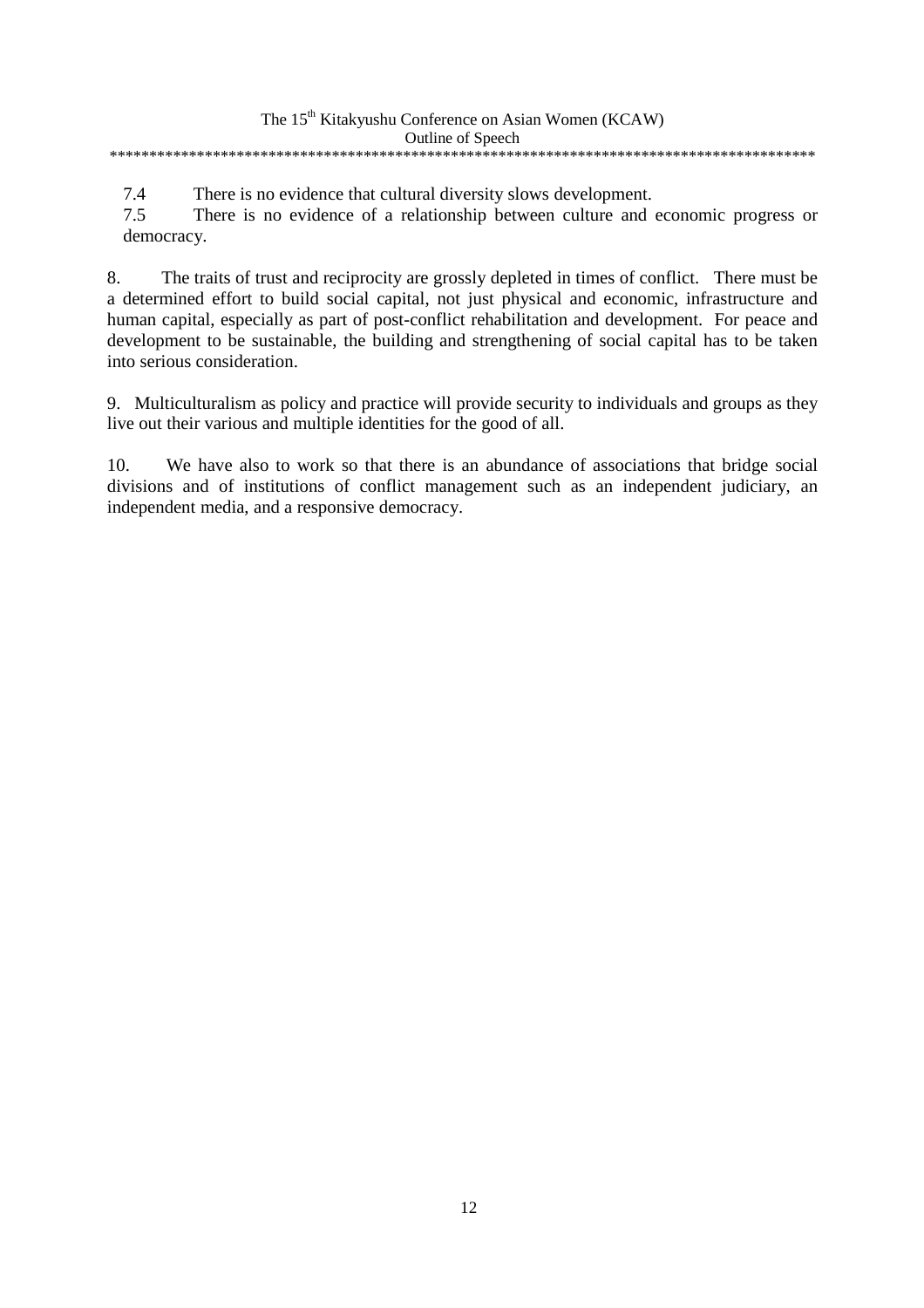Reference (Long version)

### 15th Kitakyushu Conference on Asian Women November 6-7, 2004

#### SPEECH on HUMAN SECURITY AND CONFLICT PREVENTION, MANAGEMENT AND PEACE BUILDING.

### By Irene M. Santiago Chair and Chief Executive Officer, Mindanao Commission on Women Philippines

Elise Boulding, the renowned sociologist, wrote a book entitled, "Cultures of Peace: The Hidden Side of History". She said that wars of conquest are usually recorded as the significant events in history. But there is a hidden side: the work of building and maintaining peace.

Boulding shows examples of how women have had a significant role in the building and maintenance of peaceful societies beginning with teaching children peaceful behaviors. There have also been noteworthy examples such as the Chipko Movement in India where the women hugged trees in order to stop the cutting of trees from which they derived food, medicine, and livelihood; Women's Action for Nuclear Disarmament; the women of Greenham Common in England; and the Greenbelt Movement in Kenya, whose founder, Dr. Wangari Maathai, was recently named Nobel Peace Laureate.

Indeed, Women have had a tradition of peaceableness. According to Boulding, "Peaceableness is an action concept, involving a constant shaping and reshaping of understandings, situations, and behaviors in a constantly changing lifeworld, to sustain well-being for all"

Viewed in this manner, women have a critical role in conflict prevention, conflict management and peacebuilding. What are the "lifeways, patterns of belief, values, behavior, and accompanying institutional arrangements" that need to be put in place, promoted, nurtured, and legislated if need be?

In my work in Mindanao, in southern Philippines, we are being confronted not only with seemingly different values and behavior but also conflicting interpretations of history. As you know the Philippines was colonized by Spain in the  $16<sup>th</sup>$  century. At that time, there were two robust Sultanates that, for all intents and purposes, were the equivalent of our modern-day states. The Sultanate of Sulu and the Sultanate of Maguindanao were, even then, trading with the Chinese and the Dutch, among others, and were governing themselves quite effectively. The Spanish colonizers met tremendous resistance from the Moros, converts to Islam, who were fiercely independent. The resistance continues to this day and the Moros proclaim that they are not part of the Philippine Republic since they did not give their consent to the annexation of their territory as part of the treaty ceding the so-called Philippine Islands from Spain the America.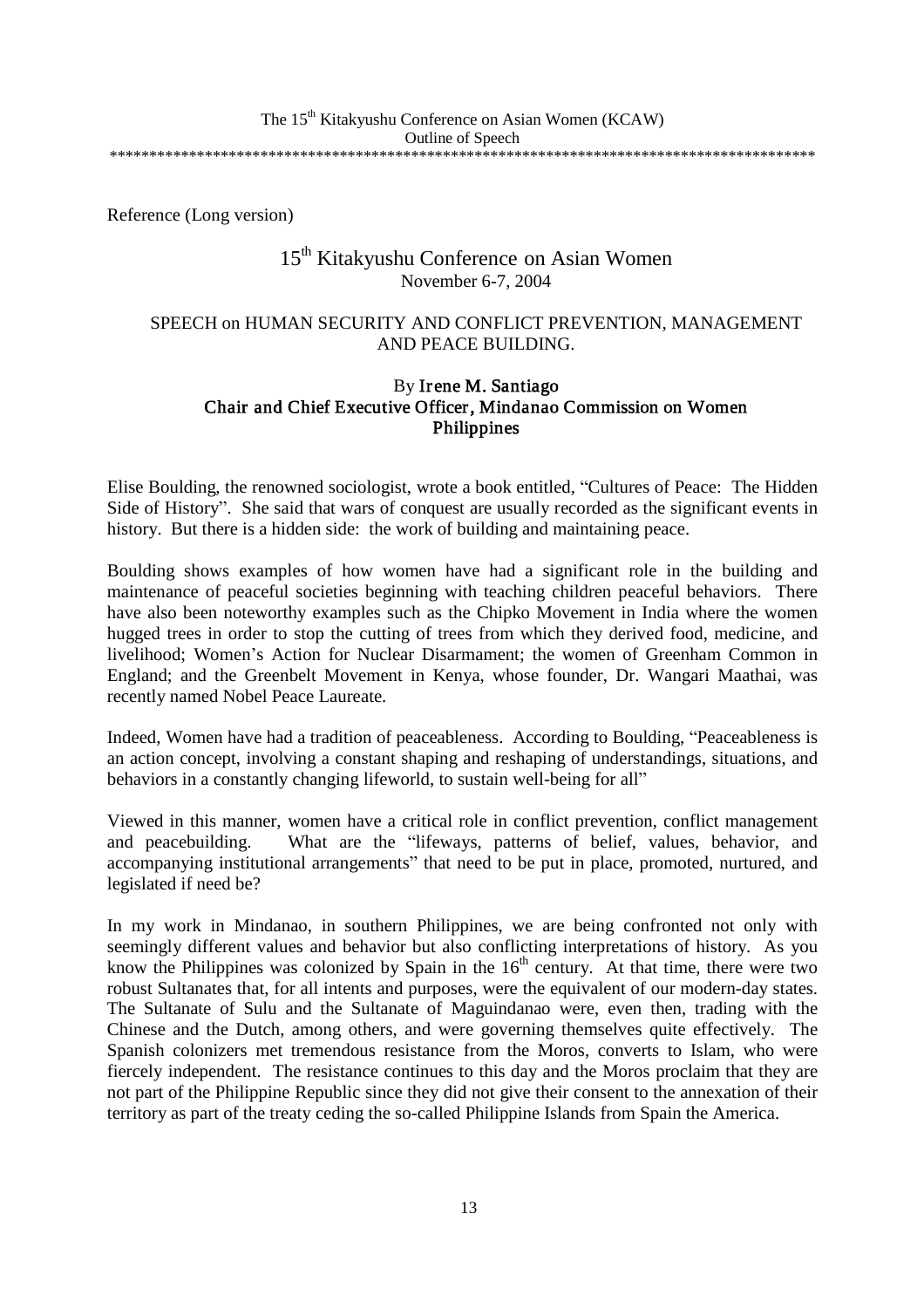In Mindanao today, the Moro Islamic Liberation Front (MILF) continues to wage the struggle that their forebears have undertaken for hundreds of years. Not only the people of Mindanao but also of the entire Philippines are affected by the political violence.

Those of us who are close to the conflict see the complexity of the solution to the Mindanao problem. The national security paradigm that was the foundation for the Marcos authoritarian rule is still intact. Colonialism, overlaid by the national security paradigm, now overlaid again by the menacing threat of terrorism. These various overlays use violence as the enforcer of what is nobly called "the national interest". It is nothing but the extension of militarism as the means to attain national security.

As we said earlier, peaceableness is an action concept, involving a constant shaping and reshaping of understandings, situations, and behaviors in a constantly changing lifeworld, to sustain well-being for all. How do we shape and reshape our understandings of the world we live in?

The issue of identity and diversity has come to the forefront in the wake of the end of the Cold War. In order to create appropriate actions related to this issue, we must understand the minoritization process or the process whereby groups are marginalized from the political, economic and social life of a society. In Mindanao, the Moros do not wish to be called a minority. They insist that they have been minoritized. Indeed, the use of words is critical in understanding the crux of the problem. For indeed, if the Moros have been minoritized, largely because of their religion, what should be done if society is to function without violence?

First, it is important to understand how the prejudice process works. The process starts with stereotyping, goes to slurs, moves on to prejudice, then to discrimination, and finally it results in violence. If we know that the violence we experience began with stereotyping, then we know we have to stop it there!

My Muslim friends relate to me how it means to be Muslim in a society that sees them as the enemy. They have a difficult time getting jobs because of their name. They have resorted to changing their religion in employment application forms. They go through the indignity of meticulous searches in airports. Taxis won't stop for my Muslim women friends because they wear a headscarf, and so on and so forth.

That is on a personal level. On the political level, they are either invisible to policy makers or taken for granted. This has resulted in the deepest and widest poverty in the areas where Muslims constitute the majority of the population. Of the 79 provinces in the entire Philippines, the poorest five are all in the Muslim areas. Child mortality is highest, literacy is lowest, incidence of hunger is widest, the ratio of doctor to hospital is lowest, and so on and so forth. This is official neglect not only now but through hundreds of years.

As women confronted by these complex issues, how do we respond?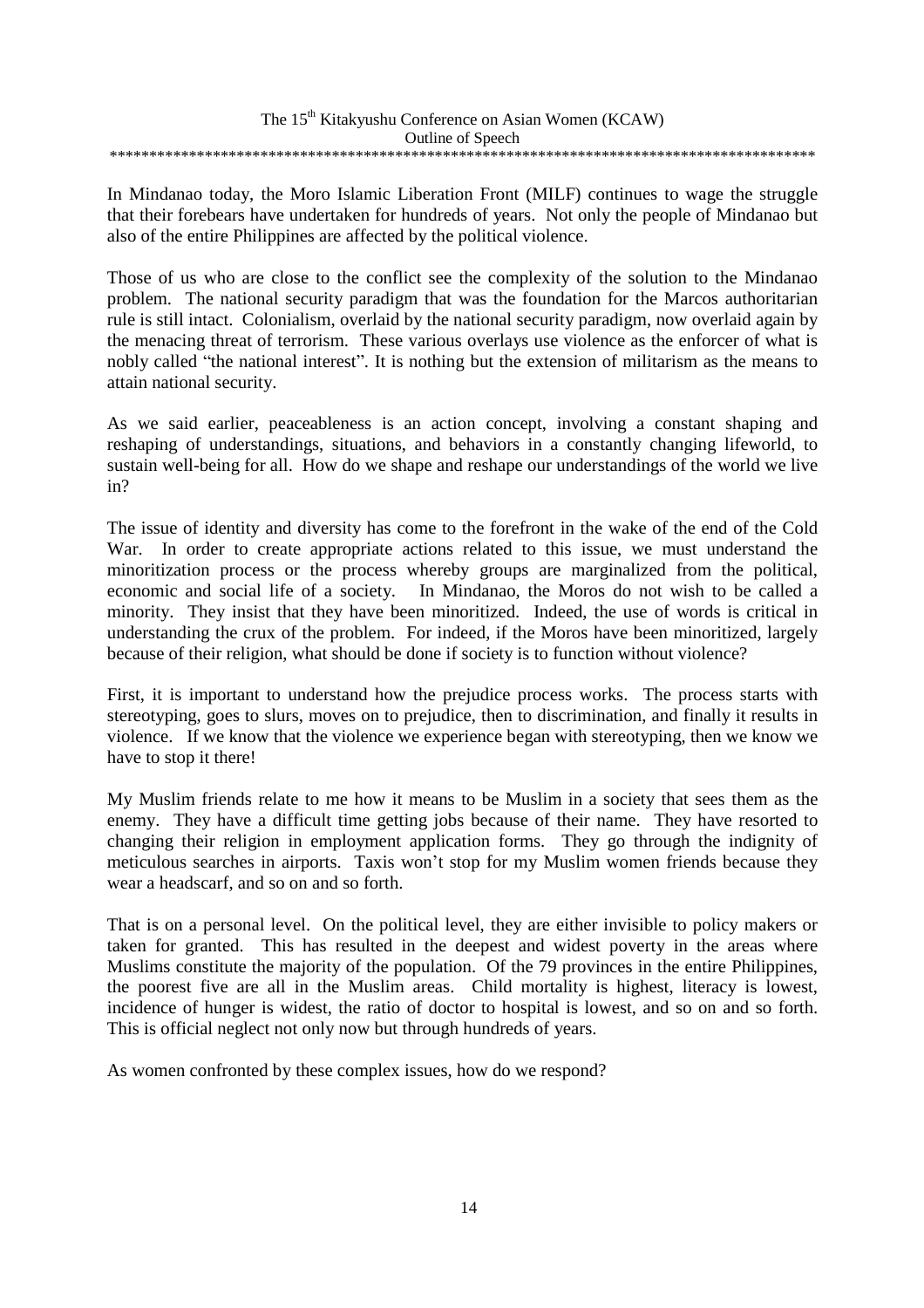We know and we feel that the traits of trust and reciprocity are grossly depleted in times of conflict. There must be a determined effort to build social capital, not just physical and economic, infrastructure and human capital, especially as part of post-conflict rehabilitation and development. For peace and development to be sustainable, the building and strengthening of social capital has to be taken into serious consideration.

Peace as process is the dynamic way of looking at peace. It occurs on many levels, undertaken by many actors, using a variety of strategies and tactics.

Last year after another military assault that left 800,000 people homeless, women of Mindanao from various ethnic, religious, age and regional groups decided to respond at many levels. We launched the Mothers for Peace Campaign as a national campaign for peace in Mindanao. We reached out to mothers in Luzon and the Visayas to make them understand that our yearning for peace must also be theirs.

We embarked on a road show to bring the stories of women to a national audience. We tried to make other mothers understand what the war meant to women who lost husbands, brothers and sisters, sons and daughters in senseless violence.

We enlisted national media so that we could reach a wide national audience. We knew we had to sway national public opinion so that the government and the MILF would declare a ceasefire. Even without any money, we managed to air TV, radio spots and several ads in our leading newspapers with the cooperation of many groups. Allow me now to show you the 45-second TV ad we made for the campaign.

#### (SHOW THE TV AD)

In our meetings with thousands of mothers in other parts of the country, it became clear to us that in order to stop the conflict and to prevent any more conflicts from happening, it was important for healing and reconciliation to occur.

There was a particularly moving incident at a hall jampacked with a thousand women who had come to hear three mothers from Mindanao speak about their pain. No anger, no recriminations. Just pain at being uprooted, at being continuously discriminated against, at being so poor, at being so insecure because of war.

After the speeches were over, groups of women from the audience rushed to the speakers and embraced them. With tears in their eyes, they said: "Please forgive us. We did not know that we had hurt you." When I heard that, I knew that we were on our way to making peace, for repentance is the first step to reconciliation.

We felt the power of mothers reaching out to other mothers. We have now made a decision to convert the Mothers for Peace Campaign into the Mothers for Peace Movement to ensure that we unite all our actions politically, economically, and culturally toward peace.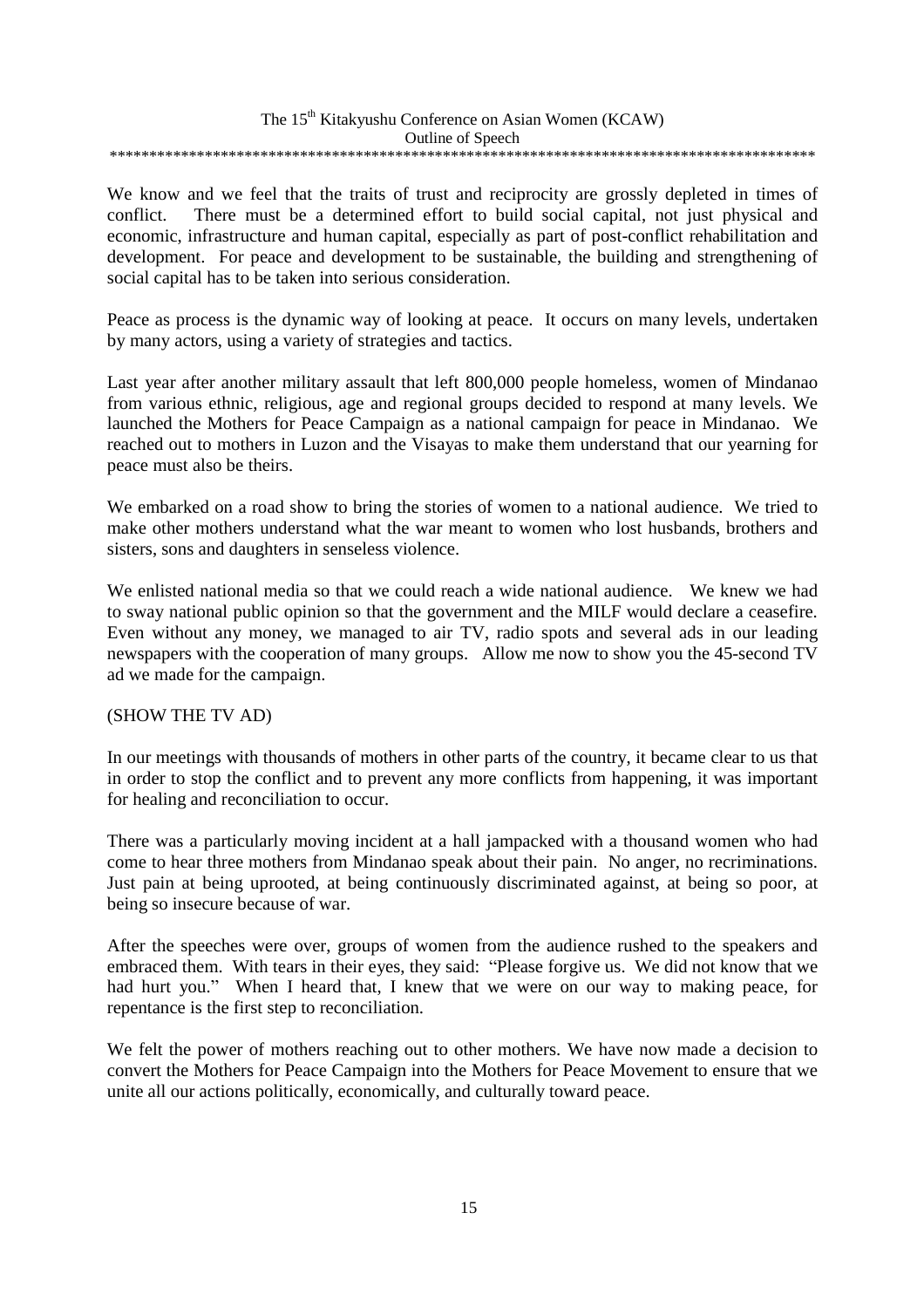The Philippine government and the MILF are now discussing the resumption of the formal peace negotiations which we hope will occur after Ramadhan. In order to make sure that gender issues are taken into serious consideration in the post conflict reconstruction and rehabilitation, we are organizing on December 9-10, 2004 a conference where we will invite the peace panels, policymakers and donors to discuss the top priority gender issues in the post-conflict period. We have invited speakers from Cambodia, Afghanistan, Timor Leste, Solomon Islands and Sri Lanka to relate their experiences with us so we can learn from them.

We will assert that the pursuit of peace, reconstruction and rehabilitation needs to go along with gender equality to avoid compounding old problems, such as discrimination against women, social exclusion and the feminization of poverty.

In addition, we are launching our campaign to make multiculturalism national policy. It is not a coincidence that the UNDP Human Development Report for 2004 is entitled "Cultural Liberty in Today's Diverse World". Indeed, the issues of multiculturalism are at the forefront of our concerns in the world today. How do we make diversity the source of our productivity and happiness not the source of conflict and violence?

The Report lists the answers to the prevalent myths about diversity, development and political stability.

- Countries do not have to choose between national unity and cultural diversity.
- Empirical evidence suggests that cultural differences and clashes over values are rarely the root cause of violent conflict.
- Cultural freedom means expanding individual choices, not preserving values and practices as an end in itself with blind allegiance to tradition.
- There is no evidence that cultural diversity slows development.
- There is no evidence of a relationship between culture and economic progress or democracy.

The Human Development Report deals with boxes in which we put people: young, old, Filipino, Japanese, Muslim, Catholic, indigenous, professional, laborer, man, woman.

Women know about being categorized. Women are often called weak, subservient, primarily meant for the home although oftentimes we are also called the power behind the throne, etc..

In fact, not just women. Everybody is in one box or in many boxes for we all have multiple identities.

Elise Boulding says that nature never makes the exact same thing twice. So diversity is a fact of life.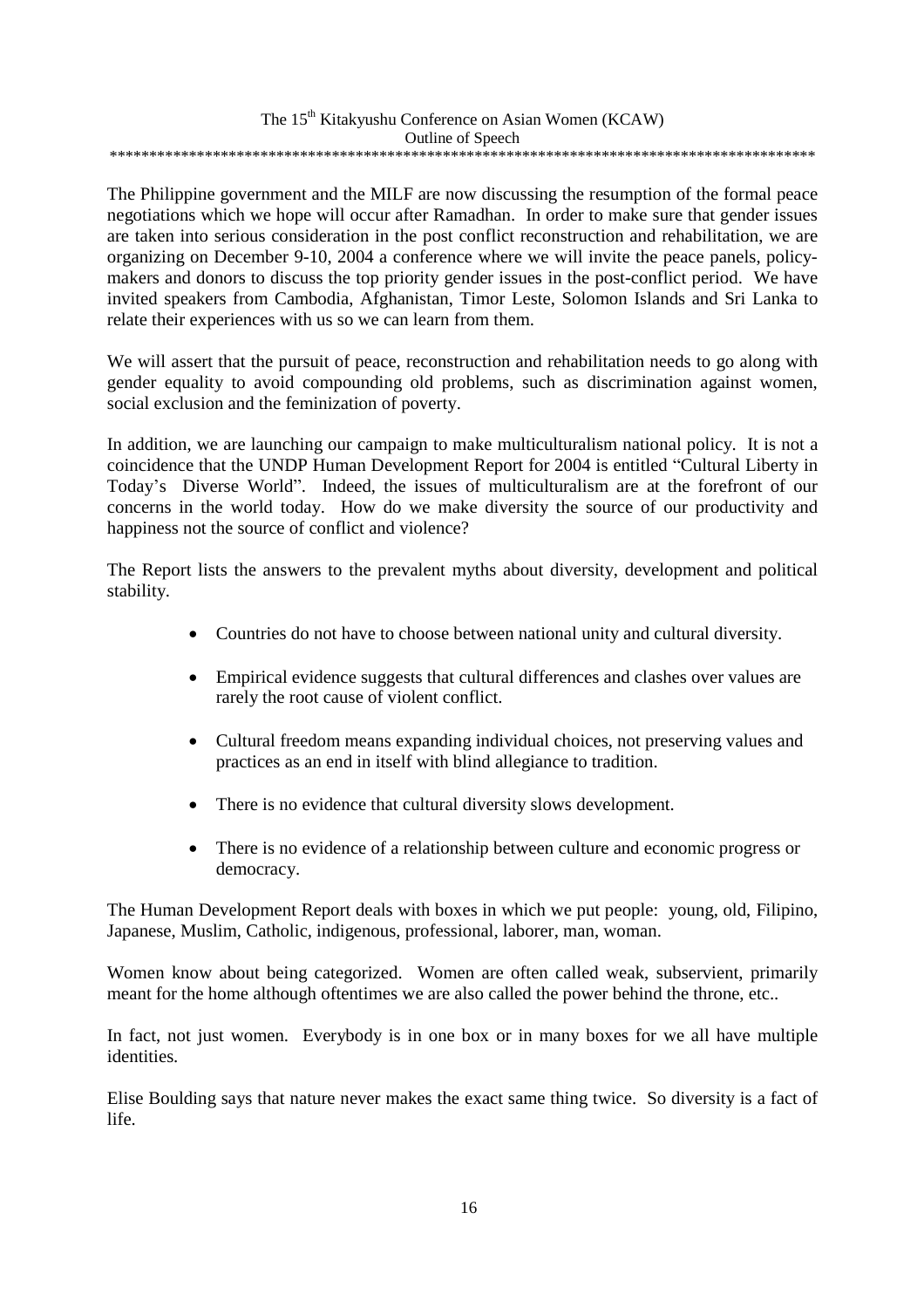Managing these identities in our societies therefore is the key to peace and even to prosperity. If a society does not manage the diversity of identities, conflict and violence may result. And without peace, it is difficult to grow economically.

Two years ago on a trip to Australia under the auspices of the Australian government, I learned about the state's policy to manage diversity. It is called multiculturalism. At that time it seemed to me that multiculturalism could hold the key to the long-standing problem not only in Mindanao but in the rest of the country. Prejudice was not just a problem in Mindanao. It was a problem in the entire country. Multiculturalism seemed an attractive concept as a way to manage these various identities for peace and prosperity

As I have already pointed out, the Philippine government and the MILF have been negotiating a peace agreement for the past seven years, through three administrations. I believe that the peace agreement, and I hope we will get one soon, will only silence the guns of war not the guns of prejudice. If prejudice and discrimination continue, we will never know genuine and lasting peace.

So it is imperative that if Mindanao – and in fact the rest of the country – is to know peace we have to become multiculturalist. But using our diversity as our asset will, in fact, not just bring peace but also prosperity. We will put value to our asset: the diversity and multiplicity of our cultures, lifestyles, talents and abilities.

Multiculturalism as policy and practice will provide security to individuals and groups as they live out their various and multiple identities for the good of all.

Simultaneously with our work on multiculturalism, we have also to work so that there is an abundance of associations that bridge social divisions and of institutions of conflict management such as an independent judiciary, an independent media, and a responsive democracy.

We envision the Mothers for Peace Movement as a grassroots women's movement linked to a network of women's and peace groups at various levels to undertake effective advocacy on ensuring the independence of the judiciary and media and making our democracy work for the interests of all people, and not just of a powerful few.

For as Elise Boulding has said: "…underneath the layers of violence, each society, without exception, has its peace behaviors, previous resources that can be available to help bring about new and gentler forms of governance locally and on a larger scale in the next century."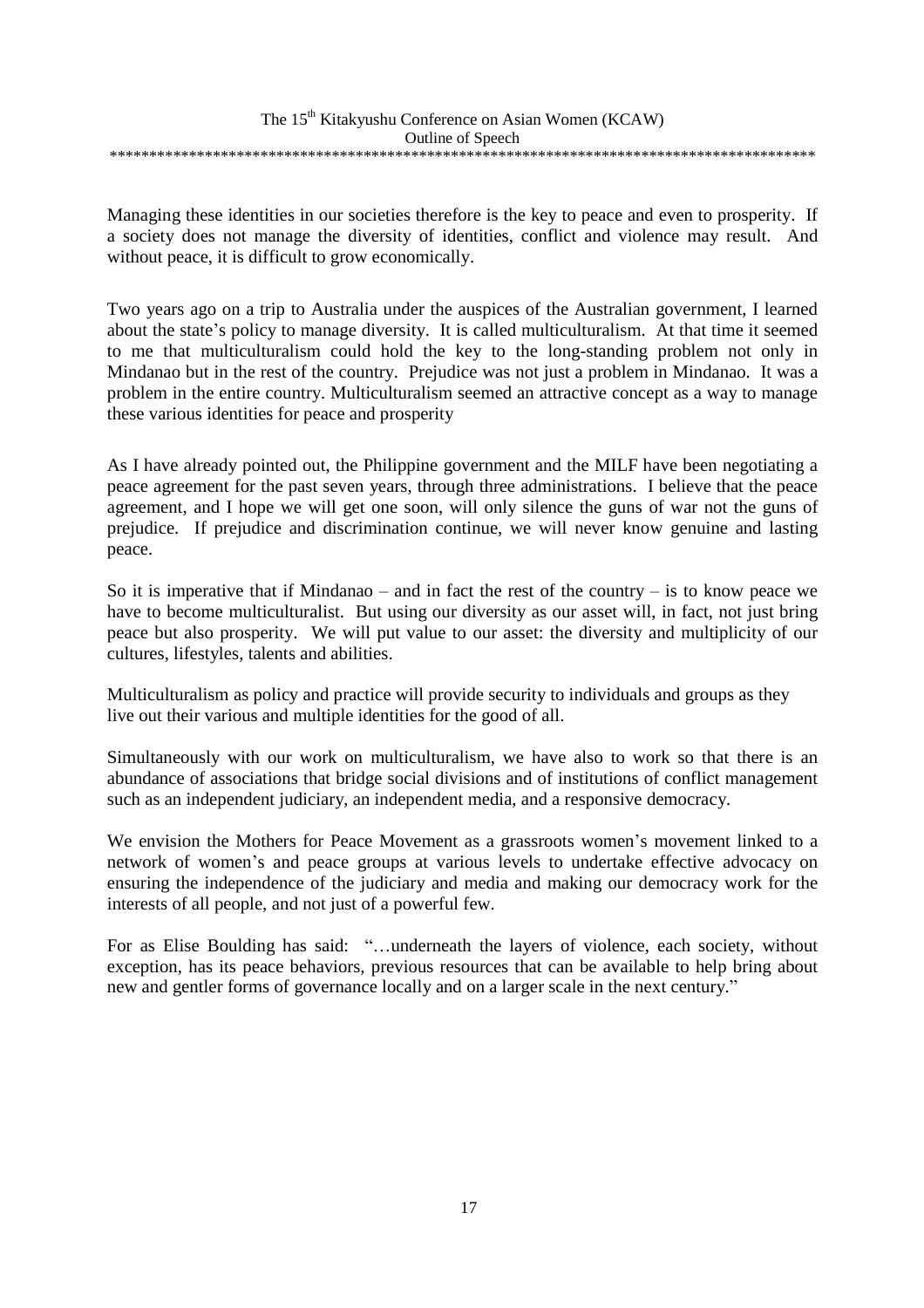### Who destroys peace and who builds peace?

Dr. Etsuko Kita Professor, The Japanese Red Cross Kyushu International College of Nursing

In 1994, in central Africa, what was to be called the largest humanitarian crisis since Hiroshima, Nagasaki and Okinawa, in other words since the Second World War occurred. In only around 100 days, numbers in the order of 800,000 or 1,000,000 people were slain and an even larger number were made refugees in the neighboring country of Zaire (now known as the Democratic Republic of the Congo). In the Refugee camp in Goma where diarrheal diseases such as cholera were rampant, Japan's Self-Defense Forces were dispatched to assist humanitarian international relief operations for the first time under the International Peace Co-operation Law, at the request of the Office of the United Nations High Commissioner for Refugees (UNHCR).

It happened in one of the countries in the Great Lakes Region of the central Africa. Rwanda has been known as the country of a thousand hills, with its many high plains, making it a comparatively comfortable climate, although many other African counties are under harsh tropical climate,. This beautiful small country is also known as Africa's pearl. Unfortunately, its name became known to the world due to an atrocious event. However, with the passing of a decade, it seems that it has slipped from many people's minds.

In the 1990s, after the end of the East - West Cold War structure, particularly, in the developing nations, 'Complex Humanitarian Emergency (CHE)' which is a kind of internal or regional armed conflicts, broke out and are continuing to persist. Amongst the more than 50 countries on the African continent, more than two thirds countries have experienced conflict in the past 15 years.

In addition to this, worldwide, there have been a number of CHEs such as the first Gulf War, the Balkans Crisis, conflict in the Central Asian region such as Afghanistan, Tajikistan and Caucasians, as well as in Central and Latin America and the Asian region inclusive of the Pacific Island nations.

There is also terrorism which is symbolized in the events of the  $11<sup>th</sup>$  September 2001. There is really a flood of too many conflicts and instances of violence, which are also too diverse in nature.

I think that these events, rather than stirring up our desire for peace, have made us less susceptible to conflicts and/or violence.

A few years after the Rwandan crisis, I went there on a few occasions as a staff of the Emergency Humanitarian Assistance Division of the World Health Organization (WHO) to make research and discuss with local authority health issue, the health of the people and measure towards recovery on the ground.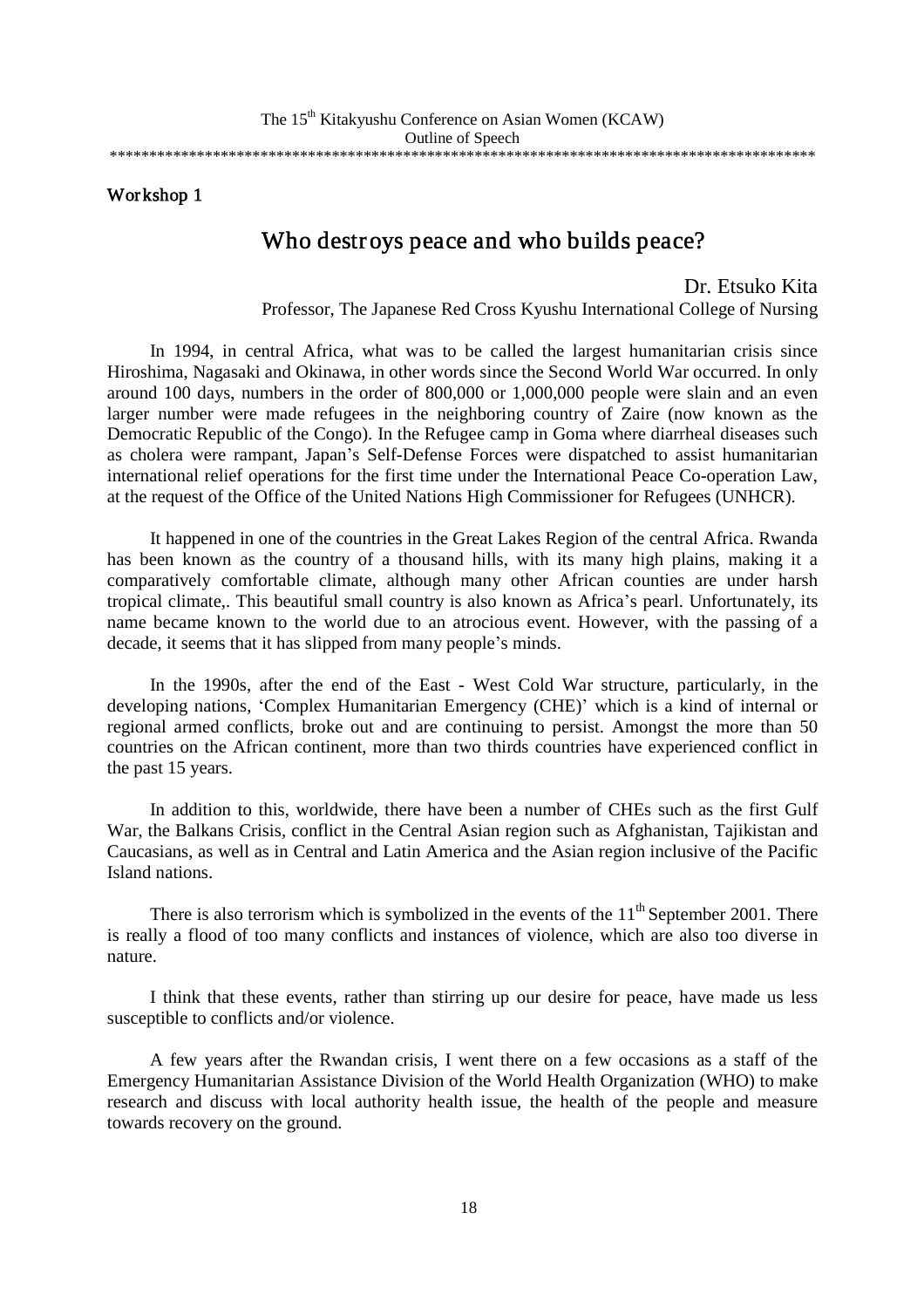A lady from a local NGO strongly recommended me to visit a place where genocide had taken place. It was a church in a pine forest.

The inside of the church have been left as it was. There were rags of clothes and only one foot of a pair of shoes, as well as some human remains. Amongst these, there was some smaller skulls what appeared as children. Outside of the church, there was humble hutch where hundreds of skulls and many hundreds, thousands of bones of limbs lined up on shelving that had a simple cover.

It may trace back to the 1960's for the root of such crisis or a case of genocide. After one or 2 generation, again, it became a political and humanitarian crisis. It was easy for me the outsider to interpret the Rwandan humanitarian crisis as an ethnic conflict between Hutu and Tutsi people. However, the reality is that until the crisis happened, many people lived together, and there was no Hutu and Tutsi divide. More, there were cross marriages between both ethnic group.

One day, one of neighbors were compelled to be enemies each other. They placed themselves in the situation where they had to kill each other. In such conflicts, the common people may become militant to mass murderers. Many people were forced into this situation.

In one of small village, I was informed that 80% of the children had forced to be at the sight of slaughter of their own families. I also heard that cases where the children have had to see a friendly neighbor raping and then killind their mother or sisters.

The lady took me, then, to the Nelson Mandela Peace Village, not far from the church. Excluding a few elderly men, the village residents were all women and children. They were the bereaved families of the victim of the genocide. In a room about the size of ten tatami mats, there was one bed, one oil stove and one saucepan.

According to the women, before the genocide, the men had been called to the church in order to avoid a fight. The women had nowhere to run and so consigned themselves to hiding in the swamp area. However, the men who did not have weapons and had all being brought to one place were all killed by the spray of shots from the church's entrance. Those who did not suffer lethal injuries were taken to with machetes.

The women said that although there is no fighting here anymore, but hope had not returned.

To us, What is peace? Peace, is what kind of situation? For what reasons, do we need peace? Also for what reasons, is peace threatened or destroyed? Who destroys peace, and for what reasons? How can we prevent the destruction of peace? Also, how do we rebuild peace that has been destroyed?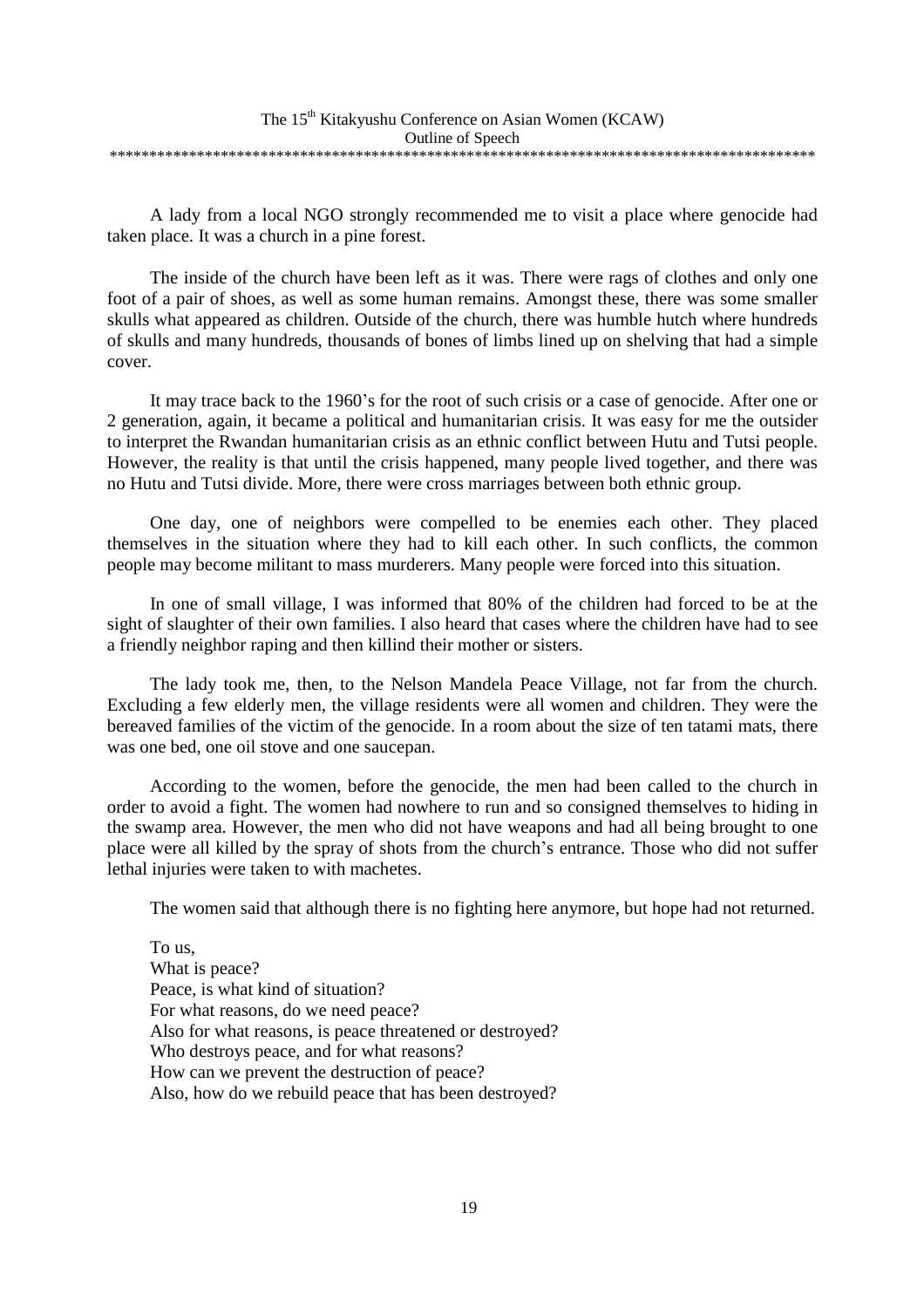### Why can't women's security be guaranteed? From East Timor's experience

Dr. Kiyoko Furusawa Associate Professor, Keisen University

It has been 20 years since I first became involved with the East Timor issue. This territory occupying the eastern half of Timor Island, and located between Southeast Asia and the Pacific Ocean, is as large as Shikoku. Unlike Shikoku, however, East Timor had been under foreign control for about 4 centuries before it finally became independent in May 2002. It has been occupied by Portugal (twice), Japan and Indonesia. The Portuguese occupied from 16th century onwards until 1942 when ousted by a Japanese invading force, who stayed until World War II ended in 1945. The Portuguese then returned until 1975 after which Indonesia was the occupier from 1975 to 1999. What I would first like you to understand is that this long period of foreign control has left East Timor with a negative legacy.

Foreign occupation and governance not only divided the people into friends and enemies, depending on whether or not they showed allegiance to the occupiers but it also left indelible scars in the hearts of the people, which impacted on their relationships. Women sexually assaulted by the occupiers were exposed to a lack of understanding and discrimination, which caused them unimaginable suffering. Furthermore, the inhabitants, who had been subjected to long term "colonialization," lost the wisdom that it ought to be not "power" but "law" that governs whether things are right or wrong. They were not allowed to develop skills that would help them to resolve conflicts about the use of land or water within the local community.

Now "the East Timor issue" is generally taken to mean the situation that has been prevailing in East Timor over these last 24 years. In other words, the period beginning with the domestic political conflicts that occurred during the process of gaining their independence from Portuguese in 1975. Then East Timor failed in exercising its right of self-determination because of Indonesia's invasion backed by military threat. Under the subsequent Indonesian occupation and governance the human rights of those opposing occupation were also chronically suppressed. In view of the earlier damage inflicted on the region by previous occupiers, Indonesia's illegal occupation should have been nipped in the bud, but the reverse was the case.

Why was all this allowed to happen? In the case of East Timor as in other cases, the interests of major powers dramatically distorted the process of conflict resolution. Although a resolution of the U.N. General Assembly supported the residents' right of self-determination and demanded an immediate withdrawal of Indonesian troops, the Indonesian government took no notice. Moreover, counties that had extended economic and military assistance or arms sales to Indonesia, such as Japan, the United States of America, Australia and some European countries, continued to support Indonesia. This was because they gave priority to Indonesia's resources and maintaining relations with the Soeharto administration. From the invasion until 1989, Indonesian troops closed off the whole of the island, making East Timor an island prison, and putting the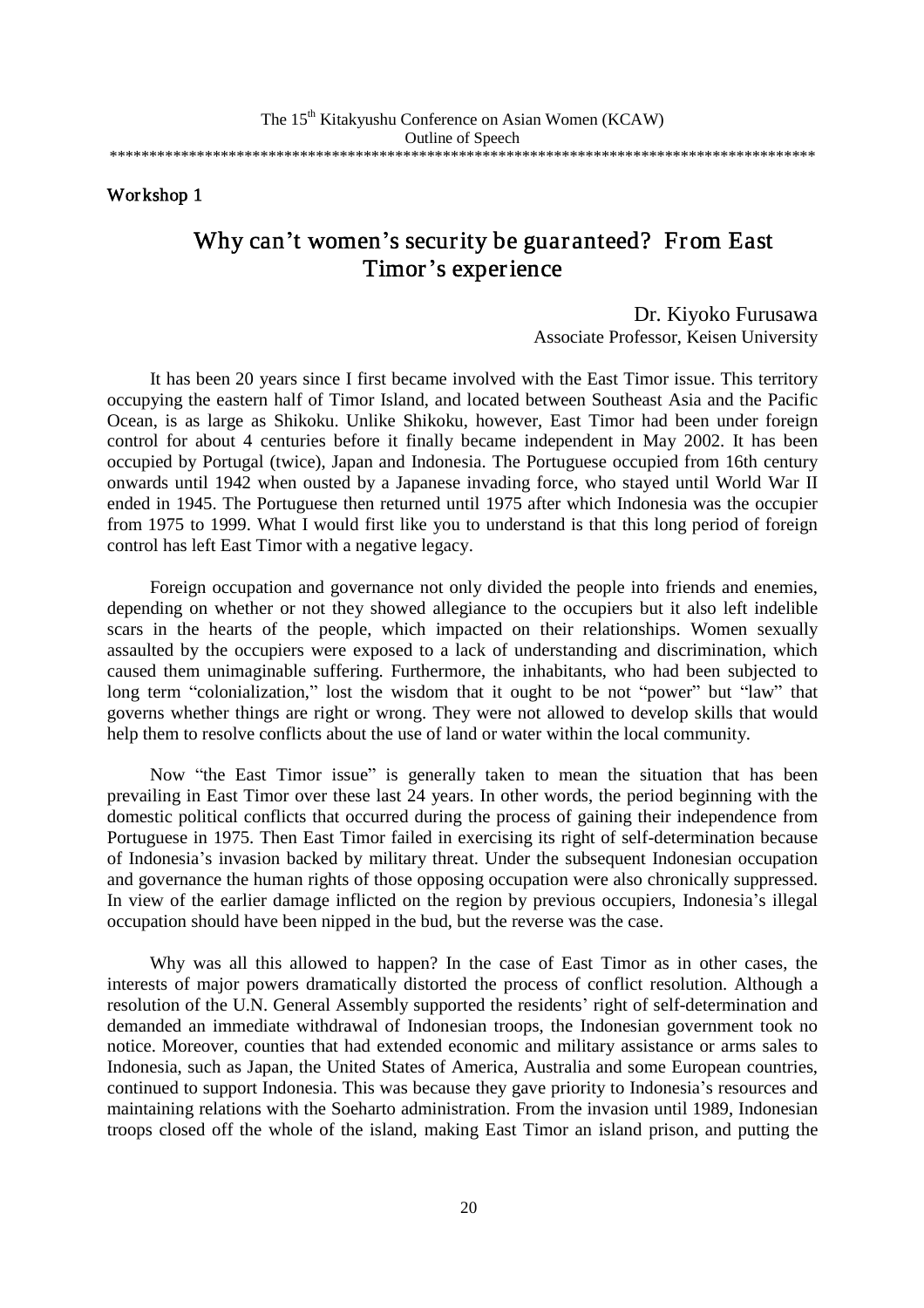| The 15 <sup>th</sup> Kitakyushu Conference on Asian Women (KCAW) |
|------------------------------------------------------------------|
| Outline of Speech                                                |
|                                                                  |

security of the people in severe jeopardy. However, Japan, the United States of America, Australia and the European countries did nothing even during this humanitarian crisis. During this period of time (from the mid 80's) the Indonesian government implemented a Family Planning Project supported by the World Bank. However, since there was lack of explanations and compulsion in its process, the original significance was not conveyed to the East Timorese. In fact it only resulted in threatening women's human rights, jeopardizing their health and increasing peoples' mistrust of hospitals and health care centers.

Therefore, moving into the 1990's, world solidarity groups and human-rights groups inevitably began to address these issues. One initiative was to ensure measures to protect human rights even if only in a small way. Specifically, they attempted to stop military assistance and arms sales to Indonesia, which was partially achieved; dispatch the Special Rapporteur from U.N. Commission on Human Rights, which has been achieved by slow degrees; and permanently station a U.N. agency, international human-rights/humanitarian groups, which has failed. The other aim was to achieve a cease-fire and start peace negotiations between the Indonesian government and the East Timor resistance forces. However, the peace negotiations were not realized despite the resistance forces putting forward their own peace proposals, for which they were awarded the Nobel Peace Prize. This was because Japan, the United States of America, Australia and the European countries who accepted the annexation of East Timor as a fait accompli, did not preach the importance of peace to Indonesia. Therefore, women could not participate in the negotiations and agreements reached in talks included neither punishing the sexual violence towards women nor defending the human rights of women. I think the fact that Indonesia did not properly experience a "peace process" at this stage cast a large shadow on its future democratization and the civilian control of its national military.

In 1998, when the Soeharto administration collapsed, a U.N. referendum on East Timor's independence was held. However, Indonesia refused either to withdraw their national military, to reduce their military presence or to accept the U.N. Peacekeeping Forces. After the referendum, their national military and anti-independence militiamen encouraged terrorist activities against pro-independence forces. They also took approximately 250 thousand residents to a refugee camp in the Indonesian territory of West Timor and barricaded themselves in the refugee camp. During this process, rapes and sexual enslavement of women occurred. Soldiers of the national military and militiamen obstructed the liberation of women making it very difficult to carry out (as well as hindering refugee repatriation).

Today, East Timor is at a stage of post-conflict peace building but what problems are there from the perspective of gender?

The first problem is domestic violence. Some criminals involved in the 1999 events still live in the refugee camps but they behave violently towards their wives as they do not see any future prospects ahead of them. Some discharged soldiers also behave violently towards their wives because of their dissatisfaction that comes from their failure to find a job. Although domestic violence occurs frequently at any sectional levels of society there is a strong emphasis on domestic violence being dealt with by a traditional way of mediation, rather than depending on official protection or judicial proceedings. Defamation has also been added to the criminal law, so the risk of lawsuits against perpetrators of rapes and domestic violence has increased.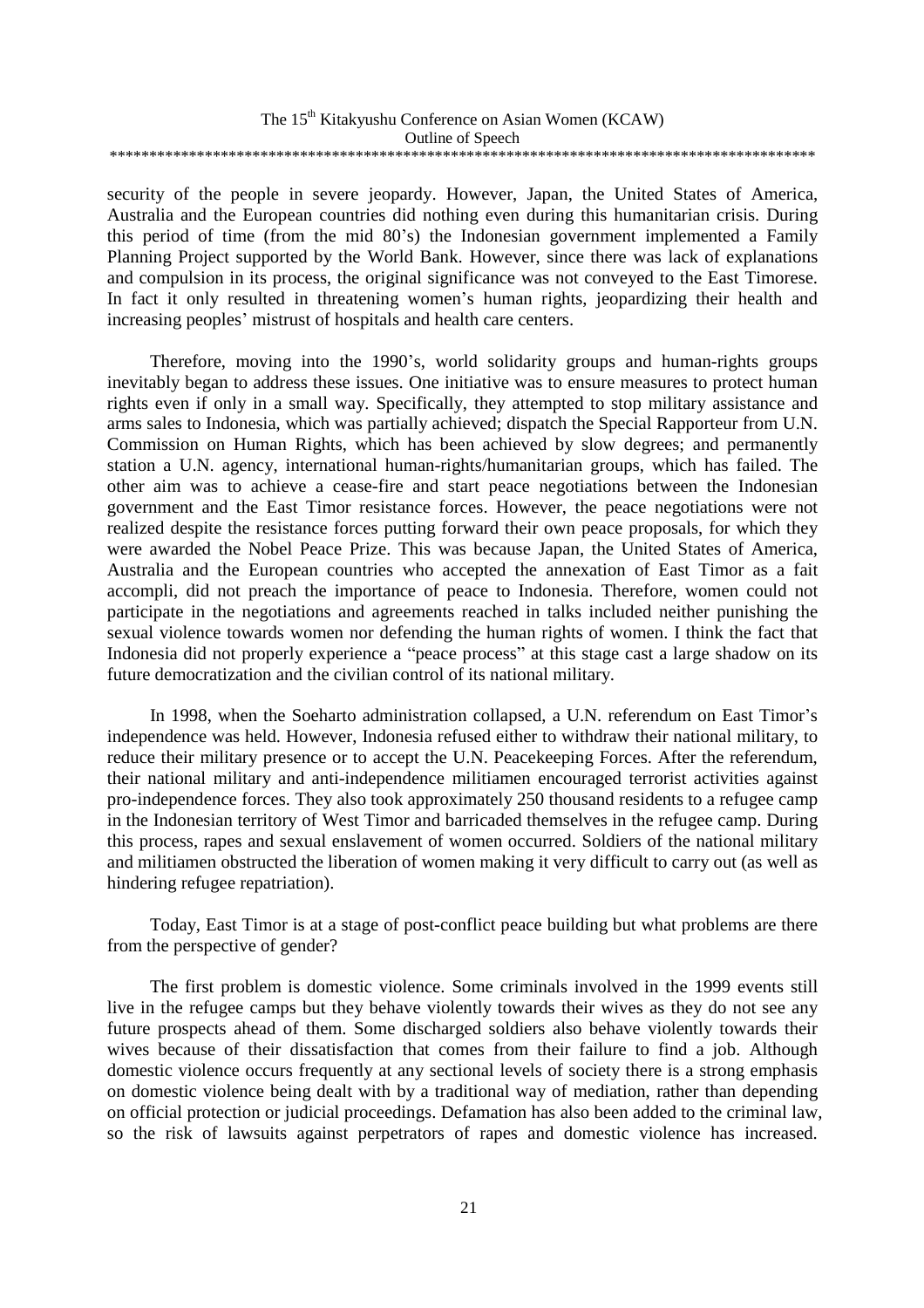| The 15 <sup>th</sup> Kitakyushu Conference on Asian Women (KCAW) |
|------------------------------------------------------------------|
| Outline of Speech                                                |
|                                                                  |

Secondly, as regards the punishment of crimes against humanity occurring in 1999, the investigation is difficult and only a small number of cases have resulted in prosecutions. This is because those who committed the sexual violence have mostly run away into the Indonesian territories. There has also been no case of sexual violence being raised at a human rights court which Indonesia set up. A village head who offered women to the Indonesian military has not expressed his regret and the liberation army who committed retaliatory rapes has also not apologized. Finally, although women hold 24 per cent of Constituent Assembly seats, women's status remains low in farming villages. Women are likely to be excluded from stages of training or decision-making groups (such as irrigation groups, or farmer groups).

The experience of East Timor tells us two things. In order to guarantee women's human security, it is essential for the international community (especially the major powers), as well as for the countries directly involved in the conflict, to make a consistent commitment (with avoiding the application of double standard based on their own political, economical, and military interests), to proceed demilitarization and protection of human rights in the countries involved in the conflict. In order to overcome the culture of violence, it is indispensable that women's human rights should be respected both at home and in society.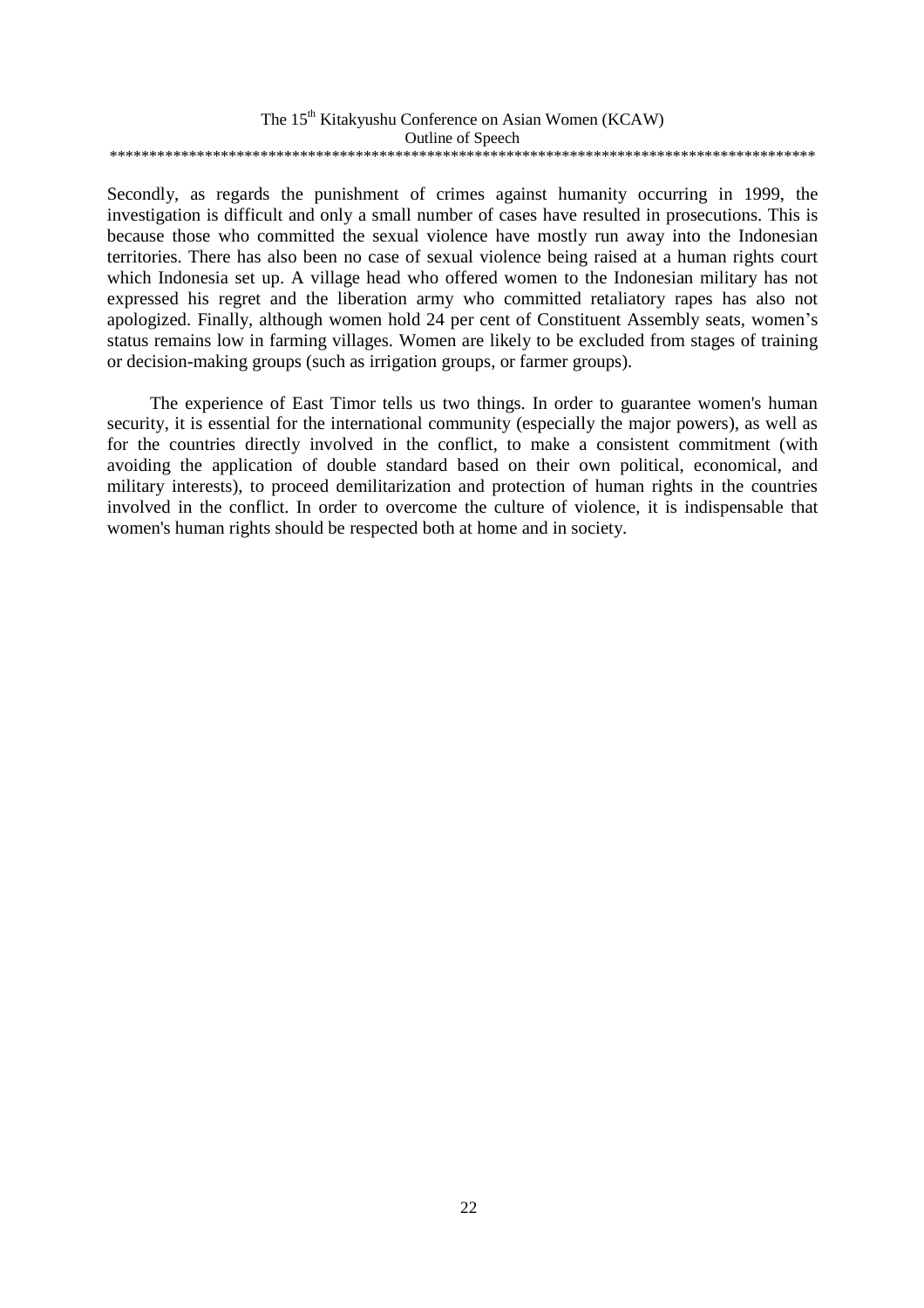## Human Security and Poverty in Globalization

| Panelists:          |                                                            |
|---------------------|------------------------------------------------------------|
| Ms Momina Yari      | Program Manager, Afghanistan Independent Human Rights      |
|                     | Commission (AIHRC)                                         |
| Ms Yoko Kitazawa    | Commentator on International Issues                        |
| Mr. Michiya Kumaoka | Representative, Japan International Volunteer Center (JVC) |
| Moderator:<br>.     |                                                            |

Ms Yukiko Oda Chief Researcher, KFAW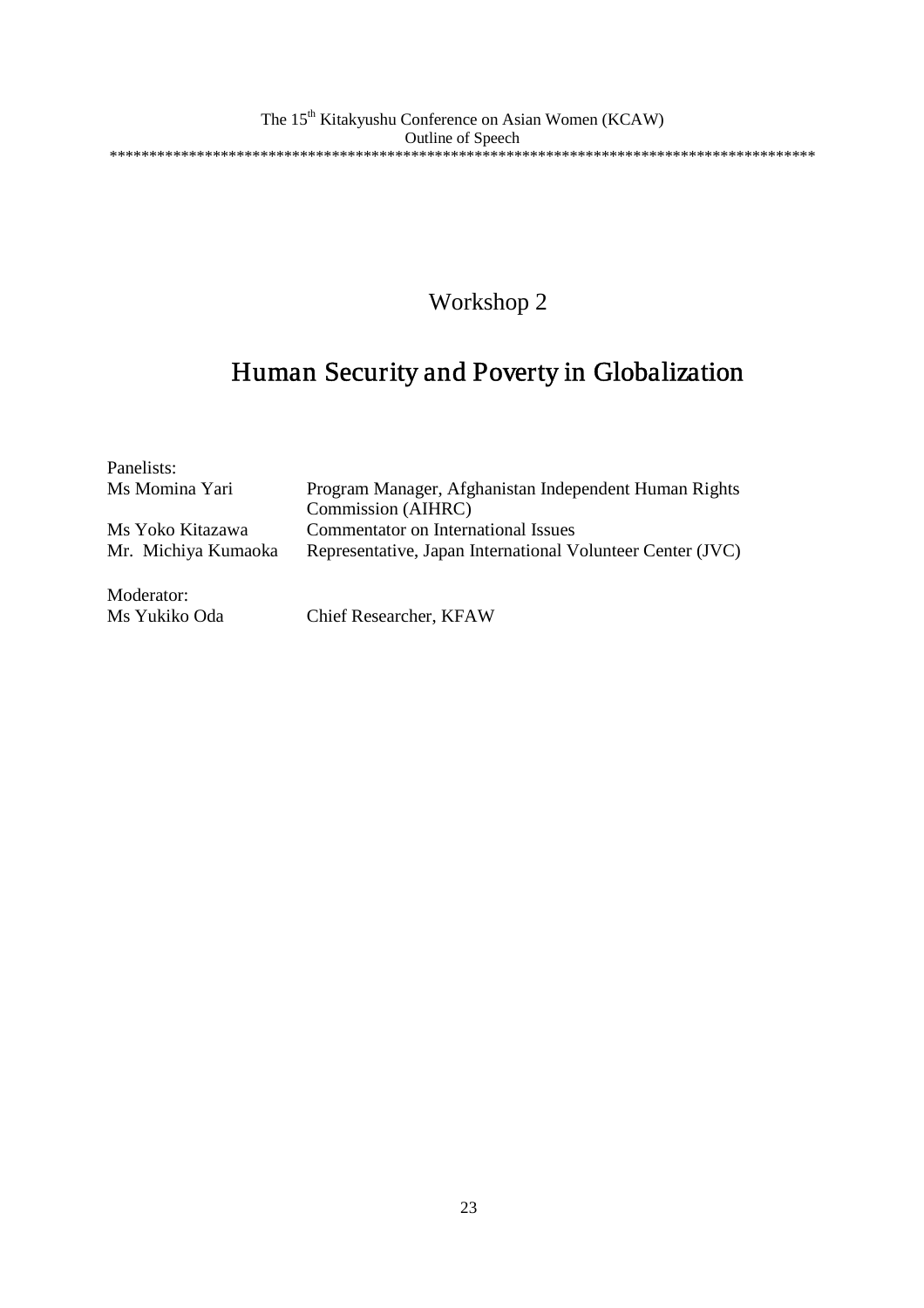### The Situation of Women in Afghanistan

Ms Momina Yari<br>Program Manager, Afghanistan Independent Human Rights Commission (AIHRC)

"There is no time to lose if we are to reach the Millennium Development Goals by the target date of 2015. Only by investing in the world's women can we expect to get there."

- Kofi Annan, Secretary General of the United Nations

The Millennium Declaration, signed in September 2000 at the UN Millennium Summit, commits countries to 8 Goals, known as the Millennium Development Goals or MDGs, which focus on combating poverty, hunger and disease and stimulating development that is truly sustainable. Goal 3 specifically aims to provide an effective way in which "to promote gender equality and the empowerment of women."

The goals of the Millennium Declaration are not new; they are intended to advance progress of the 12 critical areas identified by the Beijing Platform for Action. They also support the goals of CEDAW and other international instruments that guarantee the rights of women and girls.

What is new about the MDGs is that they involve concrete, time-bound, quantitative targets for action.

Gender issues are highly relevant to achieving all the MDGs towards

sustainable development, be it protecting the environment or enabling universal access to health care. Because the MDGs are mutually reinforcing, progress towards one goal affects progress towards the others: success in the Goals will have positive impacts on gender equality and toward gender equality will help further other

goals.

Unlike the other goals of the MDGs, Goal 3 is not specific to any particular sector or issue, since gender equality and women's rights underpin all the other goals. Attempting to achieve the MDGs without promoting gender equality will decrease the likelihood of achieving the other goals.

| Box 1 |                                         |  |  |
|-------|-----------------------------------------|--|--|
|       | This hard-won recognition that          |  |  |
|       | "development, if not engendered, is     |  |  |
|       | endangered" is the culmination of years |  |  |
|       | of advocacy and action by women's       |  |  |
|       | groups around the world.                |  |  |

Progress in implementing the PFA and CEDAW shows some of the complexities in achieving Goal 3 and fulfilling all the commitments made to women.

Beijing  $+5$  showed us that the road to progress has been bumpy at best. The uneven implementation of the PFA results from a complex set of conditions that are at the heart of women's inequality. The structures that perpetuate gender inequality and discrimination pervade economic, social, political, cultural, legal and civic institutions, norms and standards around the world, including Afghanistan.

While sustainable development cannot be achieved without gender equality, the same is also true for achieving true peace and security. Nowhere is this more true than Afghanistan.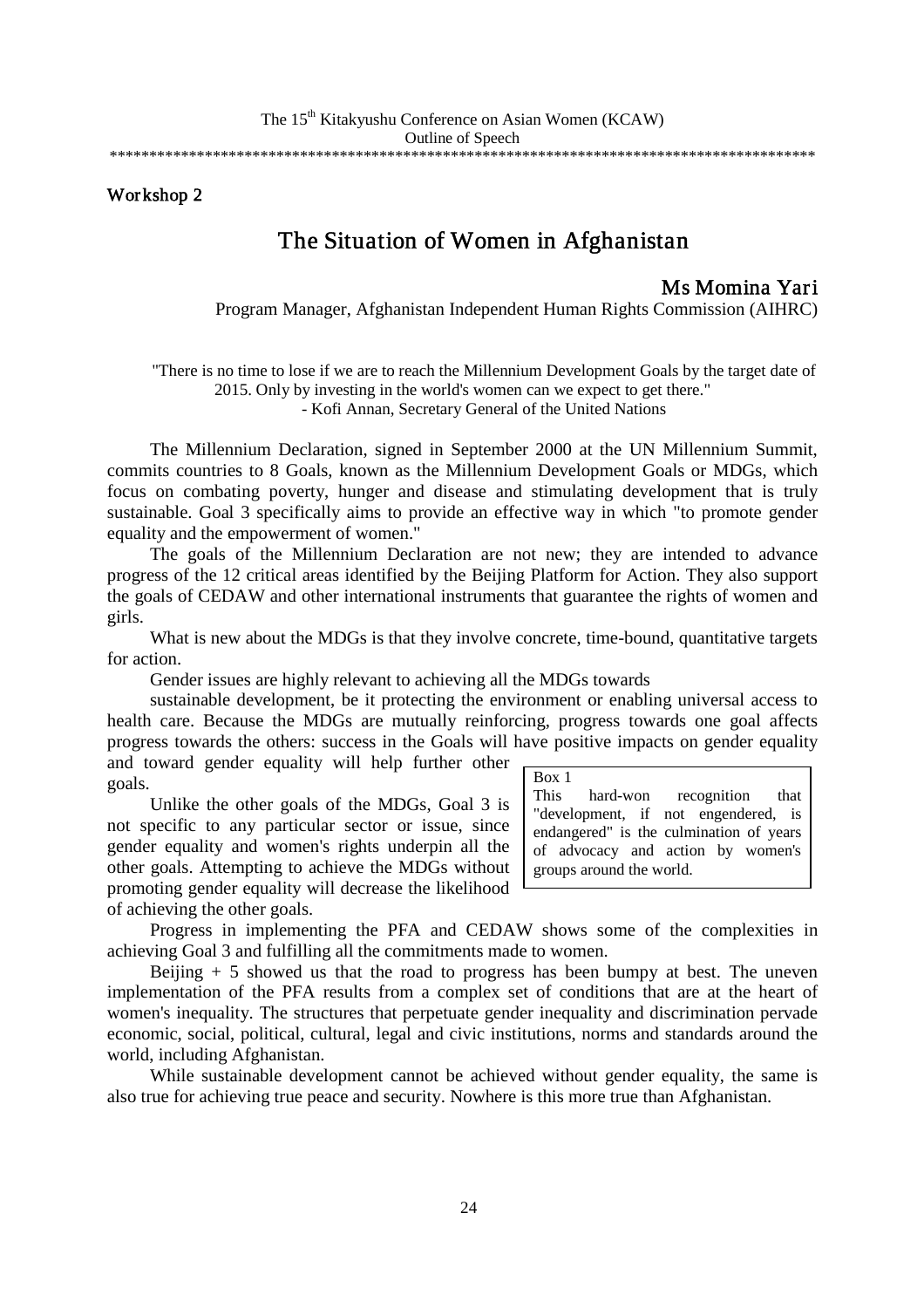| The 15 <sup>th</sup> Kitakyushu Conference on Asian Women (KCAW) |
|------------------------------------------------------------------|
| Outline of Speech                                                |
|                                                                  |

Security Council Resolution 1325 on women, peace and security recognizes this fact. 1325, adopted in October 2000 is an historic landmark, marking the first time that the Security Council addressed specifically the role and experience of women in the context of armed conflict. The resolution builds on concepts developed in various international standards.

Although not legally binding, the power of the principles codified in Resolution 1325 gives the women of Afghanistan an authoritative resource to draw on as we struggle to rebuild our wartorn country after 23 years of conflict and become powerful participants in the reconstruction and development of the country rather than powerless victims.

As an Afghan woman I would like to say a few words about the situation of women in Afghanistan. Historically, the deeply-rooted conservative traditions and customs in our country prevented women and girls from having any meaningful participation in, or access to, public life, including education, health and employment.

In the 1970s and 1980s, this situation changed somewhat and there was a brief opening in society. Women's participation in the social, political and economical sectors increased, but this period was followed by the war and has been shown in many studies and reports, conflict is especially destructive to the lives of women and girls.

Since the start of the war, millions of people including women and children were killed, millions of others were displaced, thousands of women were kidnapped and sexually violated and forced into situations of unspeakable horror. Despite these challenges and difficulties, women persisted in struggling for their rights, especially in the dark era of Taliban, when women were forcibly banned from everything, including school and employment. As such, they became prisoners in their own homes, not even allowed to go outside unless accompanied by a male relative and forced to wear a burqa which became an international symbol of the discriminative and oppressive attitudes of the Taliban towards women, During this period, women lost their skills, knowledge and capabilities, from which we are just beginning to attempt to recover from.

After the fall of the Taliban regime in December 2001, and as result of the Bonn Agreement in the same month, an interim government came to power and the Afghan people especially women, started moving towards a renormalization of life.

Now I would like to bring to your attention situation in Afghanistan during last three years with regard to women:

Since the fall of the Taliban regime, there has been considerable attention focused on the plight of Afghan women and girls. Despite many obstacles, women are now playing a crucial role in building a new Afghanistan both politically and economically.

A major step in ensuring women's enjoyment of their rights was taken by the Afghan government on 5 March 2003 when it ratified CEDAW. The challenge now will be to implement its provisions fully and put in place the legal and judicial systems that will protect women's human rights in the country.

In spite of this progress, the fact that women continue to face gross violations of their rights is a matter of urgent concern for the Afghan Independent Human Rights Commission as well as women's groups. Continued factional fighting, increasing crime related to drug trafficking and the slow progress in meeting reconstruction goals owing to instability and terrorist activities hamper the participation of women in social, economic and political life. As well, the years in which Afghanistan remained under the cloud of war reduced women's social, economic and political sphere considerably and completely reversed any gains women made in the previous decades also continues to create strong restrictions for women currently.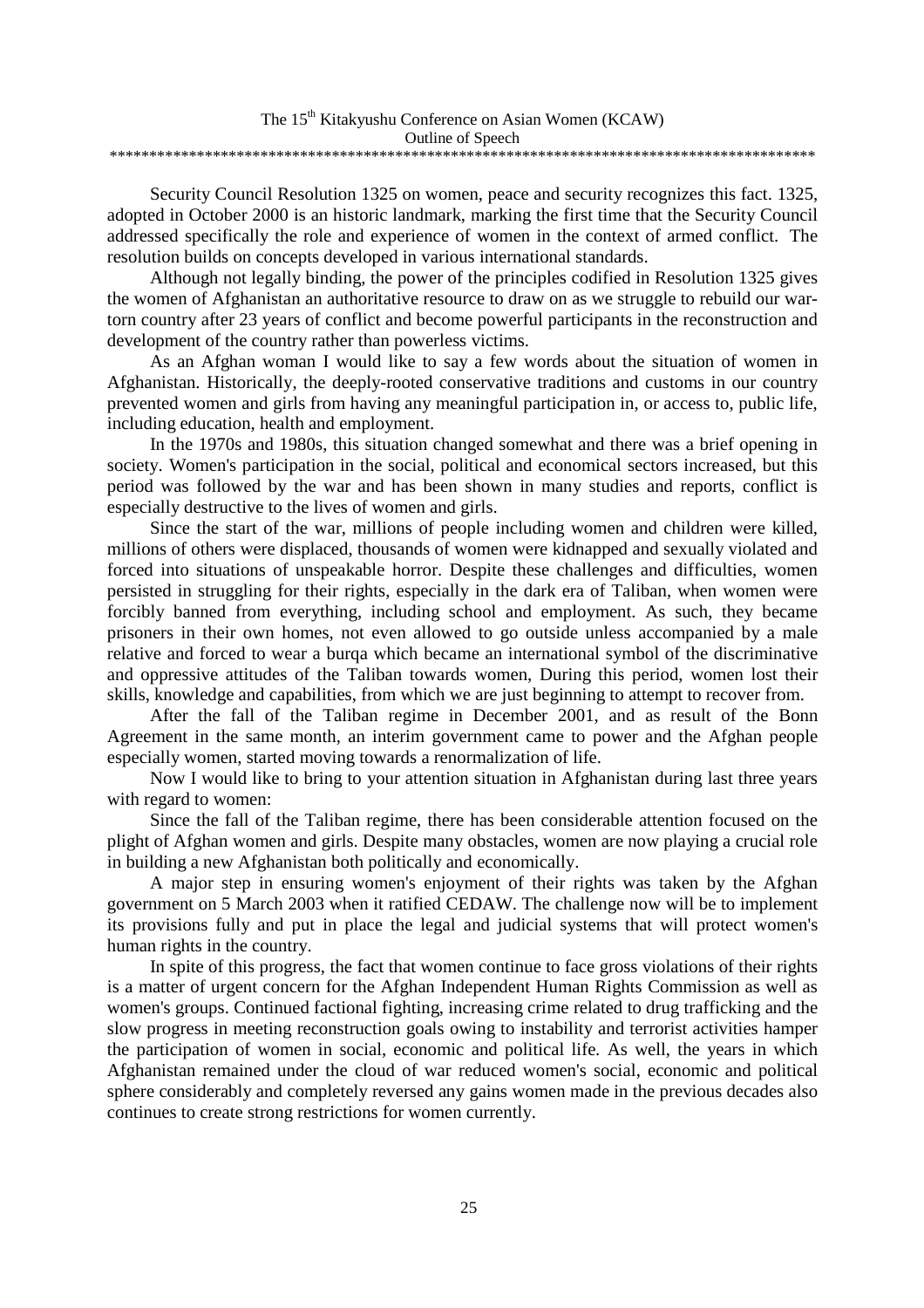#### Politics:

The holding of Presidential elections last month was a major test for Afghanistan. While there was a remarkably high number of women who registered to vote throughout the country, reaching an overall 41.4% of total registered voters, the registration rate of women remained low in several regions - mainly in the south and south-east of the country? which suffers from both traditional barriers to women's participation in public life and unstable security.

In addition, there were heinous attacks targeted at women's participation in the political process: vehicles carrying female electoral staff were attacked several times resulting in several deaths and serious injuries.

Equally, threats against women's participation issued, in particular in the south of the country, have further curtailed women's freedom of movement.

For the 500 seats of the Constitutional Loya Jirga held in December 2003 to approve the new Constitution, women held approximately 100, or 20 percent, of the seats. This helped greatly, with substantial lobbying and advocacy efforts of Afghan civil society and the Afghan Independent Human Rights Commission, to ensure that the equality of women and men was enshrined in the Constitution, (Article 22). This compares favourably to the 1964 and the 1977 Constitutional Loya Jirgas, for example, only 4 and 12 women participated, respectively.

In another positive development for Afghan women, a Ministry for Women's Affairs, known as MOWA, was established by the Bonn Agreement. MOWA's mandate is to support the government in responding to the needs and issues affecting women in all aspects of life to attain gender equality and full enjoyment of women's human rights and to ensure that Afghanistan women's legal, economic, social, political, and civic rights including their right to be free from all forms of violence and discrimination are respected, promoted and fulfilled.

MOWA's core strategy is not to be an implementing agency but a policy influencing body, working with various government ministries and other partners and ensuring that policies, plans, resource allocation and monitoring done by government agencies are with a gender perspective. MOWA currently has over 1200 staff including in Kabul and its Department of Women's Affairs offices which are now set up in 28 of Afghanistan's 34 provinces.

Finally, in order to ensure women's participation in political life, Articles 83 and 84 of the new Constitution guarantees at least 25 percent of seats for women in both the Parliament and the Senate.

#### Health:

The health situation of women and girls in Afghanistan continues to reflect the consequences of the conflict. There remains a shortage of female health personnel and difficult as well as limited access to health-care services in many communities in Afghanistan.

As well, Afghanistan has the second highest maternal mortality rate in the world, with a maternal mortality ratio of 1,600 per 100,000 live births at the national level and 6,500 per 100,000 live births in certain deprived areas of the country.

Currently, across Afghanistan, only 15 percent of deliveries are attended by trained health personnel. Utilization of health services in facilities where only male health personnel are available is very low; the few female health personnel there are need retraining in basic healthcare provision.

Traditions in Afghanistan make treatment of women by male nurses or doctors difficult and serve as a constraint for women seeking health care.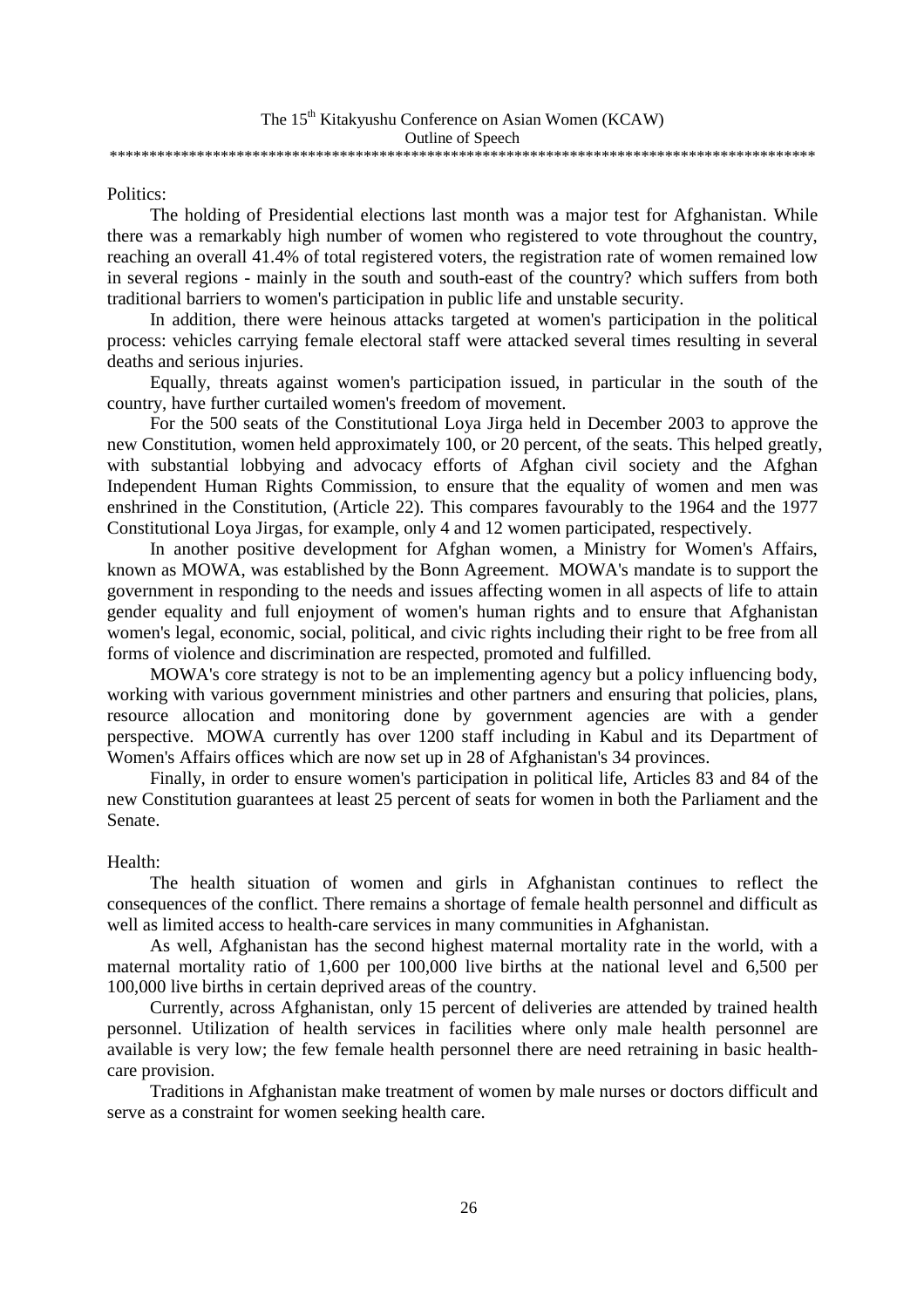| The 15 <sup>th</sup> Kitakyushu Conference on Asian Women (KCAW) |
|------------------------------------------------------------------|
| Outline of Speech                                                |
|                                                                  |

Increasing female representation in the health-care sector is a priority in order to address this constraint. An increase in civic awareness concerning the issues of women's health would also greatly facilitate improved maternal and infant health. Maternal mortality would be alleviated with increased access to essential obstetric care and increased training of female health personnel.

#### Violence Against Women:

Violence against women remains one of the most pervasive barriers to women achieving gender equality in Afghanistan. There are many forms this violence takes, including forced marriage, domestic violence, the trafficking of women and girls, the exchange of girls for debt or feud, the forced seclusion of women and girls from the time they start menstruating until they are past their child-bearing years.

It will be one of the biggest challenges for Afghanistan to effectively address the issue of violence against women as the country moves into its post-conflict reconstruction and development phase, especially given that many of the forms that the violence takes are based on deeply held cultural beliefs about women's place in society.

#### Education:

After the Bonn Agreement, a new era of education for women and girls

started, beginning with the reconstruction of schools and universities. A Back-to-School Campaign launched by the Afghan Ministry of Education and UNICEF has been a major success and 4.2 million children are now enrolled in school.

There was a net increase of 37 percent in girls' enrolment from 2002 to 2003. Even the southern provinces show an average net increase of about 30 percent in spite of higher levels of insecurity and conflict. The ratio of boys to girls in school has now reached the same levels as in pre-Taliban days. However, there are still many girls out of school. Safety and security, distance from home, and inadequate school facilities are the main reasons cited by families for not sending children, both girls and boys, to school. In the case of girls, a shortage of female teachers continues to be another obstacle to girls going to school.

In 2003, UNESCO estimated that 51.9 per cent of men and only 21.9 per cent of women over the age of 15 know how to read and write. It will take a concerted effort by both the Afghan government and the international community to increase these numbers, particularly for females, in order to ensure their rightful access to political and economic life.

#### Employment:

One of the major priorities for many Afghan women, including an estimated one million destitute widows country-wide, is to earn an income to support their families and raise their standard of living. Many women have now returned to their former jobs in the civil service, health and education sectors. Precise data on the numbers of women entering the formal workforce are not known, but greater attention will be paid to this area as more data become available. As well, a great many Afghan women derive their income from the informal sector so official numbers are hard to come by regarding their situation.

#### Conclusion:

This is the current situation of women and girls in Afghanistan. What is needed to keep these modest gains? First, provisions to protect women and girls from forced and early marriages,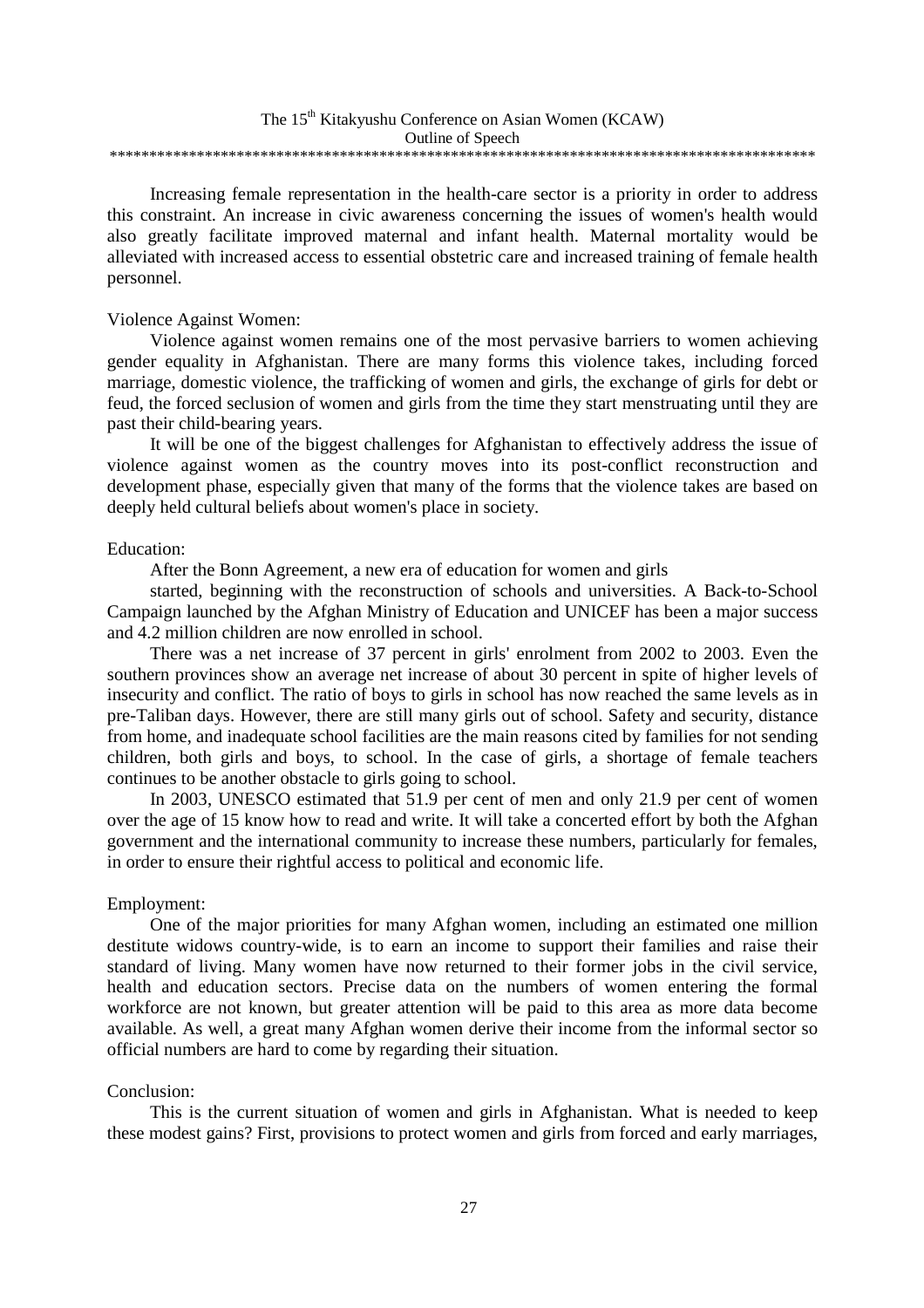| The 15 <sup>th</sup> Kitakyushu Conference on Asian Women (KCAW) |
|------------------------------------------------------------------|
| Outline of Speech                                                |
|                                                                  |

incarceration and all forms of gender-based violence, including domestic violence, should be enshrined in law. Women's explicit role and participation in the new Government should also be delineated, especially in the Supreme Court and in other decision-making bodies and in government ministries. In addition, women should be guaranteed positions in provincial assemblies and local councils.

What can be done to increase women's political participation? For the Parliamentary elections, now tentatively scheduled for the spring of 2005, along with the right to vote, women's participation as possible candidates for elected office needs to be strongly supported by the Afghan government and the international community. The capacity of potential women candidates needs to be strengthened and intensive voter education and awareness programs implemented to dispel negative stereotypes of women as leaders.

Special measures in support of women as candidates, and election processes that do not discriminate against or exclude women, and support to media campaigns that offer time for women's voices to be heard, should be supported and monitored closely.

Most important, however, is that traditional attitudes and long-entrenched customs completely undervalue the contribution of women to society and create a barrier for the advancement of women's rights. Yet, with the implementation of the new Constitution and the newly democratically elected government, Afghanistan is now in a position to ensure that women can begin the fulfillment of their rights, if not fully now, at least partially.

What is needed now for women to fully achieve their rights for large numbers of women to take their place in high positions in government, and in senior positions in public and economic life.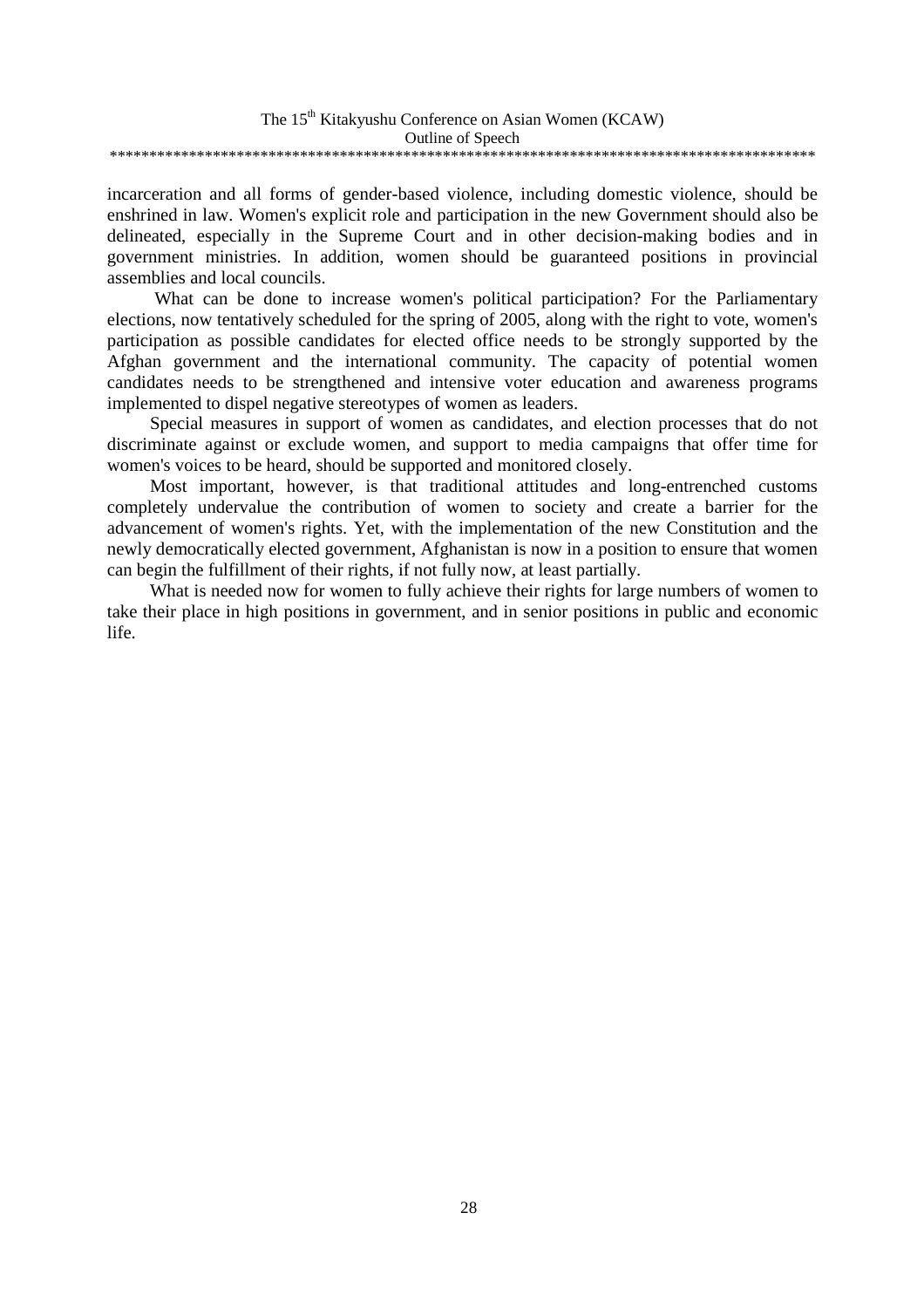### How can the safety of people be guarantied through development?

Michiya Kumaoka Representative, Japan International Volunteer Center (JVC)

1) "Globalization" that centers on economics and finance produces a concentration of wealth and an extreme gap between the rich and the poor.

The structuring of the enlargement of the gap between the rich and the poor in the world in every country and region. Domination progresses based on huge multinational corporations gtoups rather than on specific countries. (The impoverishment of women and the feminization of poverty among them) With respect to this globalization that centers on economics and finance the creation of an alternative alliance, politically, socially, economically, and based on each region, is called for.

2) In particular, "developing countries", and the examples of the eastern European former socialist countries and Cambodia, are embedded in the world market late and, necessarily, are positioned at the tip of that pyramid, moreover, the people positioned at the bottom of those countries live in distress that is nothing other than "selling a body".

#### \* "The Paradox of case of Cambodia"

In the peace process of Cambodia the peace treaty of 1991 has an important meaning, but the hasty introduction of a market economy and (with respect to the capability for acceptance and assimilation, excessive) "flood of aid" led to the concentration of power and wealth in specific political leaders/families and shows an example in which, if good governance does not proceed in parallel, democratization is delayed and the gap between the rich and the poor is worsened.

Compared to the poor 1980s in which even households in which women were the family head could continue to survive, after the establishment of the peace treaty (1991), rather extreme poverty came into existence symbolized by negative social phenomena like an increase of "landless farmers", the break-up of families and "selling daughters /children".

#### 3) Attempts to create an opposition axis

First of all, centering on the participation of girls/women, basic education and basic health are the fundamental social development infrastructure in order to conquer poverty and realize a fairer society. Furthermore, it has become important that education and various kinds of training (from various kinds of technical skills to management, operation and accounting capabilities etc.) can be provided not just by public schools, but also by the community, an NGO and a CBO (community-based organization).

1. Agriculture that lets small farming exist, Agriculture that allows people to eat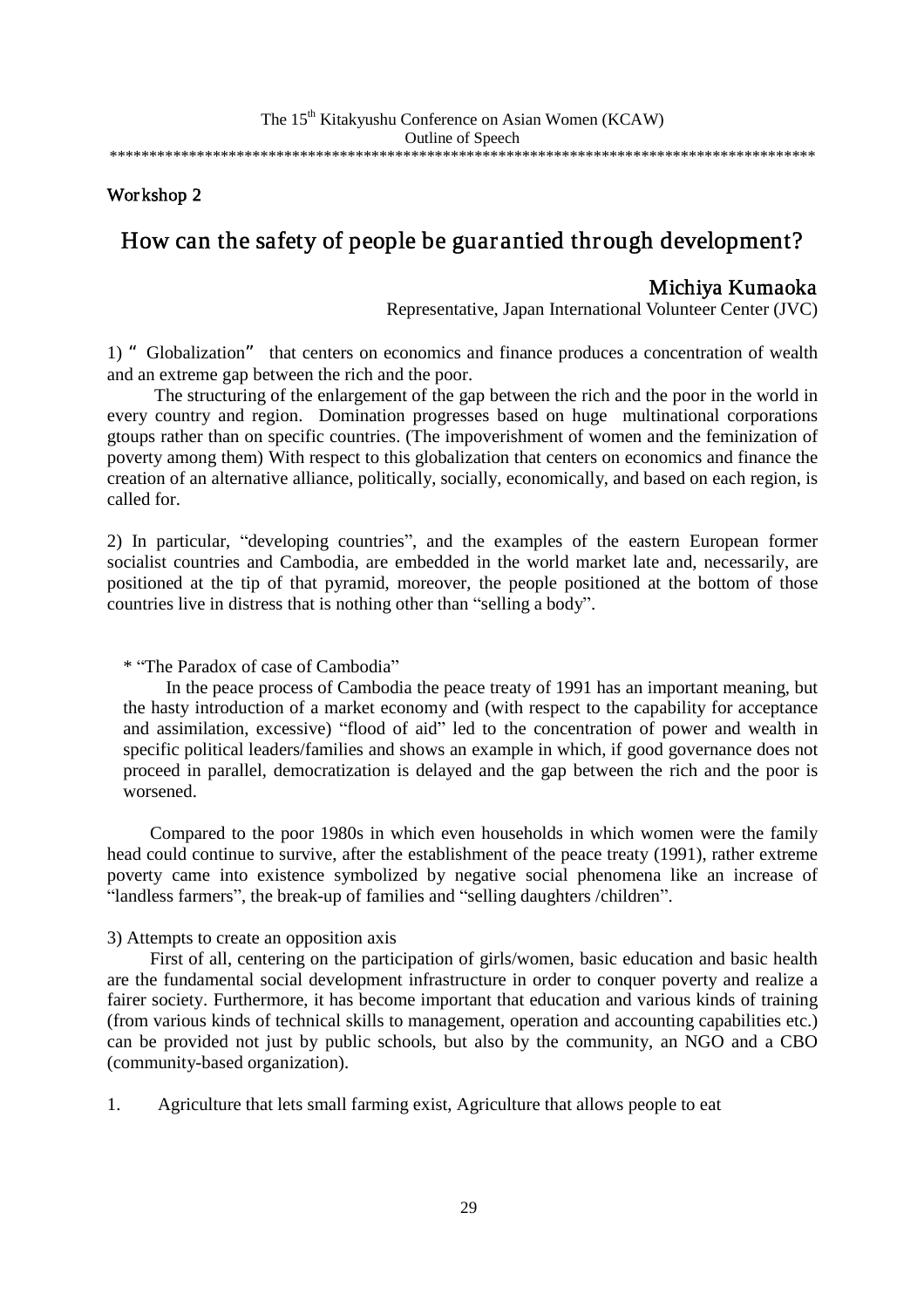| The 15 <sup>th</sup> Kitakyushu Conference on Asian Women (KCAW) |
|------------------------------------------------------------------|
| Outline of Speech                                                |
|                                                                  |

Diverse, domprehensive agriculture is aimed at that does not specialize in a single cash crop while also having regional characteristics. The diffusion of organic agriculture that can get along for a long time with the natural environment, such as the land, water and forest, is also the key. (Agriculture that is not tossed about and destroyed by a crash in agricultural prices.)

\* When a single product is specialized in, there are times when the income of a farm household increases temporarily, but instantly competitors appear, prices drop to a level that does not offset the invested labor and capital (such as agricultural machinery, fertilizer and chemicals), debts accumulate, and the risk that the situation will become that the house and land are disposed of and the family scattered is great. Furthermore, the power to set the prices is not on the side of the producer, (price setting) is controlled by large agribusiness and grain companies, and if seen from the side of companies such as food majors, if low price products can be acquired it is acceptable if they come from anywhere in the world, and the need for a specific region and continuing transactions for the long-term is not felt.

#### 2. The importance of mutual support and helping each other

At the time of an emergency when a small farmer (such as households headed

by a woman especially) or even a village unit suffers great damage in farm production and income, including also the times of natural disasters such as drought and flood, and when an accident and sickness has occurred in a family, a regional mutual support arrangement becomes the essential key to survival.

a. "Rice bank": Normally, the loan of rice and grains and the like at low and no interest at the time of an emergency (emergency year), even if not stored in the form of "money" for emergency use, becomes a mutual safety-net preventing a setback to "landless farmers". For rice and grains, a part for eating until the next year and a part for use as seed rice are necessary. (In any country and region the fact is that a setback begins from borrowing at a high interest from middleman.)

b. "Cow bank", "pig bank", "chicken bank" and the like (a cyclical and far-reaching type of support system in which a farm family borrows and breeds parent cattle and returns them after an offspring is born) also is an important method that supports a path to increase the income of farm families that have few assets, and is one mechanism of mutual support that is gradually becoming widespread in regions with farming villages.

c. Creating a saving and lending group, particularly, one created by women, that aims for small business support in a farm village, such as vegetable sales and handicraft production and sales to towns, is also an important movement. The initial basic (seed) funding may also be provided from the outside, such as an NGO, but one's own saving is the basis and, rather, shifting to lending (within the group) can strongly have the ownership of one's own capital and program, and there are many examples of success. There are also times when an emergency lending system for cases of sickness, funerals and festivals is setup at the same time.

\* In the expansion of these mutual support mechanisms and the promotion of saving and lending groups and small-scale businesses, the results due to the activity of women is steady and forms an axis of agricultural village development.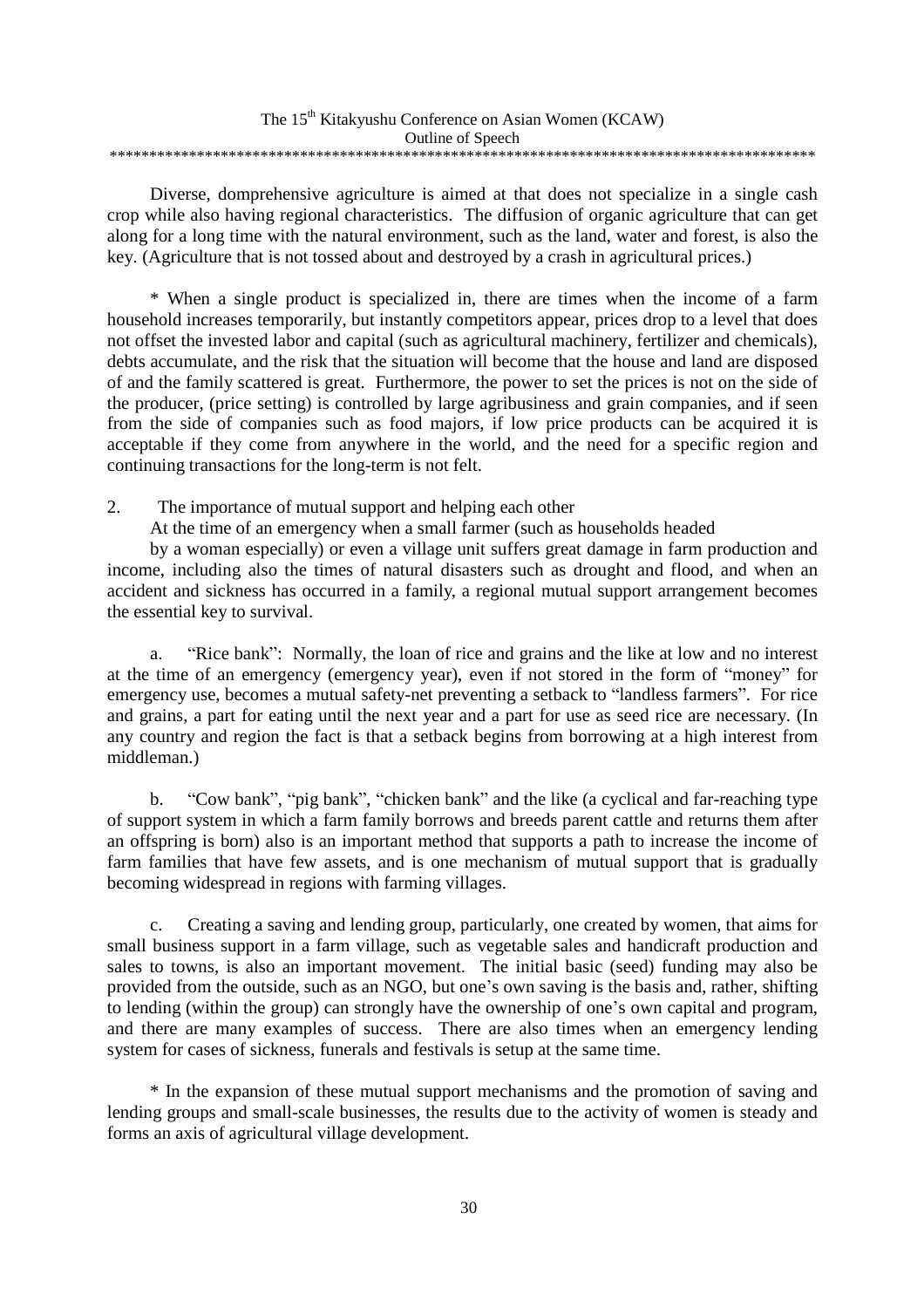| The 15 <sup>th</sup> Kitakyushu Conference on Asian Women (KCAW) |
|------------------------------------------------------------------|
| Outline of Speech                                                |
|                                                                  |

3. Review of regional autonomous economy and society

The possibility of increasing income and decreasing expenditure increases to the extent that products are exchanged in a place as near as possible, even if it is in an agricultural area. Furthermore, the creation of a close relationship in which "producer – consumer" can meet faceto-face builds the stability of "production – living" including the safety of food. The expansion of local markets, regional currencies and producer – consumer cooperation also heightens the autonomy and independence of communities.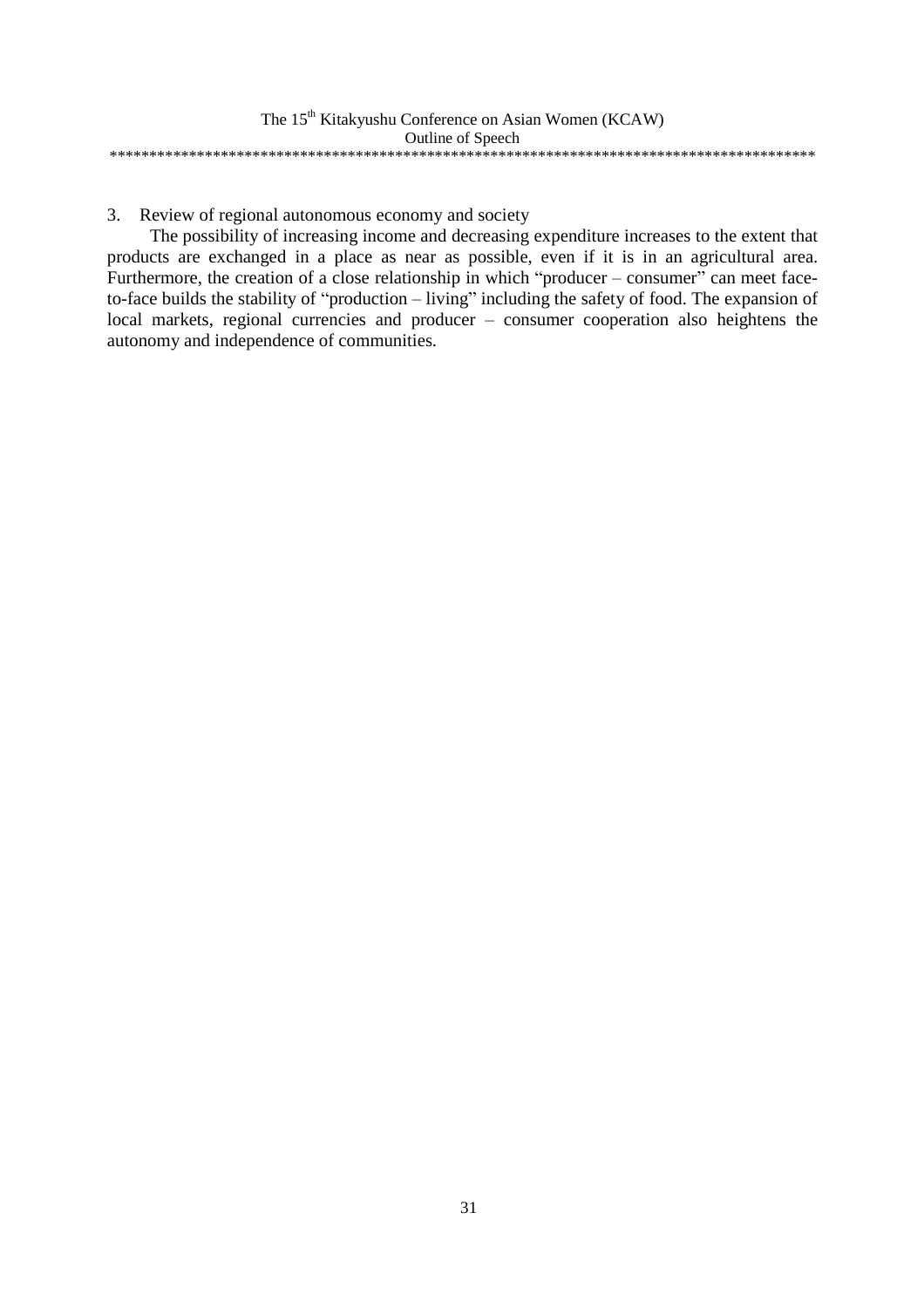## What globalization has brought about

Yoko Kitazawa<br>Commentator on International Issues

### 'What globalization has brought about'

1. Globalization led by transnational enterprises (TNCs) 1980s:

In developed countries: Reagan and Thatcher's neoliberalism

- $\triangleright$  Against the Soviet Union it was the nuclear arms race that brought budget deficits
- $\triangleright$  Control of inflation, fiscal restraint, lower taxes for the rich, privatization of public services, running down of welfare

In developing countries:

- ¾ Introduction of the IMF and World Bank's Structural Adjustment Programs (SAPs)
- $\triangleright$  Especially in Latin America, the Developing countries were experiencing debt crises
- $\triangleright$  An era of fiscal restraint including the reduction in pay and dismissal of public servants, slashing of welfare budgets and abolition of subsidies
- ¾ High interest rates, currency devaluation, privatization of government enterprises and public services
- $\triangleright$  The deregulation of trade, investment of foreign capital, financial markets

1990s:

- $\triangleright$  Following the end of the Cold War: globalization through market economies and Information Technology innovation
- 2. What globalization has brought about

Increased poverty, environmental destruction, human rights violations

- The increased size of enterprises, takeover, mergers and diversification of enterprises
- There are 52 enterprises within the top 100 of nations and enterprises.
- Disparity increase

The assets of the world's 3 richest men including Bill Gates, are greater than the GNP of 49 Least Developed Countries (LDCs).

- Poverty increase

1.5 billion people in absolute poverty, with women in the ratio of 70% Debt crisis of African countries

Spread of AIDS

- Intensification of regional conflicts

150 million refugees, mostly women and children

- Casino economy

\$2 trillion per day speculation in currency transaction markets

### 'Towards resolution of global issues'

At United Nations level (1990s)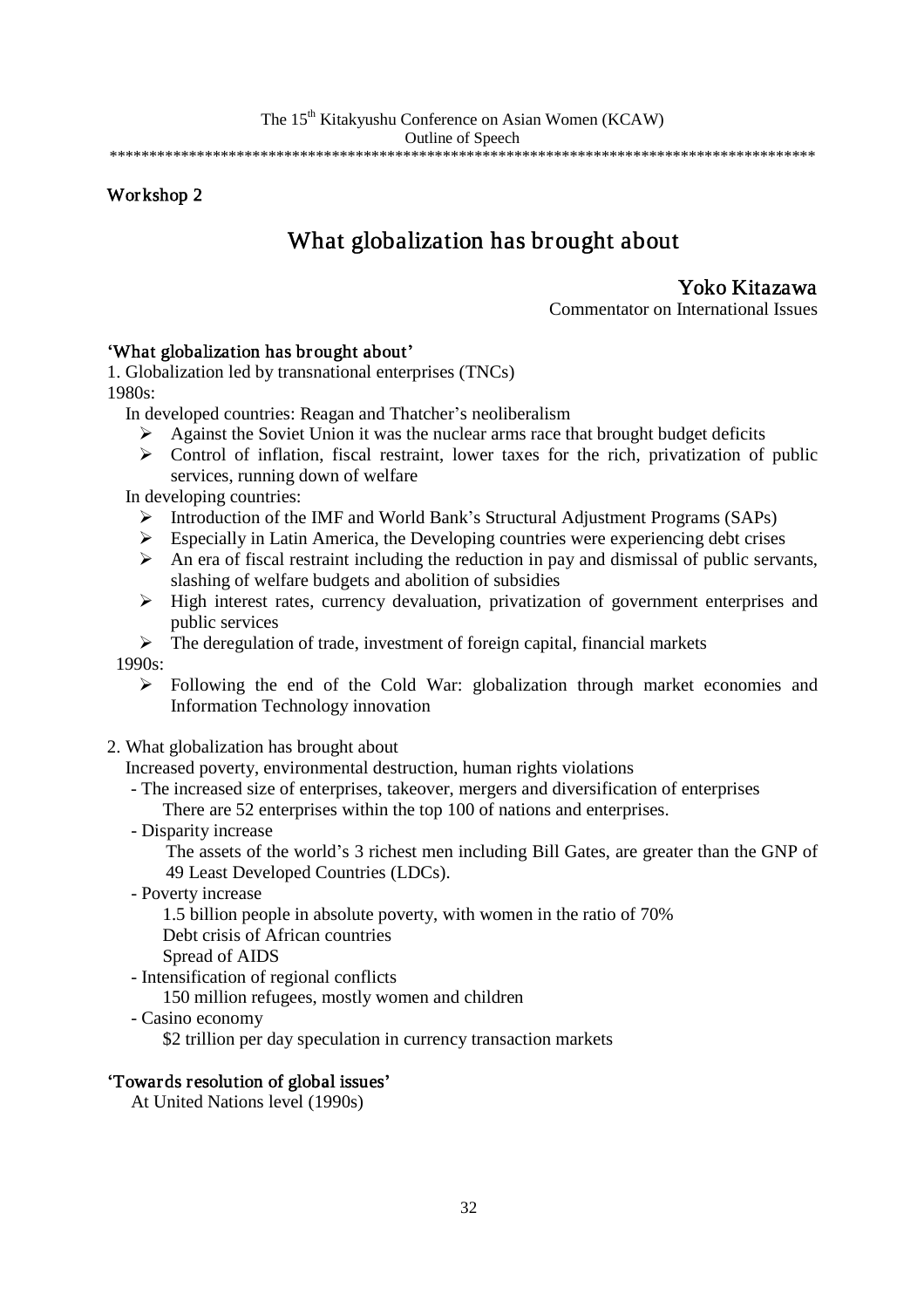#### The 15<sup>th</sup> Kitakyushu Conference on Asian Women (KCAW)

#### Outline of Speech

\*\*\*\*\*\*\*\*\*\*\*\*\*\*\*\*\*\*\*\*\*\*\*\*\*\*\*\*\*\*\*\*\*\*\*\*\*\*\*\*\*\*\*\*\*\*\*\*\*\*\*\*\*\*\*\*\*\*\*\*\*\*\*\*\*\*\*\*\*\*\*\*\*\*\*\*\*\*\*\*\*\*\*\*\*\*\*\*\*

- Holding of the summit level world meetings focusing on global issues, such as children, environment and development, human rights, population, social development, women, human settlement, racial discrimination, financing for development and sustainable development
- Not only were the agendas for action adopted at summits not implemented, but also the situation is worsening
- Developed countries: Decreased provision of funds such as ODA
- Developing countries: Government functions decline as a result of Structural Adjustment Programs (SAPs)
- International institutions such as IMF, World Bank and WTO that are dominated by the G7, highjack the functions of the United Nations
- What is required to assure the necessary food, shelter, clothing, education, healthcare and freedom/ human rights

'Millennium Development Goals' in 2000

How the developed countries in the OECD, United Nations, World Bank etcetera are going to go about achieving the 'Millennium Development Goal' that was to 'halve poverty by 2015'.

#### 'Revitalization by region'

Large scale demonstrations against globalization: Demonstrations against WTO ministerial meetings, annual meetings of the IMF & World Bank, G7 summit meetings, etcetera

January 2001 World Social Forum (WSF) in Porto Alegre

January 2004 World Social Forum (WSF) in Mumbai (110,000 participants)

#### 'Towards economic solidarity'

Market economy control

- 1. International level
	- Debt cancellation, education, medical services and especially measures to combat AIDS
	- Make ODA 0.7% of GDP
	- Introduction of currency transaction tax, carbon tax, arms trade
	- Introduction of a Code of conduct and a legally binding international regime for TNCs (the probability of this has increased following the adoption of the 'Plan of implementation' at the 2002 Johannesburg World Summit on Sustainable Development (WSSD))
- 2. Regional level

Promotion and quantitative expansion of a Social economy which pursues human solidarity over profit

- Various types of cooperatives such as production, service and consumption
- Various mutual assistance organizations
- NPOs
- Workers collectives
- Micro credit
- Social currencies
- Fair trade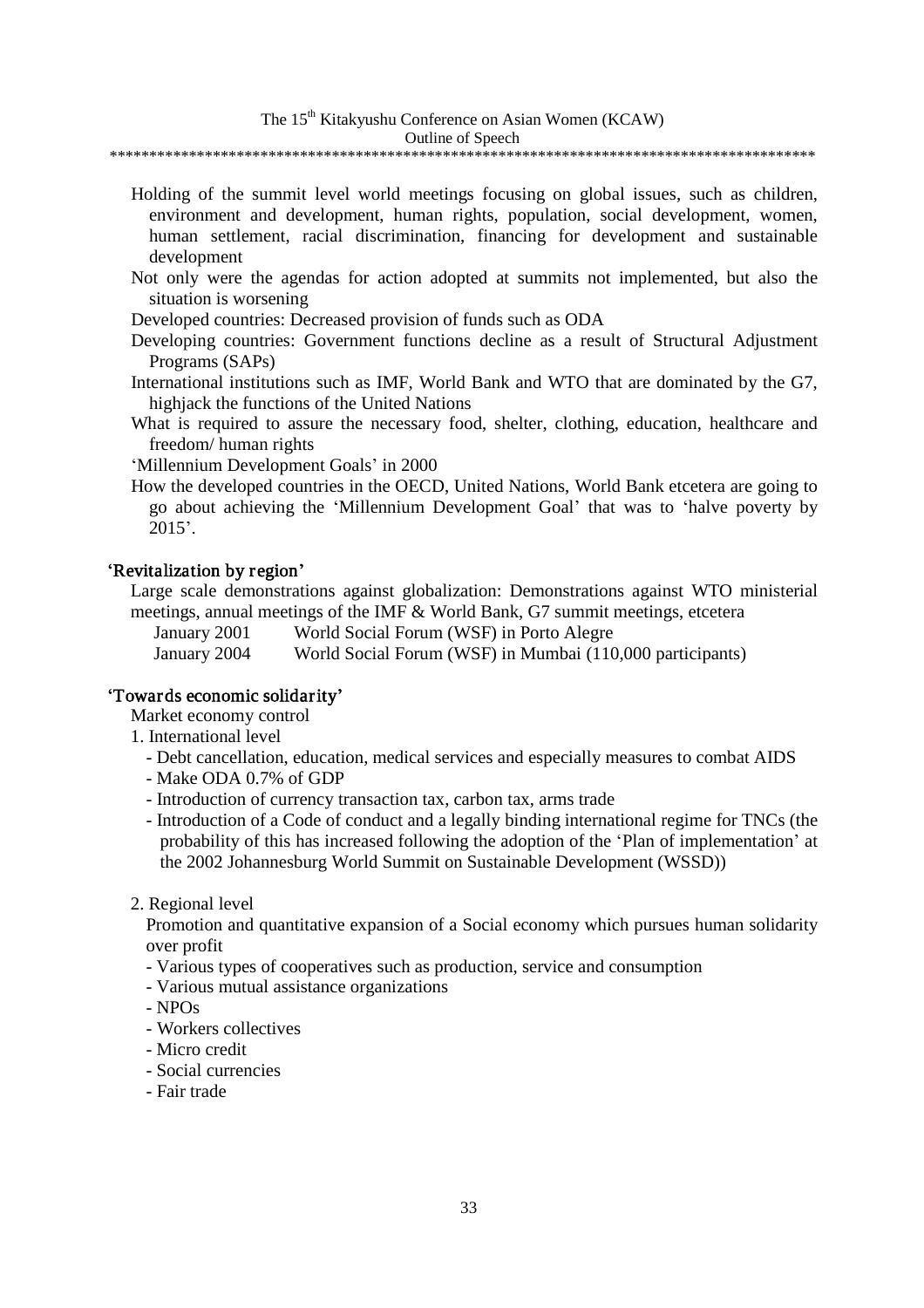## Human Security and marginalized People, Especially Women

| Panelists:          |                                                                |
|---------------------|----------------------------------------------------------------|
| Ms Nooria Haqnegar  | Director, Department of Training and Preaching, Ministry of    |
|                     | Women's Affairs of Islamic Traditional State of Afghanistan    |
| Dr. Ruri Ito        | Professor, Institute for Gender Studies, Ochanomizu University |
| Ms Mariko Sato      | Human Settlements Officer, UN-HABITAT Fukuoka Office           |
| Moderator:          |                                                                |
| Ms Masami Shinozaki | Professor, Kumamoto Gakuen University, Chief Researcher, KFAW  |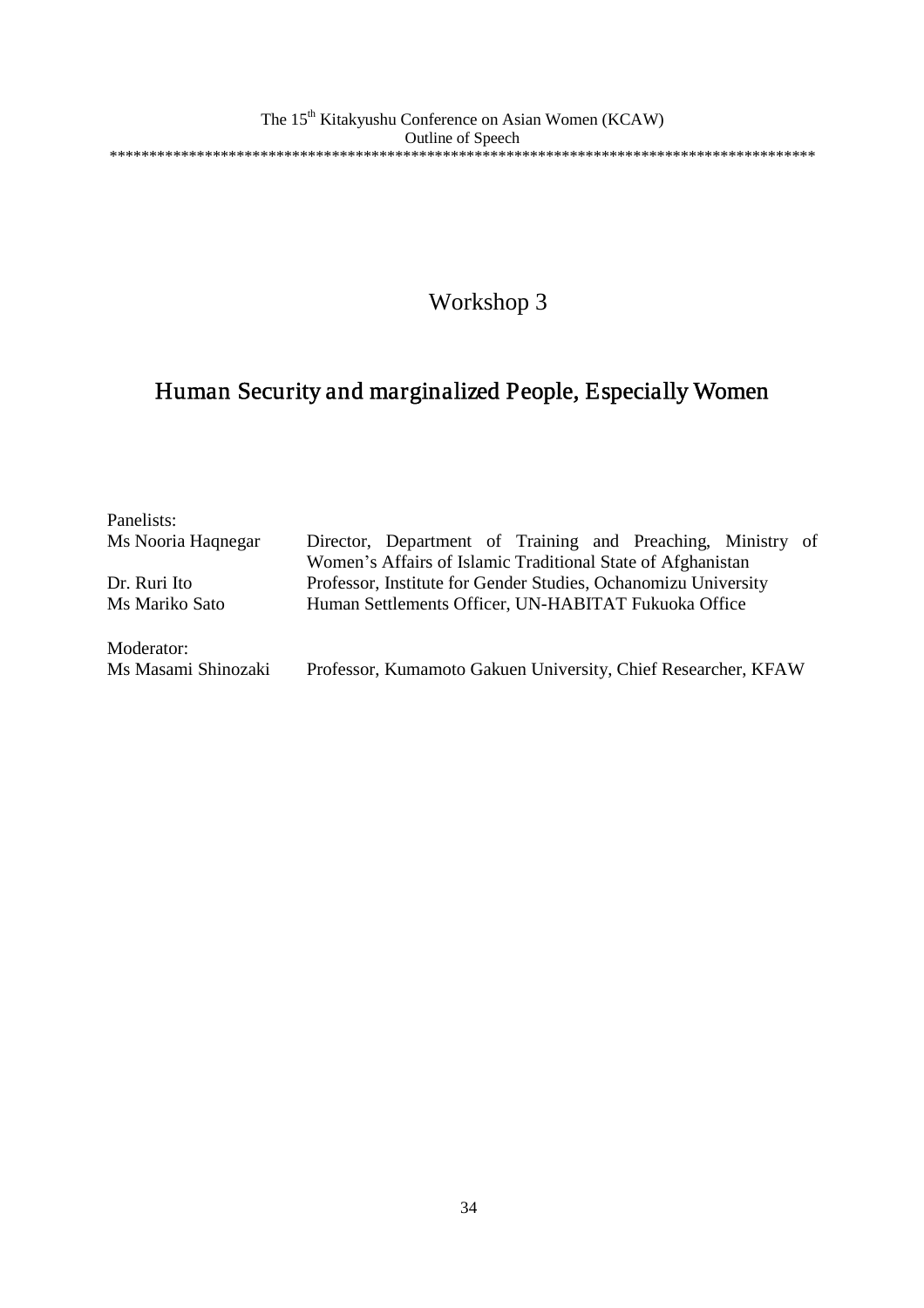## Ministry of Women's Affairs of Afghanistan

Ms Nooria Haqnegar<br>Director, Department of Training and Preaching, Ministry of Women's Affairs of Islamic Traditional State of Afghanistan

Ministry of women's affairs after the bon Conference in 2001 was started to the work and now it is three years that the ministry is working and now Ministry of women's affairs working in the situation that the afghan women's had taken part in the election.

#### Mandate:

Support government in responding to the needs and issues affecting women in all aspects of live to attain gender equality and full enjoyment of women's human rights.

#### Vision:

Afghanistan will be a peaceful and prosperous country in which women and men enjoy security, equal rights and opportunities in all aspects of life.

#### Mission:

To ensure that Afghanistan women's legal, economic, social, political, and civic rights are respected, promoted and fulfilled, including their right to be forms of violence and discrimination.

#### Structure:

Minister Deputy Minister for technical and policy concerns Deputy Minister for administration and finance Advisers unit

#### Departments:

Departments of planning Departments of Training and Advocacy Departments of women's Economic Empowerment Departments of Health Departments Education Departments of legal protection Departments of provincial relation Departments of Administration and finance 29 Provincial Branches

#### Strategy:

1. Gender mainstreaming: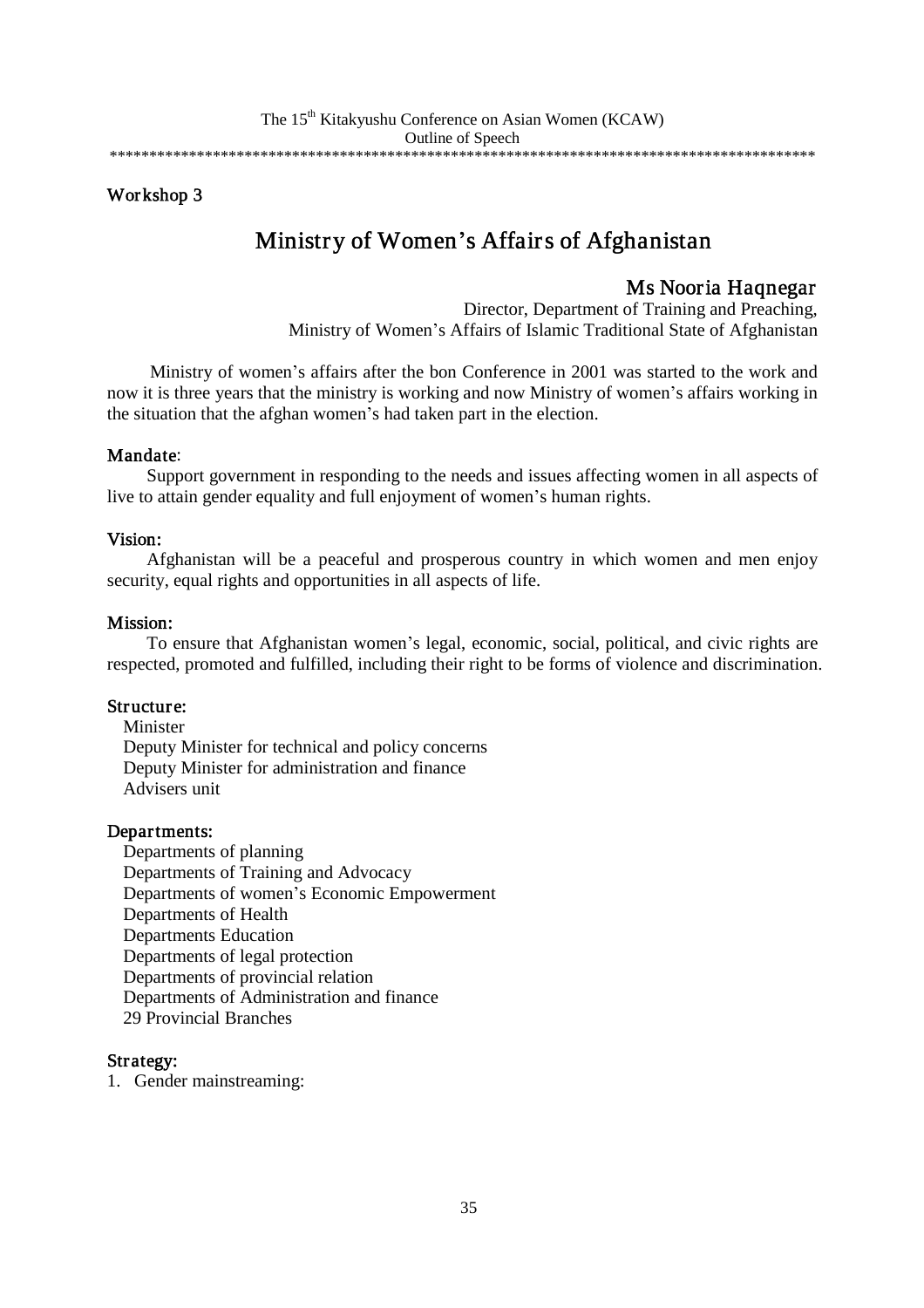Process of assessing different implications for women and men of development efforts. Away of revealing the concerns of women and men in design, implementation, monitoring of benefits and outcomes of policies and programmers to achieve equality between women and men.

2. Inter-ministerial collaboration:

Full participation of and collaboration with ministries, including capacity building of the staff of various ministries, joint research, training , policy development and outreach it recognizes that the promotion of women's empowerment and gender equality is a policy of the Government and is there fore every one's responsibility.

The third core strategy recognizes that Afghanistan women are beset by historical disadvantages that prevent them from fully benefiting from development. Thus, MoWA works for measures that would enable women to "catch up". Called positive or affirmative measures, these are policies or programs that give advantage to women under that concept of equity.

3. Positive Measures:

Measures that specifically promote the advancement of women and girls in order to achieve rapid progress where existing disparities threaten overall national development.

### Collaboration has taken place with the following ministries:

- 1. Ministry of Rural rehabilitation and development
- 2. Ministry of religious affairs
- 3. Ministry of information and culture
- 4. Ministry of foreign affairs
- 5. Ministry of justice
- 6. Ministry of planning
- 7. Ministry of health
- 8. Ministry of education
- 9. Ministry of trade
- 10. Ministry of Interior affairs

#### Roles:

Advocate: a voice, which systematically and predictably audience, including the highest levels of government, private sector, media, NGOs,etc.at the local, national and international levels.

Enabler/facilitator: facilitates processes and links resources with needs to enable government agencies, partners and women to plan and implement actions on women's empowerment and gender equality.

Initiator/innovator: a source of new ideas in the area of women's policies and programs, introducing new areas of programs/policies or new dimensions or approaches to existing programs of government.

Coordinator: serves as a coordinator of new and continuing initiatives, bringing together, when necessary or appropriate, the different groups working group greater synergy and impact.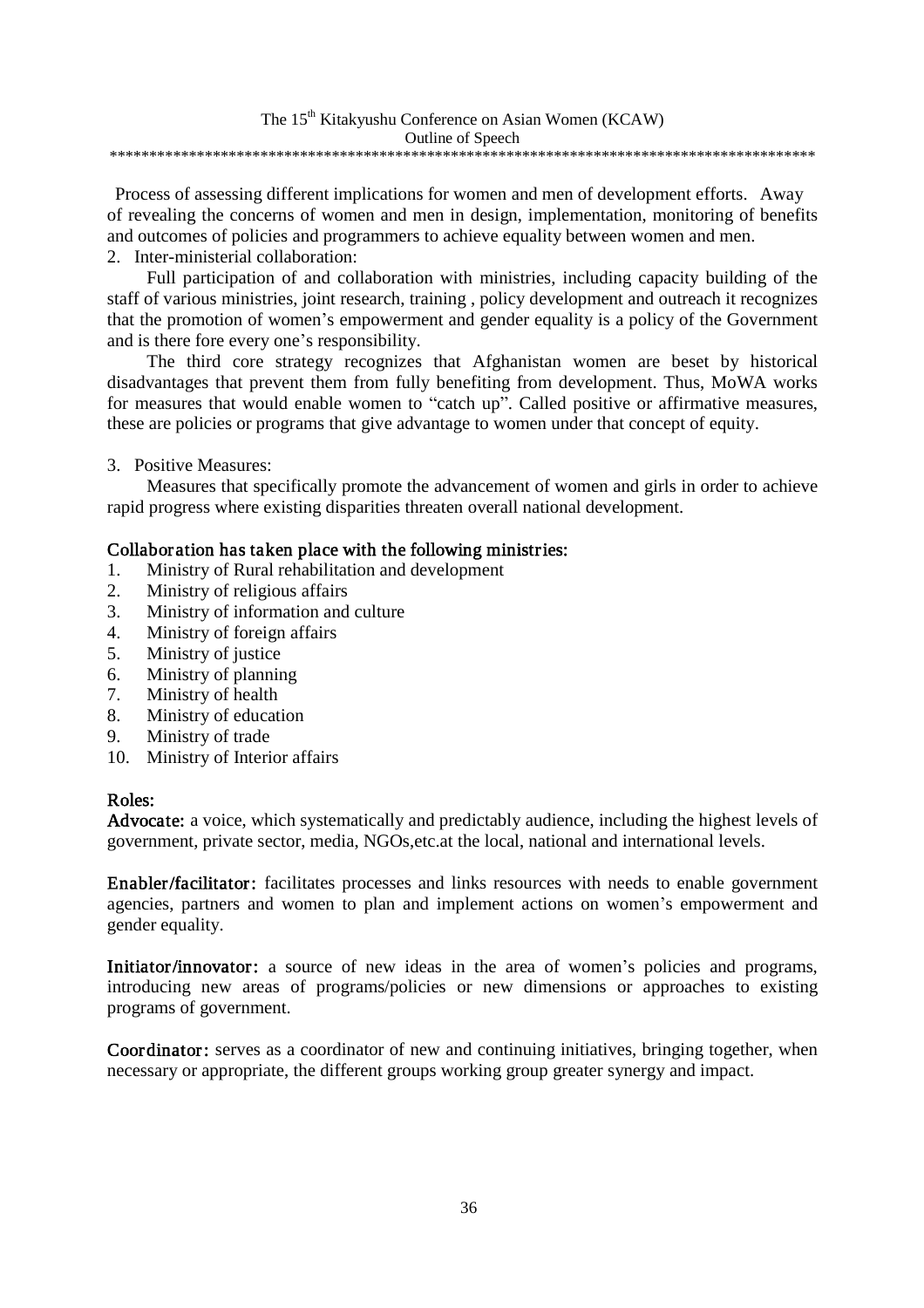Technical Resource: helps provide various groups such as other government agencies and NGOs with the technical expertise and support on women and gender perspectives and on methodologies necessary to run programs for women and men.

Oversight: serves as overseer and monitor, ensuring that all groups fulfill their mandates for women. MOWA keeps sight of the big picture, identifying gaps, points of intervention and areas for synergy between and among groups.

#### Achievements:

Reorientation of focus from direct implementation to policy adviser and advocate More efficient organizational mechanism

Capacities started to be built on management, gender mainstreaming, policy making, and advocacy, inter- ministerial collaboratin.etc.

Influencing national planning, budgeting and some key policies

Expansion of support base---NGOs, government, international community, civil society.

#### Challenges:

- $\triangleright$  Low budget
- $\triangleright$  High expectations, enormous demands
- $\triangleright$  Lack of public understanding of MOWA's functions
- $\triangleright$  Low capacity of staff
- $\triangleright$  Low capacity of partners for gender mainstreaming
- $\triangleright$  Low status of women and the various factors that affect them.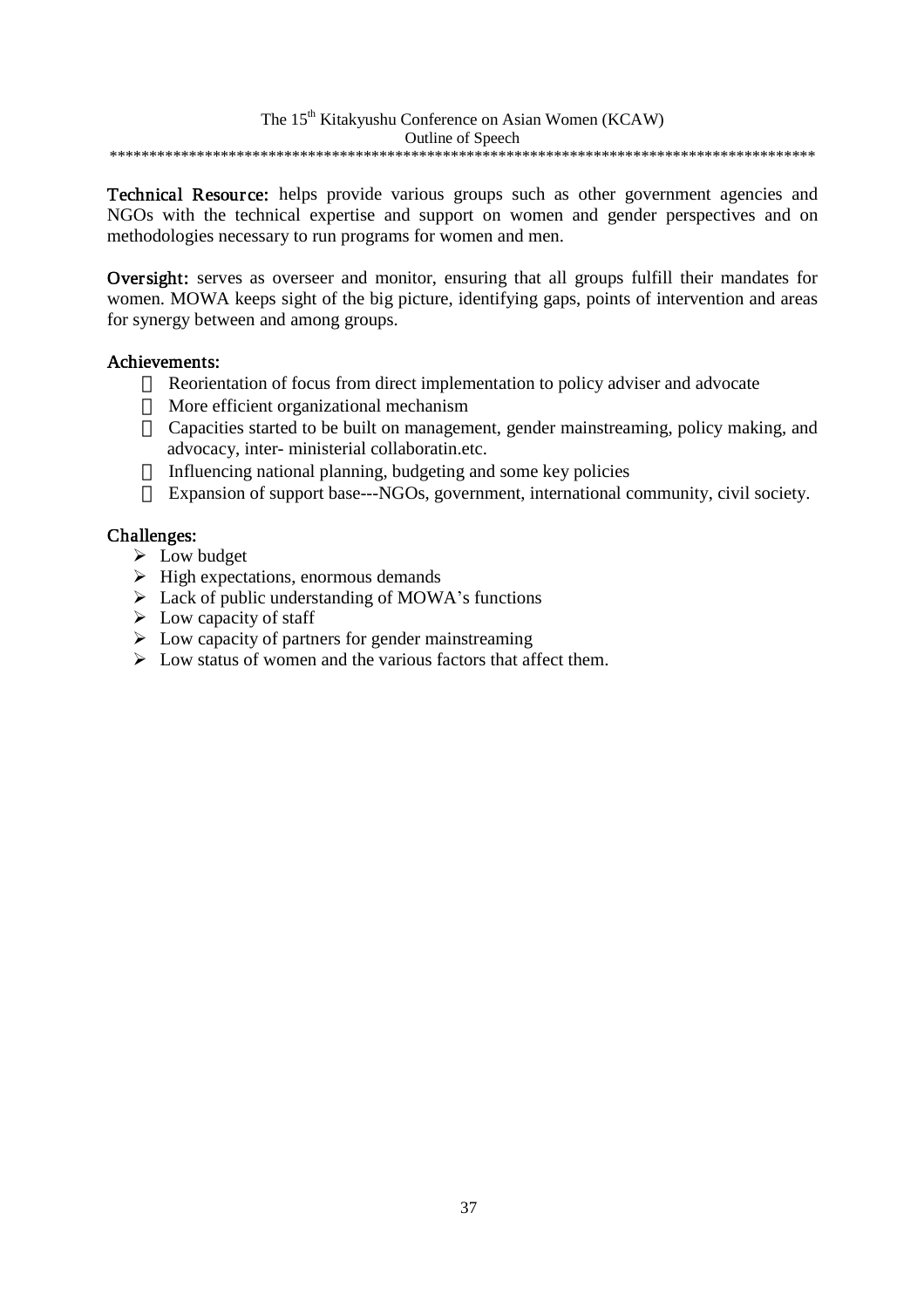\*\*\*\*\*\*\*\*\*\*\*\*\*\*\*\*\*\*\*\*\*\*\*\*\*\*\*\*\*\*\*\*\*\*\*\*\*\*\*\*\*\*\*\*\*\*\*\*\*\*\*\*\*\*\*\*\*\*\*\*\*\*\*\*\*\*\*\*\*\*\*\*\*\*\*\*\*\*\*\*\*\*\*\*\*\*\*\*\*

#### Workshop 3

### "Feminization of International Migr ation" and Human Security

Dr. Ruri Ito Institute for Gender Studies (IGS), Ochanomizu University, Tokyo

Since the 1980's, women account for an increasing proportion of those migrating across borders in Asia ("feminization of international migration"). For those who cross borders to work or live abroad, how may their rights and well-being, and in particular those of female migrants, be assured? After a brief overview of the situation in Asia, I will focus my discussion on the situation in Japan.

#### 1. State security and migrants' security

- State security and the foundation of nation-states: people's will to institute a State in order to secure their rights and welfare as citizens (e.g. French "Declaration of Human Rights" in 1789)
	- (\* Note, however, that women have long been excluded from this modern citizenship)
- State security and globalization: State's decreasing control over the security of its nationals (both domestically and internationally) and the simultaneous rise of xenophobic ultranationalistic sentiments.

↓

Basic assumption that the beneficiaries of State security be limited to its "citizens" or nationals ( $\neq$ foreigners).

In reality, there has been a rapid increase of international migrants (175 million people live outside of where they were born, with 50 million of those in Asia<sup>1</sup>). There is a need therefore to consider migrants' security, particularly that of female migrants, from the perspective of "human security".

#### 2. "Feminization of International Migration" in Asia and the "International Commodification" of Reproductive Labor

- Migration for work purpose: An increase of women working abroad since the 1980's (see graph) concomitant to the "international commodification" of reproductive labor, such as housekeeping, child-rearing, care and nursing, etc.
	- a) Skilled labor, "professional and technical workers"
		- $\triangleright$  Nurses (Philippines).

Work destinations: North America, Europe...  $\rightarrow$  aggravated domestic shortage of nursing staff in the Philippines

 $\triangleright$  Performing artists / entertainers (Philippines).

<sup>&</sup>lt;sup>1</sup> UN Population Division, International Migration Report 2002. The figure includes refugees, but not undocumented migrants.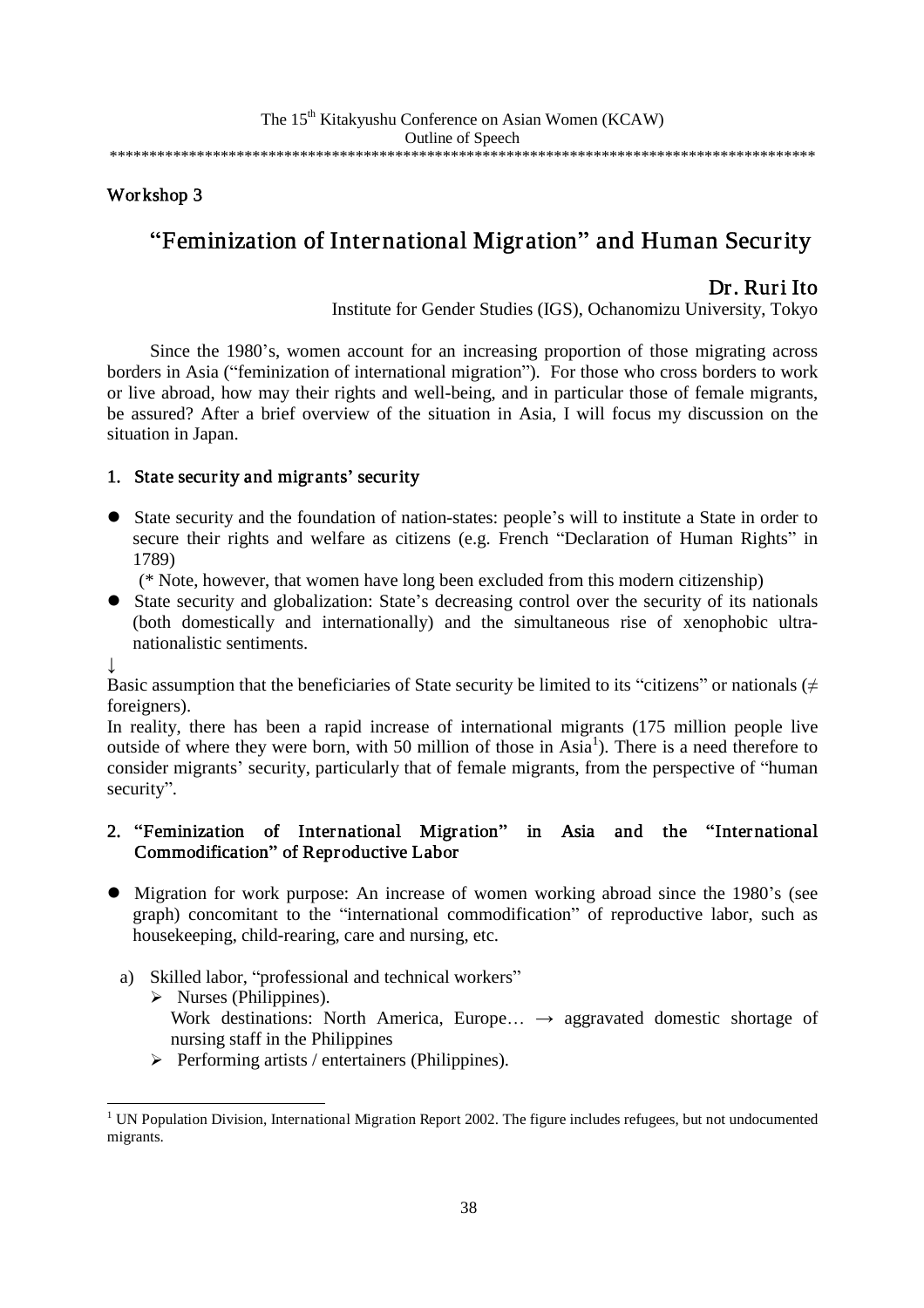#### Outline of Speech

\*\*\*\*\*\*\*\*\*\*\*\*\*\*\*\*\*\*\*\*\*\*\*\*\*\*\*\*\*\*\*\*\*\*\*\*\*\*\*\*\*\*\*\*\*\*\*\*\*\*\*\*\*\*\*\*\*\*\*\*\*\*\*\*\*\*\*\*\*\*\*\*\*\*\*\*\*\*\*\*\*\*\*\*\*\*\*\*\*

Work destinations: Japan ("entertainment"), China...  $\rightarrow$  includes cases of trafficking in women

- b) "Service workers"
	- ¾ Domestic workers, "care givers" (Philippines, Indonesia, Sri Lanka).

- Trafficking in persons, particularly women, girls and boys
- Refugees / Displaced persons

#### 3. How to Secure the Rights and Welfare of Female Migrants? Multiple Ways of Assuring and Producing Security

- Multiple and Possible Ways of Assuring and Producing Security
- a) State security: sending countries' government policies / receiving countries' government policies / bilateral agreements
- b) Security produced by citizens' activities: NGOs and trade unions based in sending countries / NGOs and trade unions based in receiving countries / transnational networking to safeguard migrants' rights
- c) Security produced through insititutions within civil society: schools, corporations, media, neighborhood associations, local society…
- d) Security produced through mutual aid among female migrants themselves, selfempowerment activities such as capacity building and skill training programs
- e) Security potentially provided by the international community: International Convention on the Protection of All Migrant Workers and Members of Their Families (1990), CEDAW (1979), the Beijing Platform for Action (1995, paragraphs 22, 36, 46), Convention on the Rights of the Child (1989), International Convention on the Elimination of All Forms of Racial Discrimination (1965)…
- Issues of security with regard to female migrants and the members of their families living in Japan
	- $\triangleright$  Entertainers (performing artists) / trafficking in women (shelter activities, campaigns by Japan Network Against Trafficking in Persons [JNATIP]…)
	- ¾ Female migrants and domestic violence (NGOs such as "Kalakasan")
	- $\triangleright$  Security for undocumented migrants and their families with expired visa (Movement seeking a "special resident permit" cf. Ministry of Justice's campaign "Information pertaining to illegal aliens" <sup>2</sup> …)
	- $\blacktriangleright$  Education for migrants' children cf. Efforts by the "Council of Cities with High Concentration of Foreigners"<sup>3</sup>.

Work destinations: Hong Kong, Singapore, Malaysia, Taiwan, Province of China, Saudi Arabia...

 $\rightarrow$  mainly live-in type household labor, with conspicuous cases of human rights violations

<sup>&</sup>lt;sup>2</sup> A Campaign launched on 16 February 2004 by the Ministry of Justice through Immigration Bureau of Japan's website, urging citizens to denounce undocumented foreign residents. Strong protests have been expressed by NGOs, as well as some municipalities, such as the city of Kobe.<br><sup>3</sup> Established on 7 May 2001, by cities such as Hamamatsu City, Toyohashi City, Toyota City, and Oizumi-machi in

Gunma Prefecture, amongst others. The Council was "organized by the municipalities and local international exchange associations in cities with significant numbers of foreign residents, in order to work proactively on the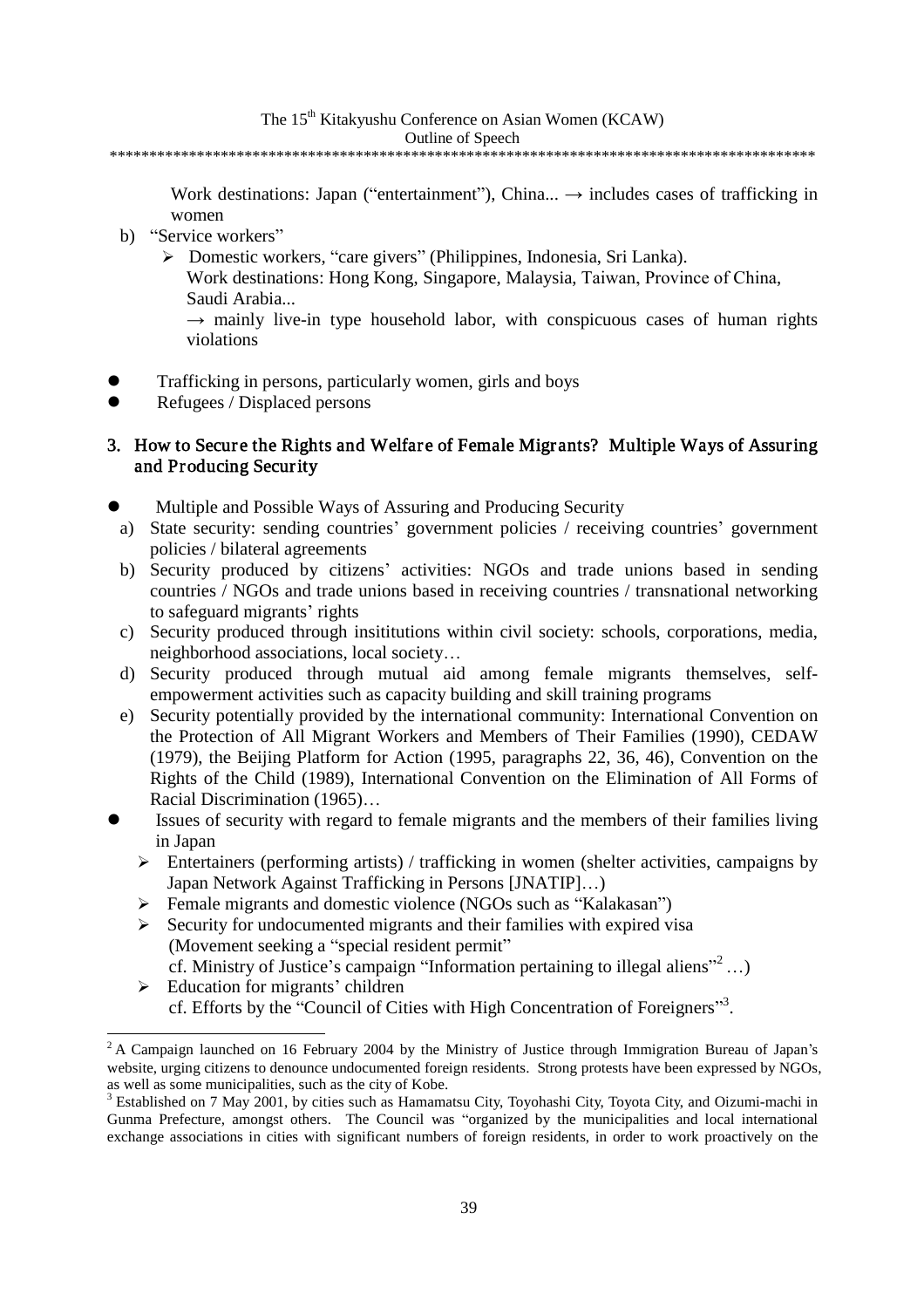Outline of Speech

\*\*\*\*\*\*\*\*\*\*\*\*\*\*\*\*\*\*\*\*\*\*\*\*\*\*\*\*\*\*\*\*\*\*\*\*\*\*\*\*\*\*\*\*\*\*\*\*\*\*\*\*\*\*\*\*\*\*\*\*\*\*\*\*\*\*\*\*\*\*\*\*\*\*\*\*\*\*\*\*\*\*\*\*\*\*\*\*\*

- ¾ Efforts needed to accept a greater number of asylum seekers and refugees
- ¾ It is important not only to support "peace building" and "reconstruction", but also to increase the acceptance of asylum seekers within its territory. (cf. Workshop 1)
- $\triangleright$  Need to gender mainstream Japanese immigration policy and measures regarding foreign citizens at large.

#### 4. Conclusion: A Multi-layered Approach to Human Security and Some Remaining Issues

- 1) A need to devise a multi-layered system of human security, including state security, that meets the conditions of globalizing world.
- 2) A need to go beyond the binary of migrants' rights vs. citizens' or nationals' rights (i.e. nationalism), and to conceive a comprehensive human security that would include both parties. Consequently, it is also important to make sure that gender equality policies are open to non-national residents, including women migrants.
- 3) A need to conceive an approach of development assistance that would incorporate some of the structural contradictions brought about through migration, and reformulate it based on the concept of human security. (cf. Workshop 2)

Extraction of commodified reproductive labor from developing countries by developed countries, and the problem of its generational reproduction.

- x Shortage of nurses, degrading quality of medicare: a new North-South problem?
- x "Care Chain" (Rhacel Parreñas)
- Who will raise domestic migrant workers' children?

Will the children of domestic migrant workers be also domestic migrant workers?

emerging local issues through the exchange of information regarding policy and activities relating to foreign citizens.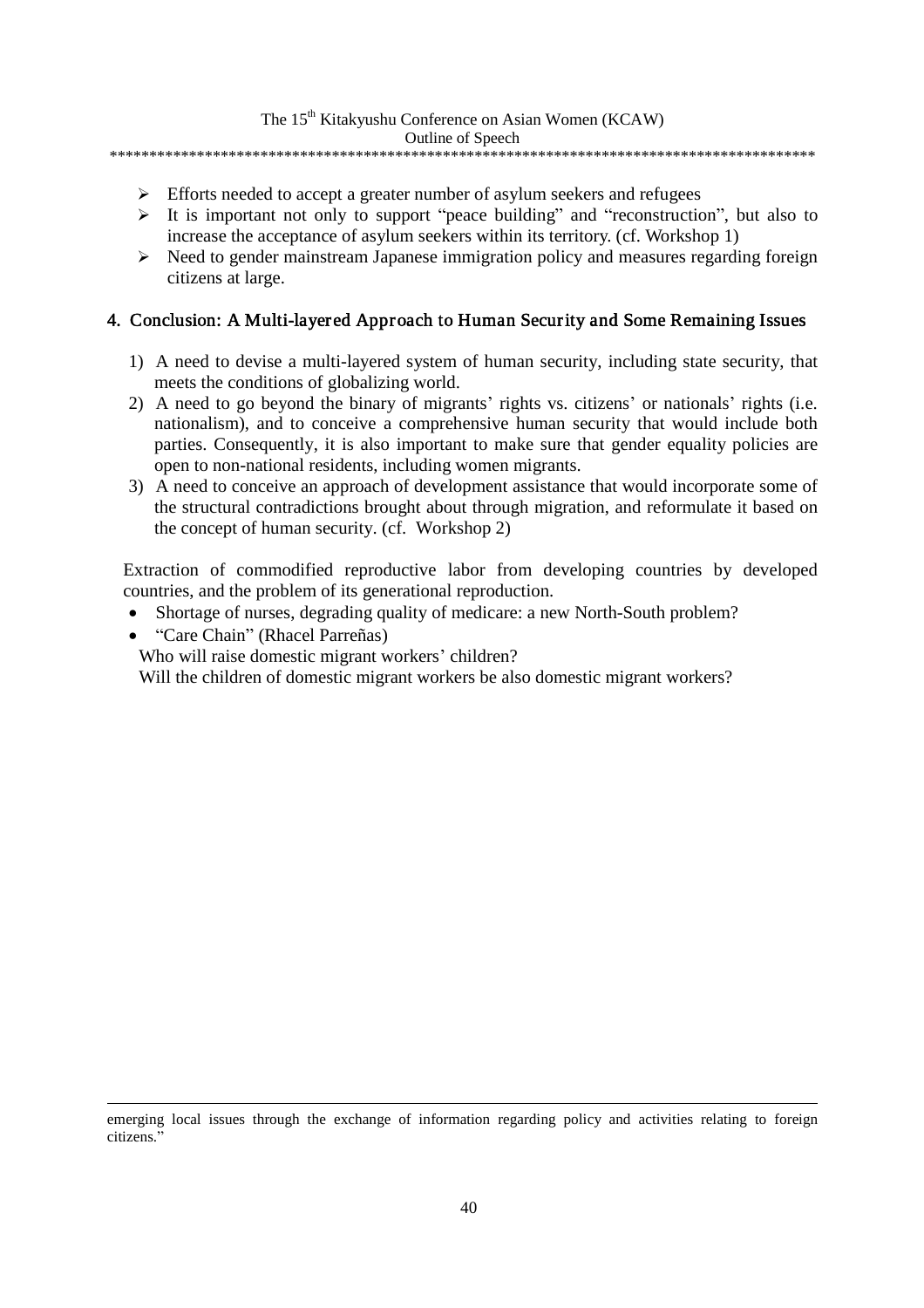### Activities for Human Security by UN-HABITAT

**Mariko Sato**<br>Human Settlements Officer, UN-HABITAT Fukuoka Office (Regional Office for Asia and the Pacific)

Introduction of UN-HABITAT and its Activities – The Only UN Agency in Kyushu

1978 Establishment of United Nations Centre for Human Settlements (UN-HABITAT); status upgraded to United Nations Human Settlements Programme (UN-HABITAT) in 2002

Belongs to UN ECOSOC Secretariat of UN Human Settlements Programme Governing Council (58 countries)

Headquarters in Kenya, Nairobi

3 Regional Offices (Fukuoka Rio de Janeiro,Nairobi)

Agency of the United Nations system responsible for coordinating issues on Human Settlements Development, known as the "City Agency"

Staff at Habitat Fukuoka Office 18

Project Personnel in the Region over 1,000

Countries Covered 28 countries

Active Projects (as of September 2004) 40 in 14 countries

UN-HABITAT Fukuoka Office Main Projects (see the chart)

Habitat Agenda and Global Campaigns;

Adequate Shelter for All Secure Tenure

Sustainable Human Settlements Development Good Urban Governance



### Global Campaign for Secure Tenure

Campaign for Secure Tenure is an advocacy instrument to promote secure forms of tenure for the poorest populations, especially those living in informal settlements and slums in cities. The Campaign encourages negotiation as an alternative to forced eviction, and the establishment of systems of tenure that minimise bureaucratic lags and the displacement of the urban poor by market forces by promoting dialogue between organisations of slum dwellers and support NGOs and governments at all levels. Security of tenure is also one of the most important catalysts for attracting corporate and individual investment in order to improve the living conditions of the urban poor.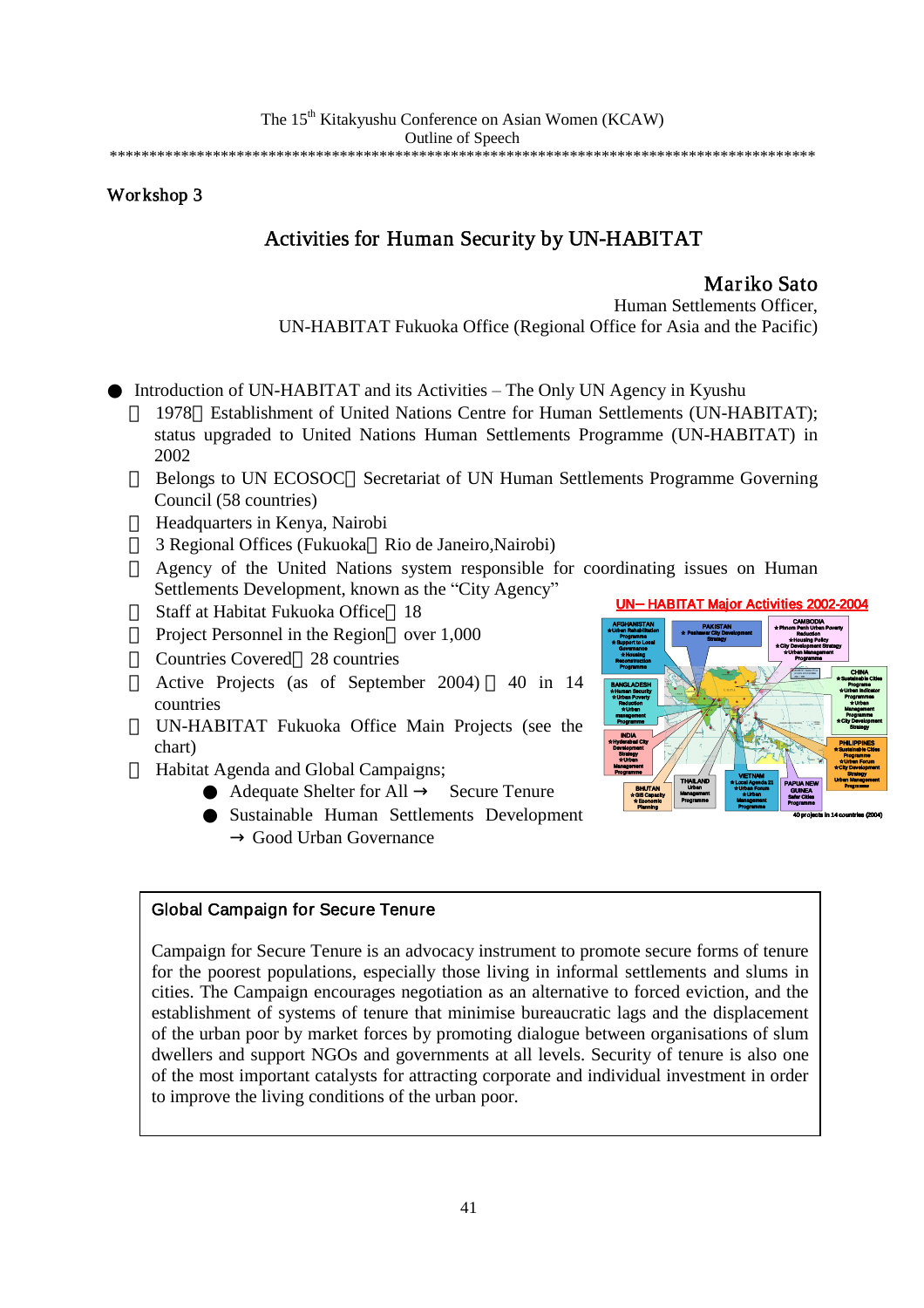#### \*\*\*\*\*\*\*\*\*\*\*\*\*\*\*\*\*\*\*\*\*\*\*\*\*\*\*\*\*\*\*\*\*\*\*\*\*\*\*\*\*\*\*\*\*\*\*\*\*\*\*\*\*\*\*\*\*\*\*\*\*\*\*\*\*\*\*\*\*\*\*\*\*\*\*\*\*\*\*\*\*\*\*\*\*\*\*\*\*

#### Global Campaign on Urban Governance

The Campaign on Urban Governance aims to contribute to the eradication of poverty which promotes growth with equity, with a realisation of an Inclusive City, where everyone, regardless of their economic means, gender, race, ethnicity or religion, is enabled and empowered to fully participate in the social, economic and political opportunities that cities have to offer. Participatory planning and decision-making are the strategic means for realizing this vision. It also promotes Women-friendly Cities.

#### UN-HABITAT Approach

The following approaches, UN-HABITAT promotes comprehensive community development that contributes to acting inclusive cities, post-conflict peace building, as well as nation building.

Self-Reliance Sustainability Replication Participation/Partnership Learning-by-Doing Institutionalisation Upstream-Downstream Continuum

2. Projects supported under United Nations Trust Fund for Human Security Support for Urban Youth at Risk Project : KnK: "House for Youth" (Battambang, Cambodia: Ho Chi Minh City, Vietnam) Cambodia: Phnom Penh – Partnership for Urban Poverty Reduction

– Phase I / II – Slum Upgrading

[Under consideration by the UN]

Sri Lanka: Rehabilitation of Community Infrastructure in Northeast Sri Lanka Afghanistan: Rebuilding Urban Communities in Afghanistan

3. What is Human "Insecurity" in the context of slums? From a perspective of Poverty in Slums;

People living in slums easily impair their health through overwork and malnutrition. They are not able to buy medicines for their sickness or afford to go to the hospitals. When they are faced with disaster and severe disease, they fall in debt hell and their poor houses are confiscated, hence, a "vicious circle of poverty" never ends. In order to restore human dignity, the poor should be protected from such serious conditions.

What causes poverty is not only the "low-income" but also various barriers preventing the poor from accessing various services and empowering tools. Addressing Human "Insecurity" means removing